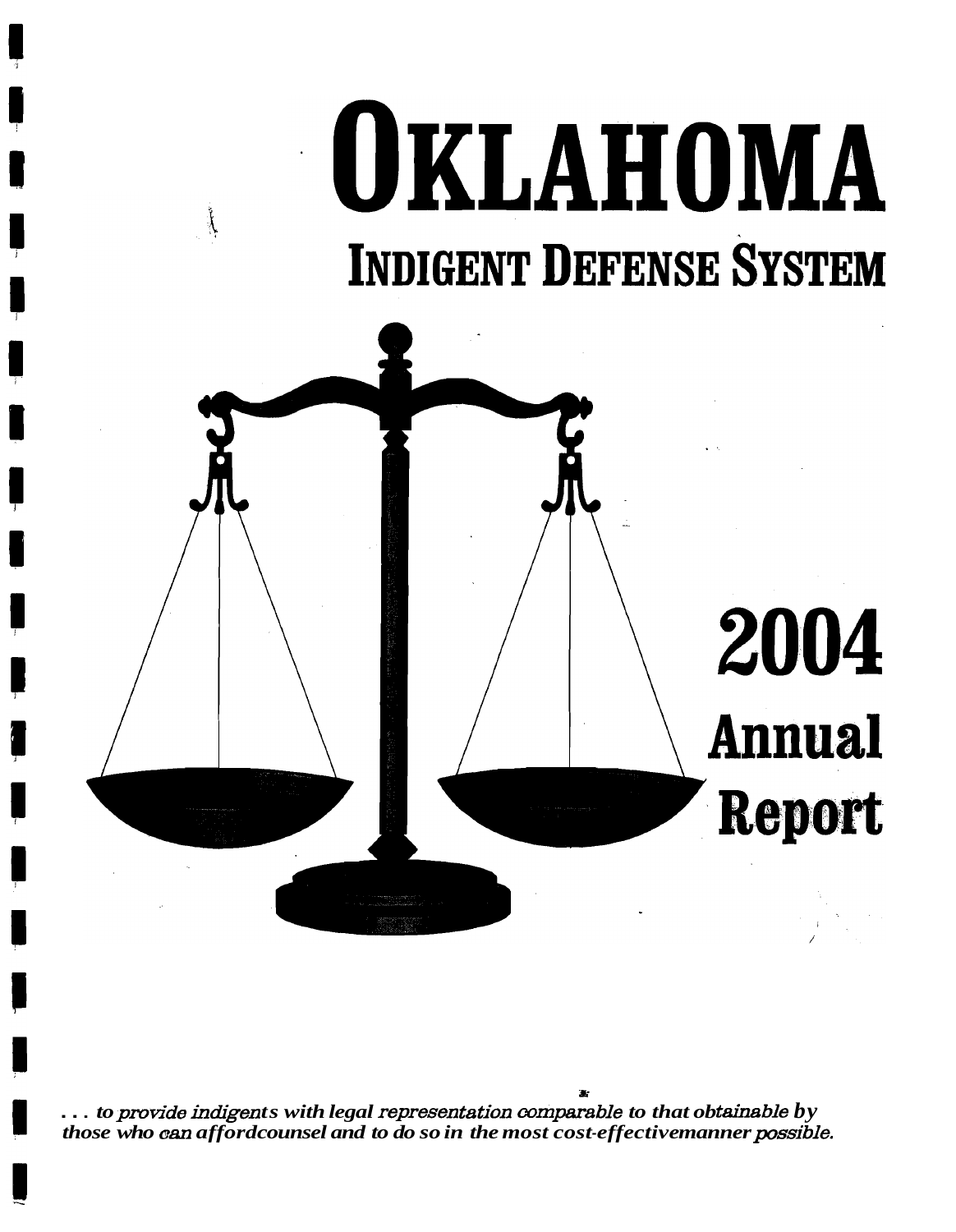

H

H

 $\blacksquare$ 

 $\blacksquare$ 

 $\blacksquare$ 

I

I

B

I

O

ſ

Î



#### **BRAD HENRY GOVERNOR**

**KEVIN WARD<br>
CABINET SECRETARY SAFETY AND SECURITY** 

> **JAMES D. BEDNAR Executive Director**

This publication is printed and issued by the Oklahoma Indigent Defense System as autherized by 74 O.S. **2001, §216 and 74 O.S. 2001,** §§ **3103-3106.1. Sixty (60) copies have been prepared an cost of \$1 30.45. Copies have been deposited with the Publications Clearinghouse of the Oklahoma Department of Libraries.**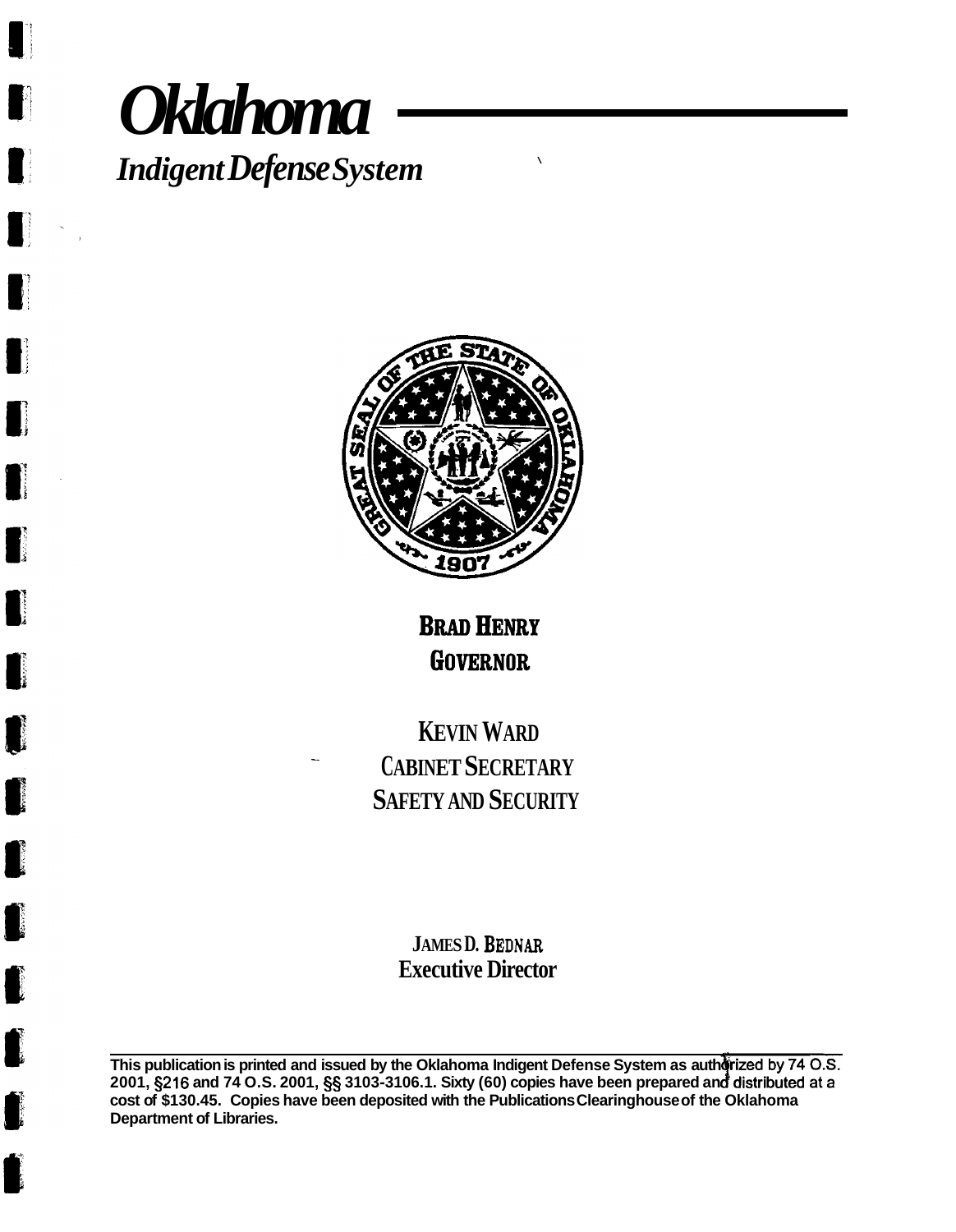*JAMES D. BWNAR EXECUTIVE DIRECTOR* 



**BRAD <b>HENRY** *GOVERNOR* 

#### **STATE OF OKLAHOMA OKLAHOMA INDIGENT DEFENSE SYSTEM**

#### **BOARD MEMBERS**

**ROD WIEMER, ESQ., CHAIR McCulloch Bldg., Suite 200 114 North Grand Okmulgee, ØK 74447** 

**JAKE JONES. ESQ.,VICE CHAIR**  - **Diskill& Jones 2350 Bank One Center 100 North Broadway Oklahoma City. OK 73 102** 

**PAUL BRUNTON, ESQ. 3507 S. Lewis Tulsa, OK 74105** 

DON G. POPE, ESQ. **2424 Springer Drive Suite 201 Norman. OK 73069** 

**RANDOLPH S. MEACHAM. ESQ. 525 S. 30" Street P.O. Box 1236 Clinton. OK 73601 -1 236** 

November 19,2004

TO THE HONORABLE BRAD HENRY HONORABLE CAL HOBSON **HONORABLE TODD HIETT** HONORABLE JOSEPH **M.** WATT HONORABLE CHARLES A. JOHNSON

It is our privilege to submit a report concerning the duties, activities and accomplishments of the Oklahoma lndigent Defense System for the fiscal year ending June 30, 2004, in accordance with 22 O.S. **5** 1355.3(B) and 22 O.S. § 1355.4(C)(14).

The Oklahoma lndigent Defense System is grateful for the support that it received during Fiscal Year 2004 from the Governor and his staff, from the Legislature, and from the Judiciary.

As we move forward in 2005, we would like to recognize all of the attorneys, investigators, administrators, secretaries and experts for their commitment to our mission and their unwavering dedication to our clients. We also wish to acknowledge the work and dedication of the private attorneys who serve generously as OlDS contractors. It is only through the efforts of all of these individuals that the right to counsel flourishes in Oklahoma and the interests of justice are protected.

Sincerely,

Rod Wiemer, Esq. **Chair** 

Jake Jones, Esq. Vice-Chair

Paul Brunton, Esq.

Randolph S. Meacham. Esq.

Don G. Pope, Esq.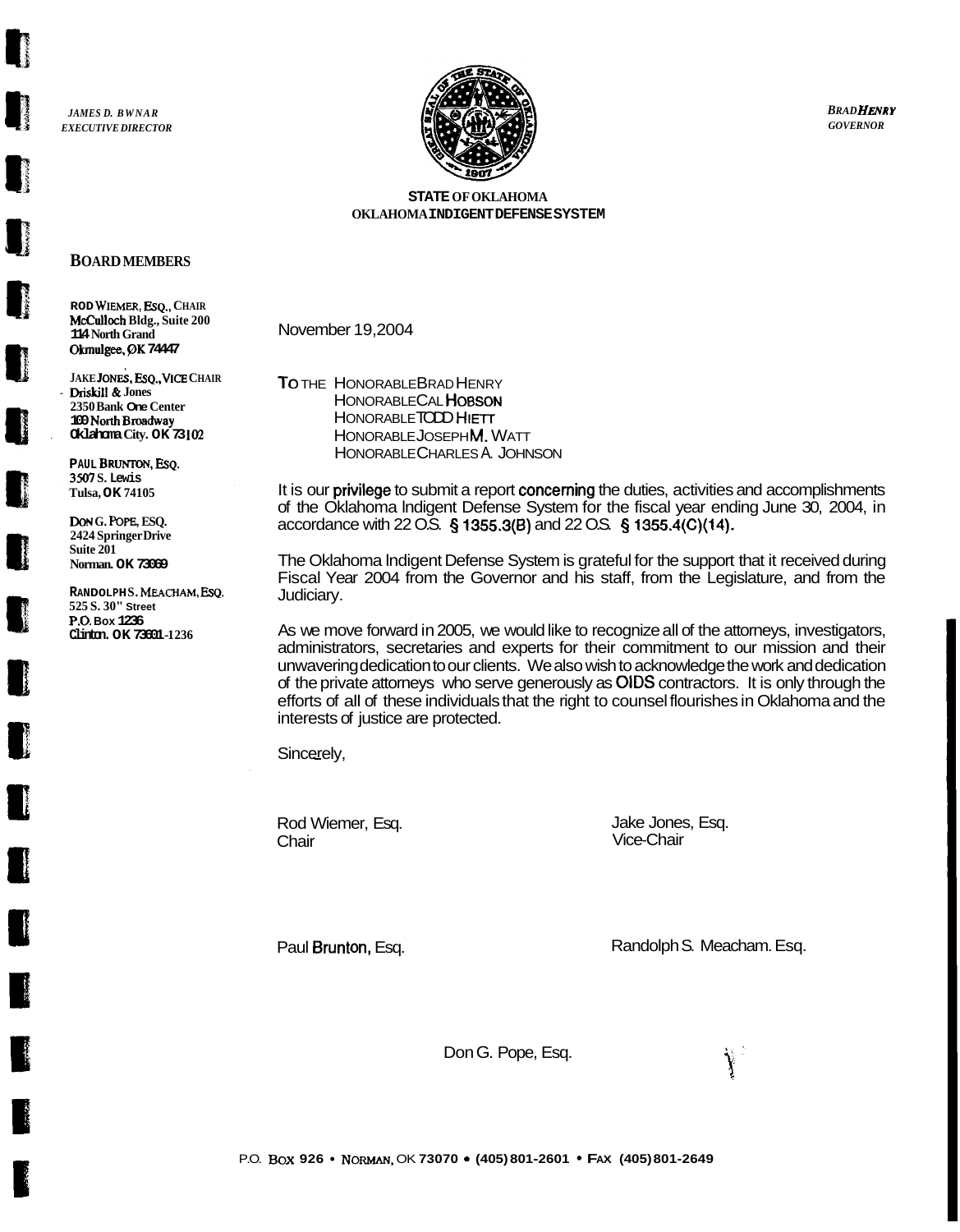#### $\begin{array}{l} \frac{1}{2} \left( \frac{1}{2} \left( \frac{1}{2} \right) \right) \left( \frac{1}{2} \right) \\ \frac{1}{2} \left( \frac{1}{2} \left( \frac{1}{2} \right) \right) \left( \frac{1}{2} \right) \left( \frac{1}{2} \right) \left( \frac{1}{2} \right) \left( \frac{1}{2} \right) \left( \frac{1}{2} \right) \left( \frac{1}{2} \right) \left( \frac{1}{2} \right) \left( \frac{1}{2} \right) \left( \frac{1}{2} \right) \left( \frac{1}{2} \right) \left($

 $\frac{\partial}{\partial t} \frac{\partial}{\partial t} \frac{\partial}{\partial x} = \frac{1}{2} \frac{\partial}{\partial x} \frac{\partial}{\partial x} \frac{\partial}{\partial x}$ 

 $\mathcal{O}(\mathcal{E}_{\text{max}})$  .

 $\begin{aligned} \frac{\partial^2}{\partial t^2} & = \frac{1}{2} \left( \begin{array}{cc} \frac{1}{2} & \frac{1}{2} \\ \frac{1}{2} & \frac{1}{2} \end{array} \right) \left( \begin{array}{cc} \frac{1}{2} & \frac{1}{2} \\ \frac{1}{2} & \frac{1}{2} \end{array} \right) \end{aligned}$ 

a<br>Para Ca

 $\begin{aligned} \frac{d}{dt} & = \frac{1}{2} \left( \frac{d}{dt} \right) \left( \frac{d}{dt} \right) \\ & = \frac{1}{2} \left( \frac{d}{dt} \right) \left( \frac{d}{dt} \right) \left( \frac{d}{dt} \right) \\ & = \frac{1}{2} \left( \frac{d}{dt} \right) \left( \frac{d}{dt} \right) \left( \frac{d}{dt} \right) \end{aligned}$ 

 $\frac{1}{\sqrt{2\pi}}\left(\frac{1}{\sqrt{2\pi}}\right)$  $\sim$   $_{\rm 10}$  .

#### (This page intentionally left blank)

 $\sim 10^{-11}$ 

 $\label{eq:2} \mathcal{L} = \mathcal{L} \mathcal{L}_{\text{max}} = \mathcal{L} \mathcal{L} \mathcal{L}_{\text{max}} = \mathcal{L} \mathcal{L}_{\text{max}}$ 

 $\frac{1}{\sqrt{2}}$ 

 $\sim 10^6$ 

 $\Delta \sim 10^4$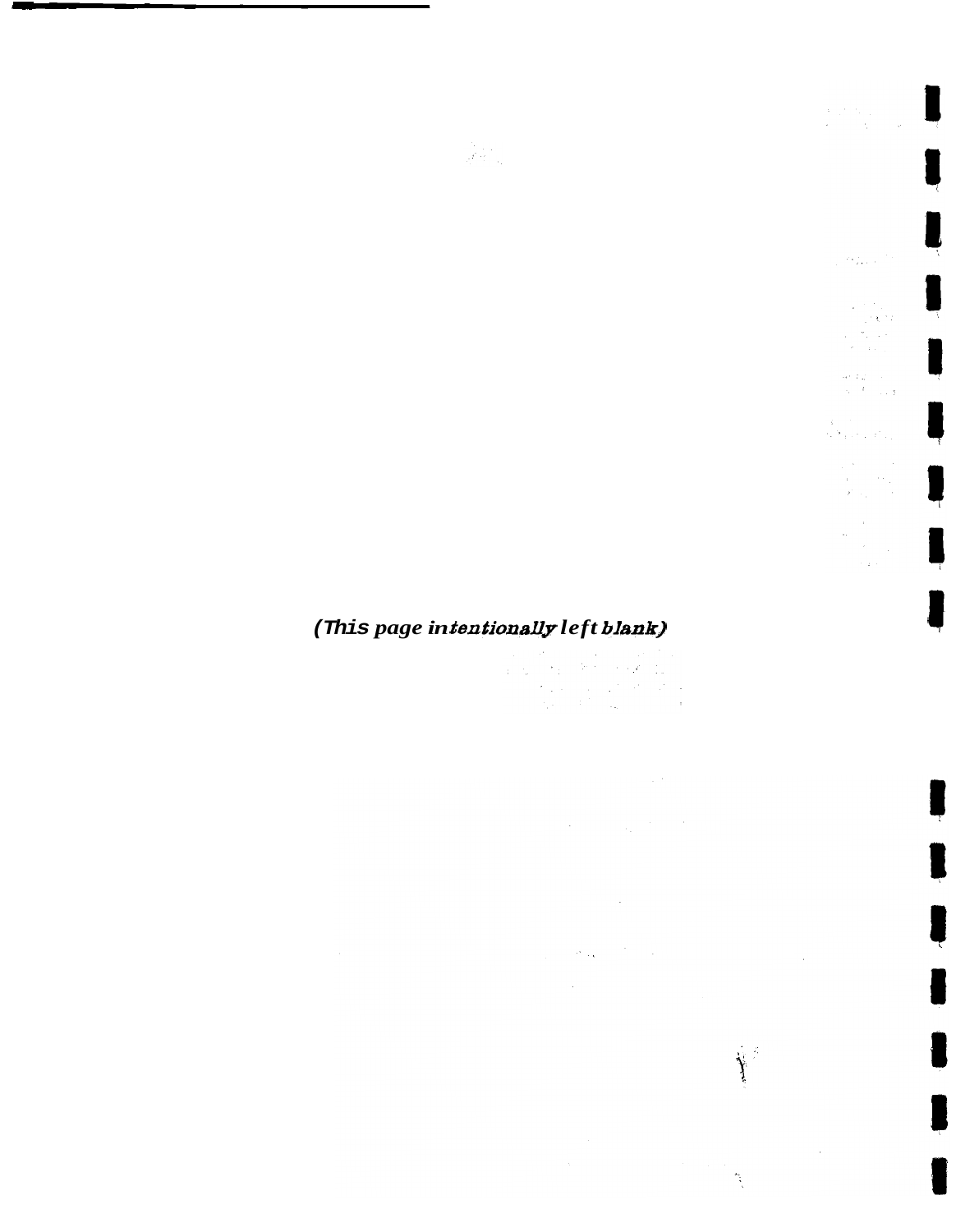## **Board Members**

## Fiscal Year 2004 Members

/

I

*In acoordanoe with Title 22, Seotion 1355.1, the Board shall be composed of five members appointed for five-year terms by the Governor with the advioe and consent of the Senate. The Governor desipates one person to serve 8s Chair, No congressional district nor county shall be represented by more than one member. A Board member shall be eligible for reappointment and shall oontinue in office until his successor has*  been appointed, **qualified** and confirmed by *the Senate.* 

#### ROD WIEMER, Ese. . CHAIR

McCulloch Bldg., Suite 200 114 North Grand Okmulgee, OK 74447 Term of Office: April 1993 to July 1, 2008 *designated Chair June 30, 2003* 

JAKE JONES, Ese. - VICE CHAIR Driskill & Jones 2350 Bank One Center 100 North Broadway Oklahoma City, OK 73102 Term of Office: February 2001 to July 1, 2005

MICHAEL BLEVINS, Ese.

122 W. Main P.O. Box 249 Sayre, OK 73662 Term of Office: June 1998 to July 1, 2004

PAUL BRUNTON, Ese.

3507 S. Lewis Tulsa, OK 74105 Term of Office: July 2000 to July 1, 2006

DON **G.** POPE, Ese. 2424 Springer Drive, Suite 201 Norman, OK 73069 Term of Office: May 21, 2003 to July 1,2007 *(mpIaoing Benjamin J. Curtis)*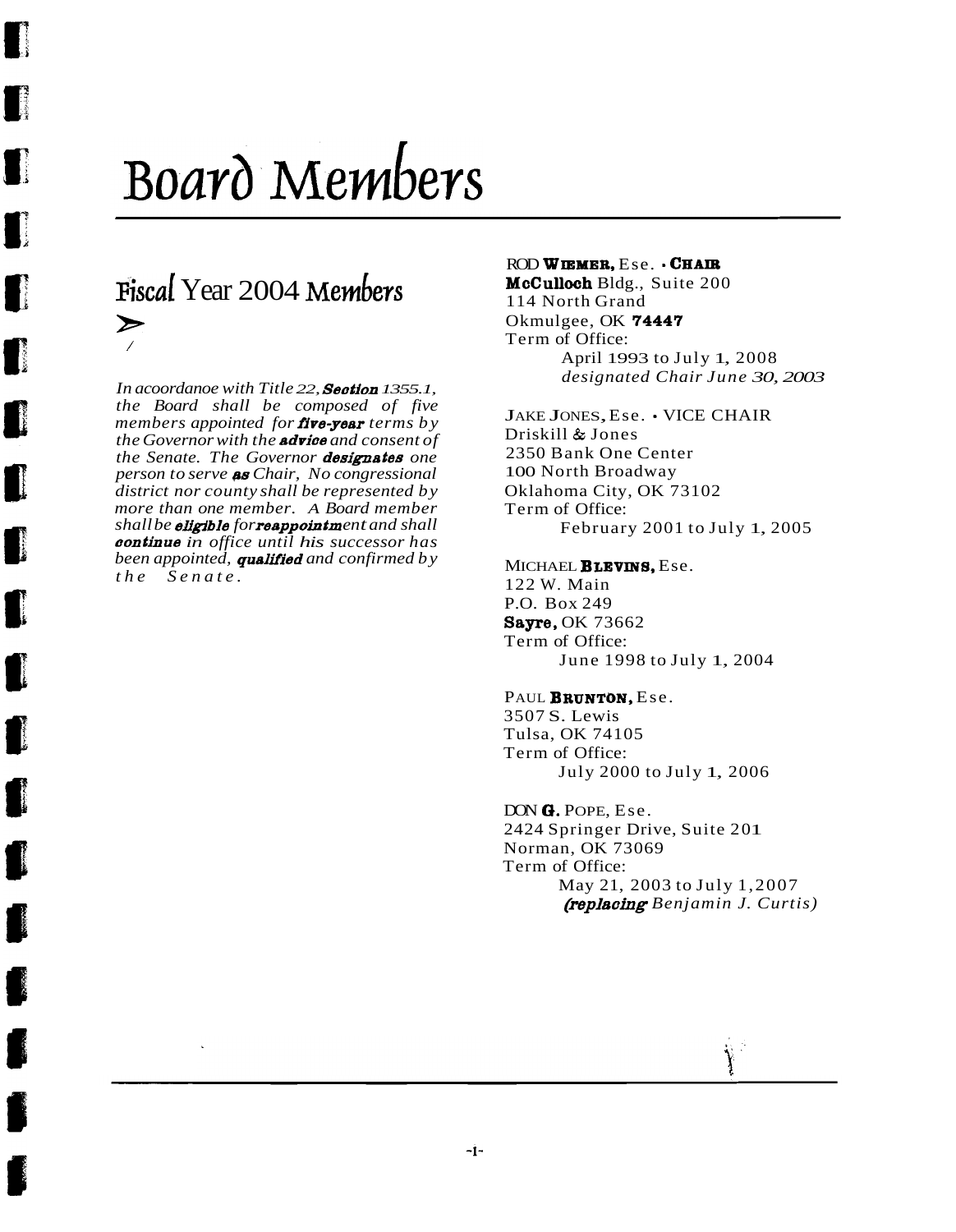#### Past Board Members

William Burkett Henry Burris Michael Carter Benjamin J. Curtis Ken Feagins Cheryl Hunter Doug Inhofe Jack Ivester Richard James Marvin Martens Alan McPheron Henry A. Meyer, III John B. Nicks Douglas Parr Richard L. Reeh Charles Richardson Donald Kent Switzer Rod Uphoff

Berry Pfefferbaum, M .D. April **1992** to April **1993**  May **1996** to January **1997**  July **1992** to May **1997**  June **1998** to May **2000**  May **1997** to May **2003**  May **2000** to January **2001**  January **1997** to May **2000**  March **1994** to August **1997**  October **1994** to May **1996**  August **1989** to May **1992**  August **1989** to May **1992**  May **1992** to July **1992**  May **1992** to December **1993**  October **1992** to March **1994**  November **1991** to May **1996**  November **1989** to October **1992**  August **1997** to June **1998**  May **1989** to April **1992**  May **1996** t o J u n e **1998** 

Ï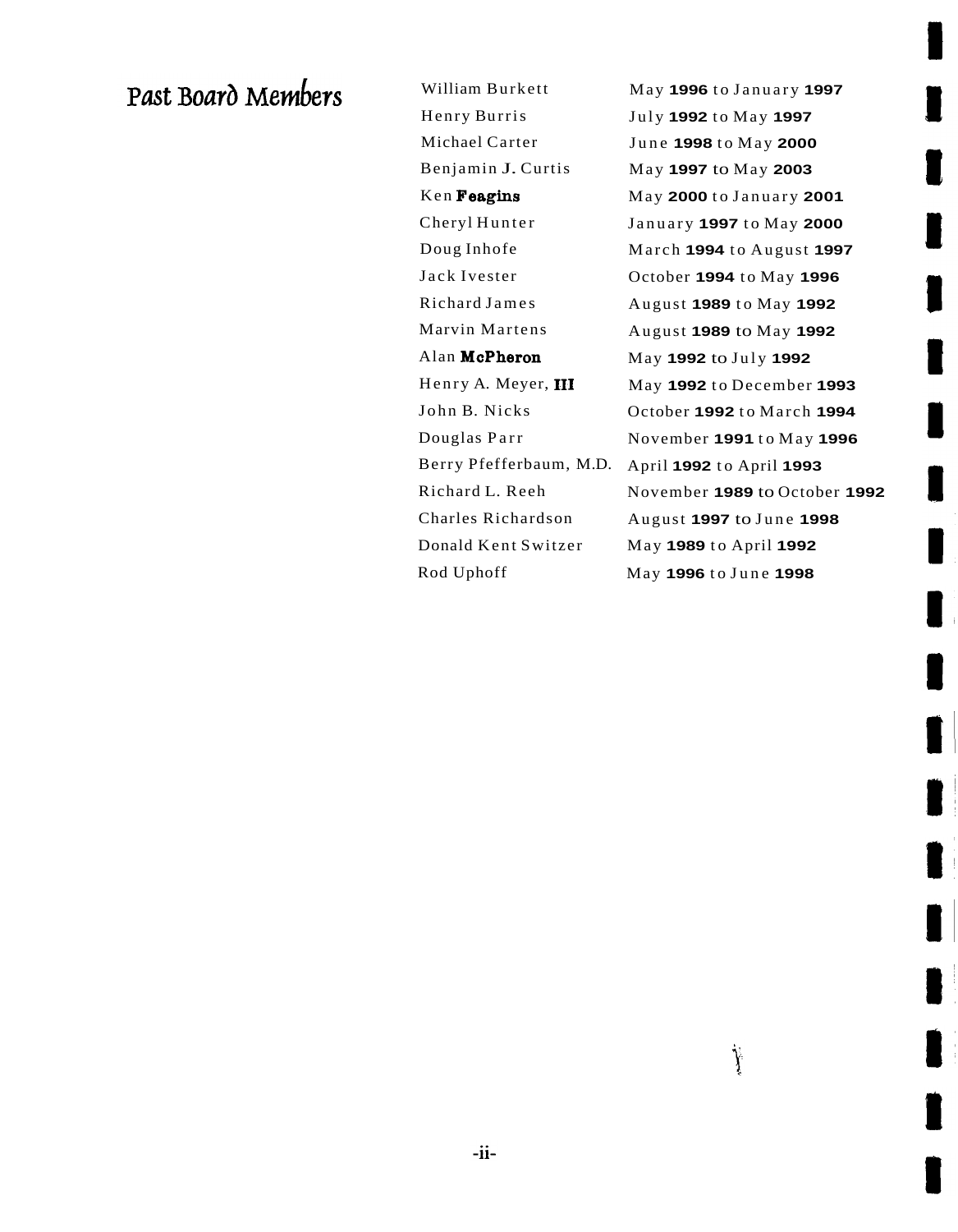• Contents

I

J

I

I

I

| Page                                                                                                                                                                                                                                                  |
|-------------------------------------------------------------------------------------------------------------------------------------------------------------------------------------------------------------------------------------------------------|
|                                                                                                                                                                                                                                                       |
| GENERAL OPERATIONS PROGRAM (and the contract of the contract of the set of the set of the set of the set of the set of the set of the set of the set of the set of the set of the set of the set of the set of the set of the<br>10<br>10<br>10<br>11 |
| 13<br>13<br>15<br>15<br>15<br>Summary of All-Categories of Appointments<br>16<br>Capital (Death Penalty) Trial Representation<br>18<br>19<br>19<br>Final Results of Trial Cases Concluded<br>19<br>20<br>20<br>20<br>21                               |
| 25<br>Capital (Death Penalty) Appeals $\ldots \ldots \ldots \ldots \ldots \ldots \ldots \ldots \ldots$<br>26                                                                                                                                          |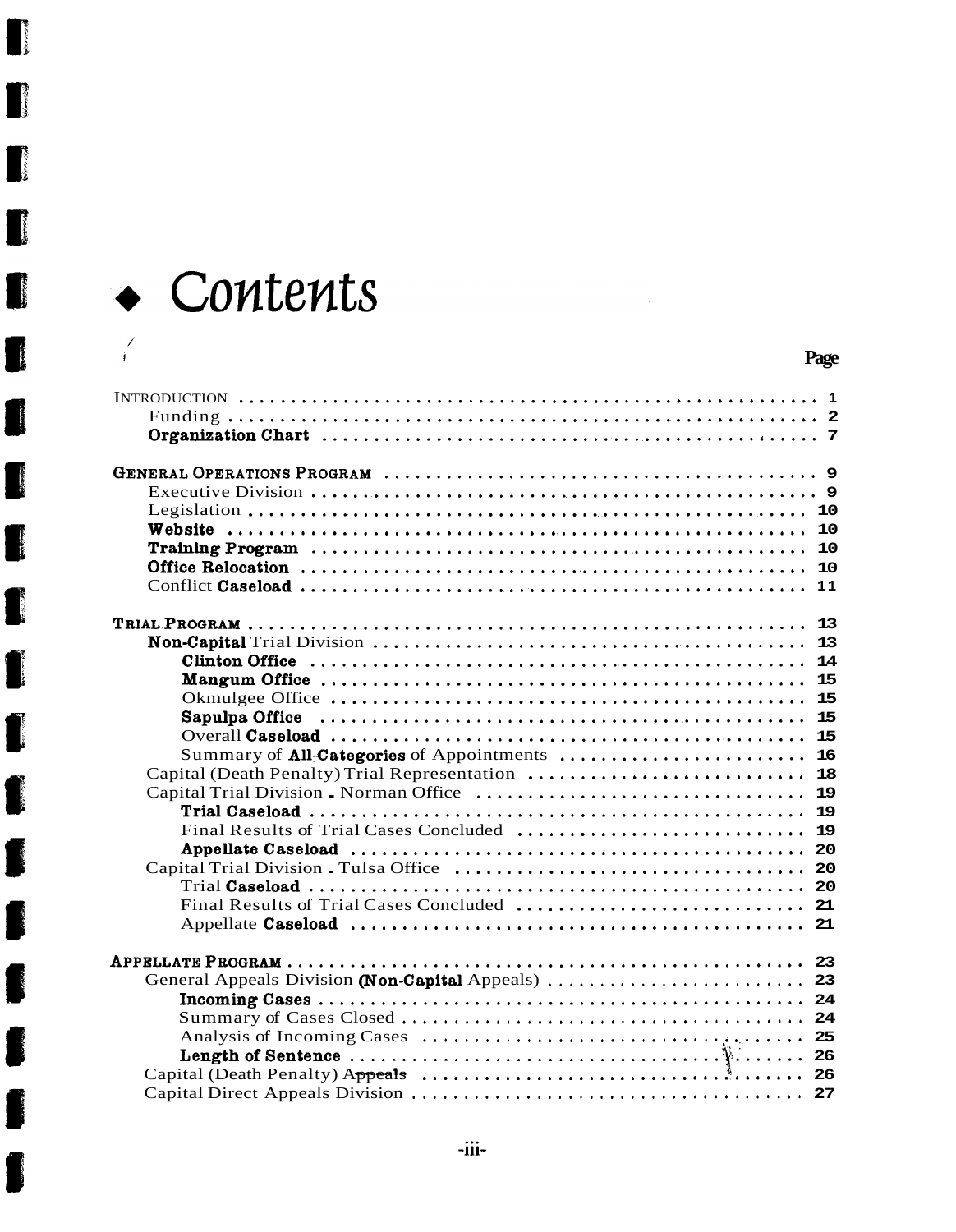#### Contents \_\_\_\_\_\_

#### (Continued)

| Caseload<br>Disposition of Cases (also contained a set of the contact of the contact of the contact of the contact of the contact of the contact of the contact of the contact of the contact of the contact of the contact of the contact |
|--------------------------------------------------------------------------------------------------------------------------------------------------------------------------------------------------------------------------------------------|
| Multi-Agency Investigation of Oklahoma City Police Chemist Joyce Gilchrist  31<br>Total Number of Gilchrist Cases Reviewed through Fiscal Year 2004  32                                                                                    |
| Non-Capital Trial Division<br><b>General Appeals Division</b>                                                                                                                                                                              |

ł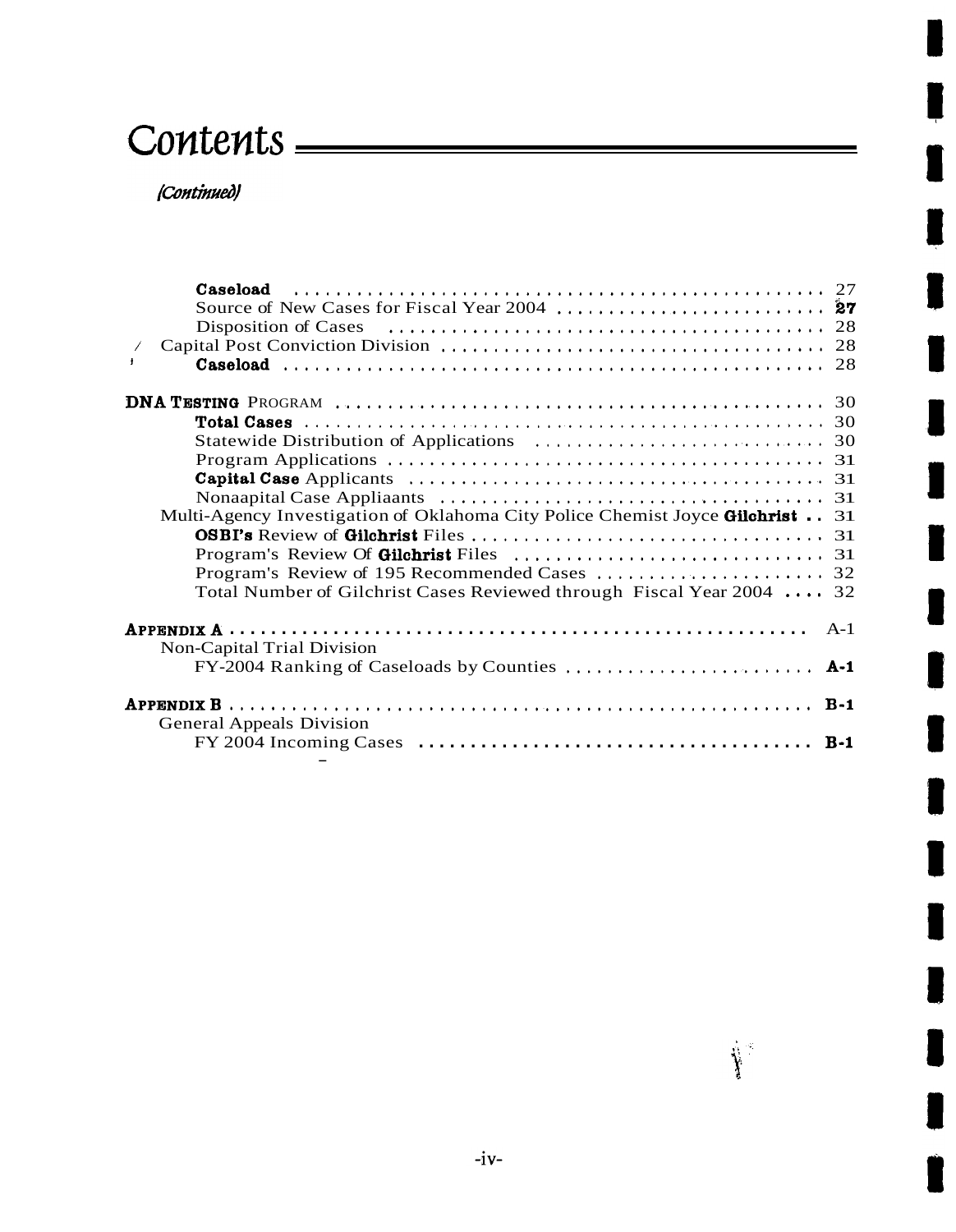# $\begin{array}{c}\n\text{chapter} \\
\mathbf{T}\n\end{array}$

## $\triangle$  Introduction

The mission of the Oklahoma Indigent Defense System is to provide indigents with legal representation comparable to that obtainable by those who can afford counsel and to do so in the most cost effective manner possible.

OIDS fulfills the majority of the State's obligations under the Oklahoma and United States Constitutions to provide legal representation to certain Oklahoma citizens who are charged with criminal offenses.

OIDS was created after the Oklahoma Supreme Court decided State v.  $L$ ynch, **1990** OK **82, 796** P.2d **1150.** The Supreme Court held that Oklahoma's method of compensating private attorneys in court-appointed criminal cases at the trial level was unconstitutional under the State Constitution.

In response to Lynch, the Oklahoma Legislature undertook sweeping reform of the State's delivery of criminal defense services. Legislative action resulted in the Indigent Defense Act, which created OIDS as a new state agency under **22**  O.S. **55 1355** et seq., effective July **1, 1991.** The Act instituted major changes in the funding and delivery of defense

services at trial and on appeal.

Before the enactment of the Indigent Defense Act, criminal appeals in **court**appointed cases were the responsibility of the Oklahoma Appellate Publio Defender System (APD). The APD began in **1979**  as a federally-funded project at the Oklahoma Center for Criminal Justice and by **1988** had evolved into a small state agency that represented indigents on appeal in state court and, in death penalty cases, in federal court.

The APD became a part of OIDS under the Indigent Defense Aot in **1991** and continued its representation of indigents<br>on appeal. The Act also created a The Act also created a division within OIDS to represent indigents at trial who were charged with capital murder offenses and directed<br>OIDS to begin aocepting court to begin aocepting court<br>tments to provide legal appointments to provide legal representation in non-capital cases in **75**  counties beginning July **1, 1992,** its second year of operation.

OIDS's responsibilities are defined by the Indigent Defense Act and have changed with statutory amendments over the thirteen-year history of the agency. The agency's fundamental duty is to provide trial, appellate and capital post-conviction

**Introduction**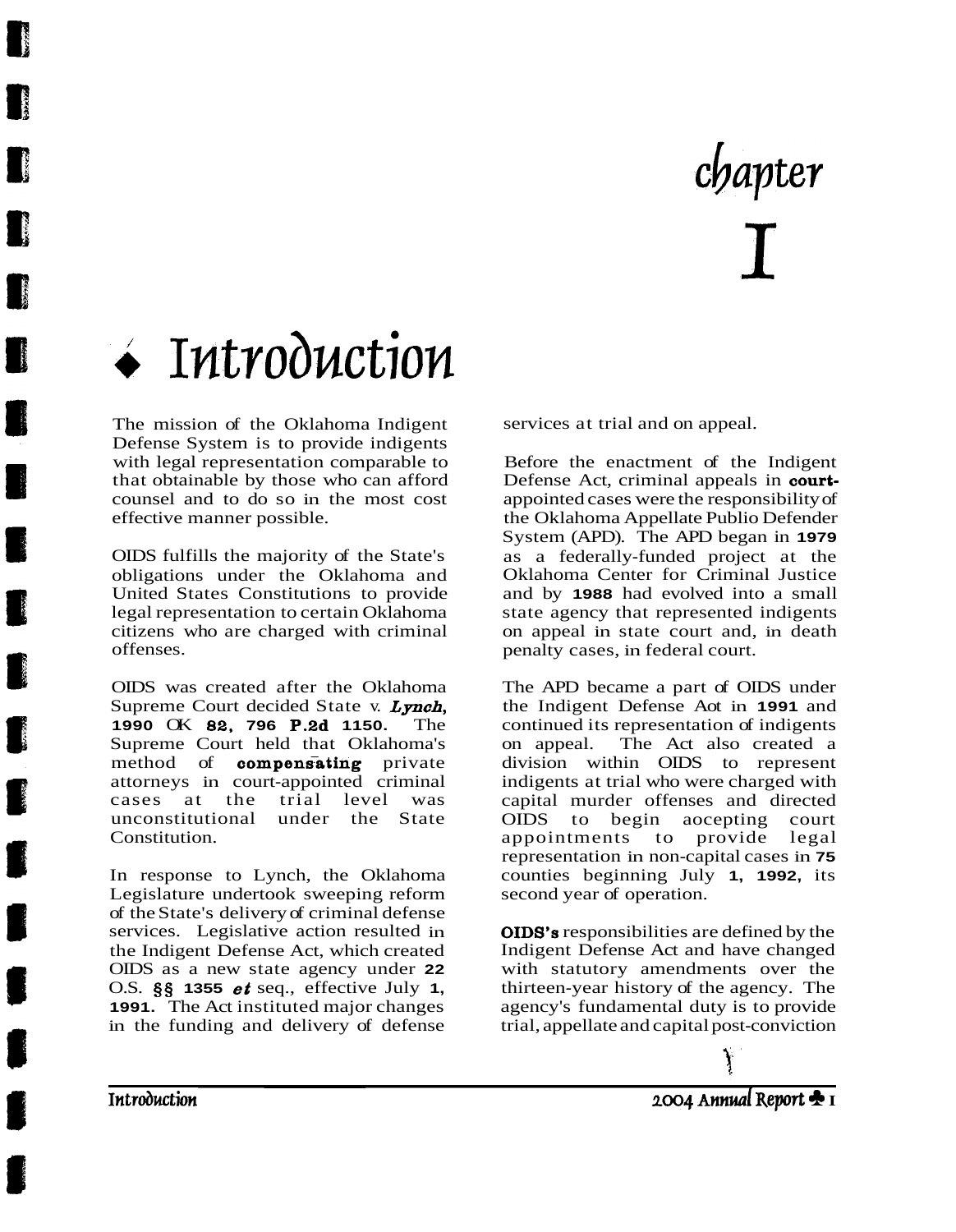criminal defense services to persons who have been judicially determined to be entitled to legal counsel at State expense. The agency consists of four program areas: the General Operations Program, the Trial Program, the Appellate Program and the DNA Forensio Testing Program. The Trial Program oonsists of the Non-Capital Trial Division and two capital trial divisions: Capital Trial Norman and Capital Trial Tulsa. The Appellate Program contains the General Appeals Division, the Capital Direct Appeals Division and the Capital Post-Conviction Division. These programs and divisions are discussed in more detail throughout this report.

OIDS represented a total of 39,125 court appointments in Fiscal Year 2004 in all divisions of the agency. The breakdown by division is as follows:

**Non-Capital Trial:** 

| Staff                                                   | 6,979  |
|---------------------------------------------------------|--------|
| <b>Conflicts</b>                                        | 704    |
| Contracts                                               | 30,624 |
| <b>Capital Trial - Norman</b>                           | 40     |
| <b>Capital Trial - Tulsa</b>                            | $-45$  |
| <b>General Appeals</b>                                  | -600   |
| <b>Capital Direct Appeals and</b><br><b>DNA Program</b> | 65     |
| <b>Capital Post Conviction</b>                          | 45     |
| <b>Executive Division Conflicts:</b>                    |        |
| <b>Capital Trial Divisions</b>                          | 7      |
| <b>Non-Capital Direot</b><br><i><b>Appeals</b></i>      | 5      |
| Capital <b>Direct</b> Appeals                           | 2      |
| <b>Capital Post Conviction</b>                          | 9      |
| TOTAL                                                   | 39.125 |

Given the nature of criminal cases, most

cases span more than one fiscal year. In complex cases, such as death penalty cases, OIDS may represent a client for three or more years. Accordingly, the total number of cases handled during a fiscal year includes appointments pending from the prior fiscal year in addition to the current year court appointments.

OIDS is appointed by the trial and appellate courts of Oklahoma after an indigence determination is made by the court. OIDS is subject to appointment to provide trial representation in non-capital oriminal oases in 75 of Oklahoma's 77 counties.

OIDS oontracts with private Oklahomalicensed attorneys to handle 100% of the indigent non-capital trial **caseload** in 59 counties and a portion of the caseload in 1 county. In 15 counties, staff attorneys handle 100% of the indigent caseload, and in 1 county they handle a portion of the indigent caseload. In 1 of these counties, responsibility for the **non**capital trial indigent **caseload** is shared between contraot attorneys and staff attorneys. Private attorneys handle the majority of the System's conflict cases.

In death penalty cases and non-capital appeals, attorneys employed by OIDS are assigned the case after OIDS has been appointed by a district oourt or the Oklahoma Court of Criminal Appeals.

#### $\mathbf{\hat{v}}$  Funding

At the time of its creation in 1991, OIDS received federal funding as a federal resource center responsible for providing state and federal post-conviction and habeas representation in death penalty cases. This funding ended in October 1995, when Congress closed all of the

2004 Annual Report 22

**Introduction** 

 $\frac{\lambda_1}{4}$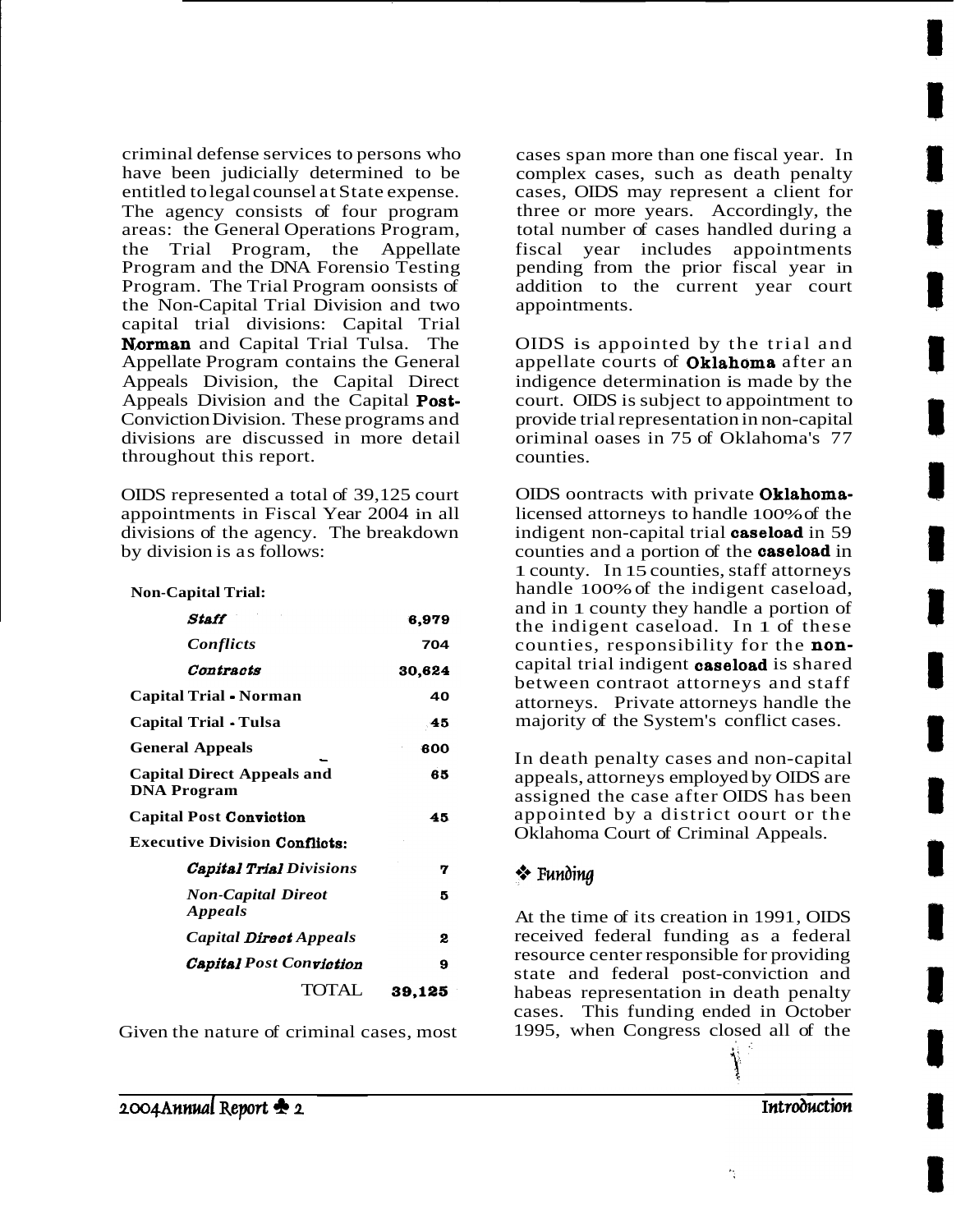federal resource centers **in** the country. OIDS was farced to seek state appropriations to replace the federal funds that had been used for state postconviction representation.

During its thirteen-year history, OIDS repeatedly has been forced to seek supplemental appropriations from the Legislature. The first, received in early 19/92, averted a shutdown of the agency spon after it was created. The original fpnding mechanism, a \$13.00 increase in statutory court costs on traffic tickets issued by the Oklahoma Highway Patrol, did not generate enough revenue for OIDS to meet its payroll.

OIDS funding for Fiscal Year 1993, through direct appropriations, included an additional \$6 million to finance the cost of contracting with private attorneys around the State to initiate OIDS's statewide defender services in noncapital trial cases in 76 counties. These fiscalyear contracts are awarded by the OIDS Board after considering offers to contract submitted **by** private attorneys on a county-by-county basis.

In Fiscal Year 1994, the Legislature reduced OIDS's appropriation by \$1 million based on a prediction that the difference in prior and current- year appropriations would be made up by revolving fund collections of OIDS's share of fees assessed against criminal defendants.

In Fiscal Year 1995, **OIDS** received no additional **appropriated** funds except for a state pay plan. Revolving fund income fell drastically, from \$1.5 million in Fiscal Year 1992 to \$94,079 in Fiscal Year 1995. In Fiscal Year 1996, OIDS' appropriations were reduced by 2.5%, followed by the loss of all federal funding in October 1995. OIDS requested a

Fiscal Year 1996 supplemental appropriation of \$1.4 million, but only received \$240,000.

In Fiscal Year 1997, OIDS again suffered a funding crisis. The effect of the previous fiscal year's funding losses was compounded by the veto of an appropriation of \$9 19,165 for Fiscal Year 1997. These funding losses resulted in OIDS being fiscally unable to award annual contracts to the private attorney providers for **non-capital** trial representation. OIDS was forced to assign oases taprivate attorney providers on a case-by-case basis at hourly rates. The result was significantly higher costs to the **agency.** In March 1997, OIDS **received** a supplemental appropriation in the amount of \$2.1 million to fund the noncapital **trial** representation costs.

In **Fiscal** Year 1998, OIDS received \$666,000 in additional appropriations to annualize the previous year's supplemental appropriation.

After five years of service, the previous Exeoutive Director submitted his resignation to the **agency's** governing Board on ,August 8, 1997. The Board selected the **current** Executive Direotor, who assumed his duties on December 1, 1997. With the change in agency management, an intensive review of all of OIDS programs began. Many deficiencies in OIDS delivery of services were identified.

For Fiscal Year 1999, OIDS received \$652,521 in additional appropriations to address some of the identified deficiencies. This additional funding was used to pay for mandatory state pay raises and increased benefit costs, a much needed new telephone system, increased staffing in the Executive Division, and costs associled with the

**Introduction**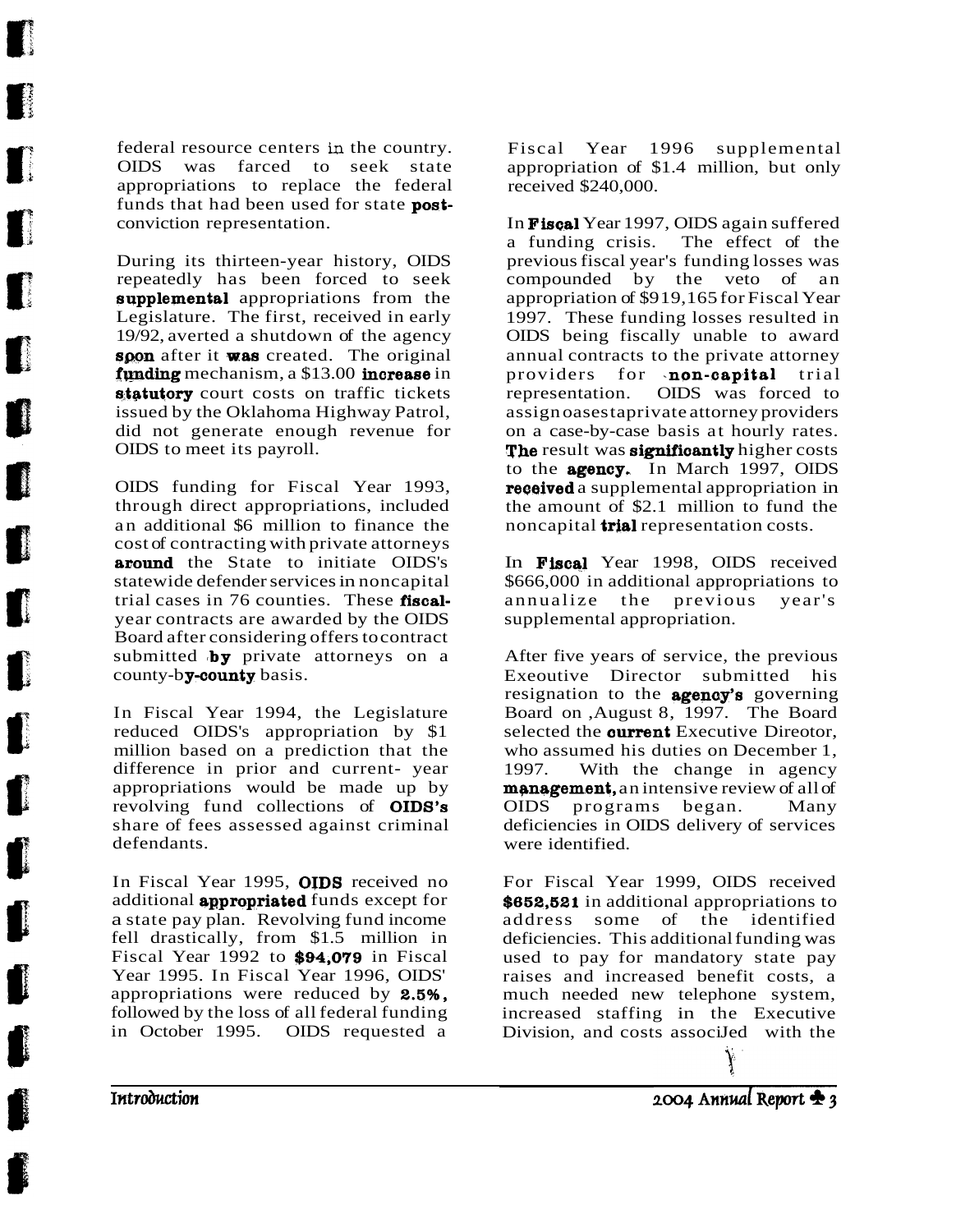opening of satellite offices by the Board to represent the non-capital trial clients in those counties where acceptable contracts with private attorney providers could not be obtained. The additional staffing was added to address identified deficiencies in OIDS' ability to track and report financial and **caseload** data, to provide data **processing** support, and to improve the agency's ability to comply with state and federal law.

By the fall of 1998, the Executive Director recognized that OIDS would not be able to meet its Fiscal Year 1999 obligations because of the continued effect of the non-capital trial representation crisis in Fiscal Year 1997. Management projected a \$1.3 million shortfall in funds needed for Fiscal Year 1999 professional services for both the Trial and Appellate Programs, including funds for private-attorney expenses, experts, and investigators in both capital and **non-capital** cases. A supplemental appropriation in that amount was obtained in the spring of 1999.

The Fiscal Year 1999 supplemental appropriation was subsequently added to the agency's appropriation base beginning with Fisoal Year 2000. This annualized appropriation enabled the agency to continue to contract with and pay its conflict and overload attorneys, expert witnesses, investigators and translators.

For Fiscal Year 2002, OIDS' initial base appropriation amount was \$16,042,393. However, beginning in January 2002, a state-wide revenue shortfall resulted in across-the-board allocation reductions by the Oklahoma Office of State Finance. The agency's allocation reductions totaled \$607,354 in Fiscal Year 2002, leaving it with an actual appropriation in the amount of \$15,435,039 by the end of the year.

During May 2002, the Executive Director

developed a plan to ensure better and more cost-effective **expert** services were provided to **agency** clients. 'He created two separate **areas** within the Executive Division to address all of OIDS' client needs for forensic and psychological services. The Chief of Forensic Services, a DNA Expert, and the Chief of Psychological Services, an attorney/psychologist, assists the Executive Direotor in **determining** what services are appropriate **for** each appropriate **for** eaoh individual client. These two **OIDS** professionals meet with attorneys and experts, and either perform the requested testing or evaluation For the client, or make recommendations to the Exeoutive Director as to the appropriate expert to be used. This process enables the agency to be more **effective** and utilize tax dollars more efficiently.

OIDS' initial base appropriation amount for Fiscal Year 2003 was reduced by \$802,120. Beginning in September 2002, the continuing statewide revenue shortfall resulted in new allocation reductions, totaling \$1,196,361 through the remainder of the fiscal year.

To address funding reductions, OIDS initially implemented a furlough plan beginning July 2002. The furlough plan provided that all agency employees **would** be furloughed a maximum of two days without pay per **pay** period. The plan continued **until** September 2002.

The rapidly deteriorating budget picture forced OIDS to take further drastio measures. It adopted a reduction-in-force plan, which eliminated 27 positions, including 10 attorney positions, effective December 31,2002. While the reductionin-force hindered the agency's ability to effectively represent its clients, the lack of adequate funding left it with no viable alternatives.

Another critical measure taken by OIDS was to decline to enter into private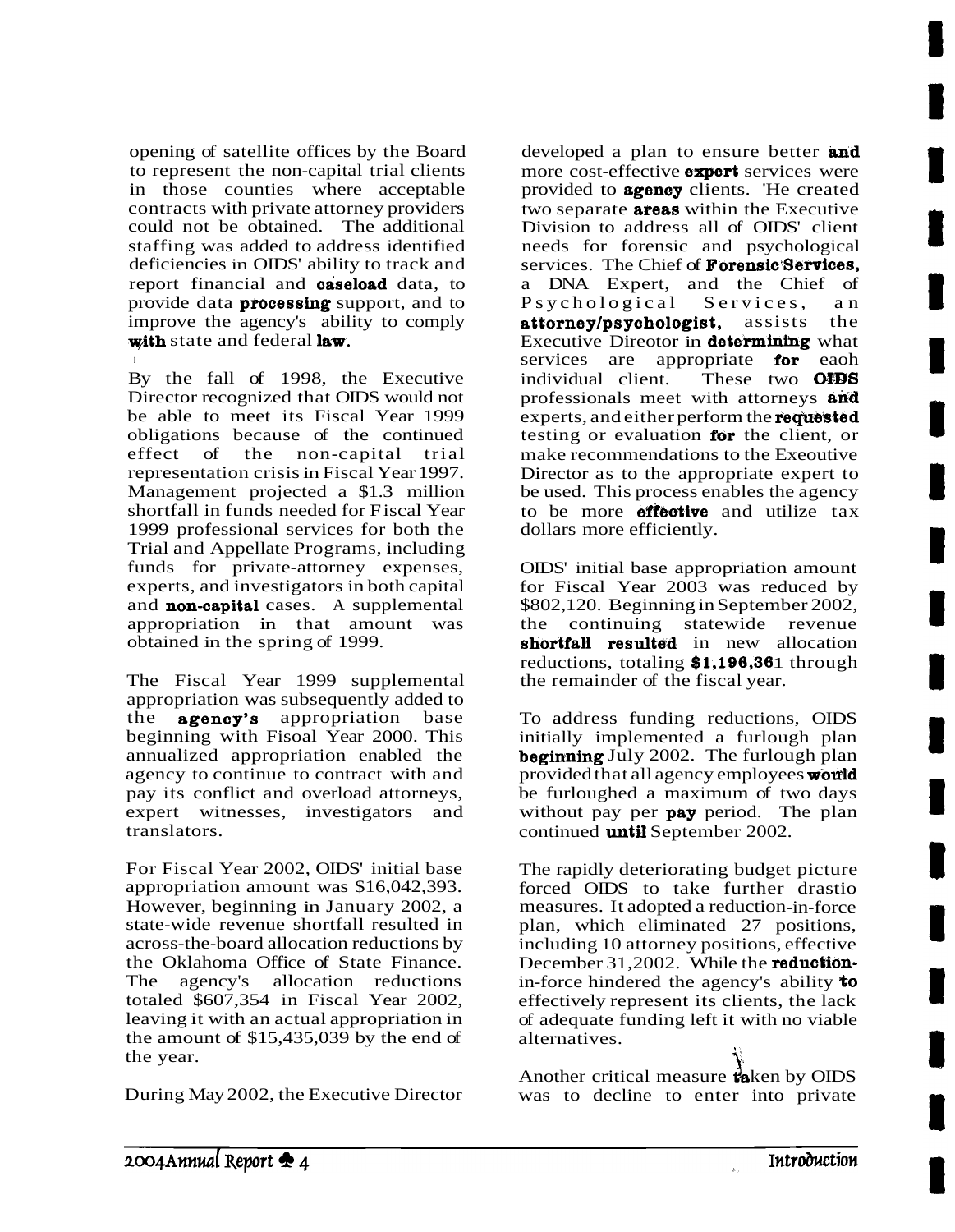conflict counsel contracts, where agency attorneys or county contract attorneys were unable to provide representation due to a conflict of interest. The agency filed **motions** to vacate **agency** appointments in conflict cases arising throughout the state, on the basis that unencumbered funds did not exist to pay for conflict counsel, and to enter into such contracts would violate the State Cpnstitution, as well as the Central Rurchasing Act and the Oklahoma **Criminal Code.** The District Court of **Kay** County denied two such motions filed in two separate **criminal** cases, **prompting** the agency to seek a writ of prohibition against the district court in the Oklahoma Supreme Court. Upon refusal of the Oklahoma Supreme Court to assume **original jurisdiction**, the district court issued contempt citations against the Executive Director directing him to show cause **why** he should **not** be held in contempt for refusing to provide conflict counsel. The contempt citations prompted the Executive Director to file a petition for writ of prohibition in the Oklahoma Court of Criminal Appeals.

On November 26, 2002, the Court of Criminal Appeals issued its order in Bednar v. District Court of Kay County, 2002 OK CR 41, 60 P.3d 1. The court first held that **contempt** proceedings were not properly before the court, as other adequate remedies existed. However, the court stated that the issues **presented** in the case were complex **and** involved multiple conflicting constitutional and statutory provisions, such as the prohibition from entering into a contract if unencumbered funds are unavailable. The court further stated that the case raised **important separation** of powers questions and potential conflicts in jurisdiction between it and the Oklahoma Supreme Court. More importantly, the court affirmed the State's ultimate responsibility to provide counsel, regardless of whether counsel is furnished and paid by OIDS, the court



fund or the general fund. Therefore, the court ordered the district court to provide counsel at State expense by December 6, 2002, or the defendants in the underlying criminal cases would be released.

As a result, the Governor-Elect, the Senate President Pro Tempore Designate, the Speaker of the House, and the Chief Justice **and** Vice-Chief Justice of the Oklahoma Supreme Court entered into an **agreement** providing that the court **fund** would guarantee payment for conflict counsel representation until the Legislature provided supplemental funding. The **agreement** became effective December 5, 2002. OIDS was then able to enter into contracts with private conflict counsel to provide representation to its clients.

In May 2003, OIDS received a \$600,000 supplemental appropriation for the purpose of payment for conflict counsel. However, that amount was not annualized for Fiscal Year 2004. The adjusted final **appropriation** received for Fiscal Year 2004 was \$14,243,912.

OIDS is funded by the Oklahoma Legislature through appropriations from the State's general revenue fund. OIDS also receives a varied and unpredictable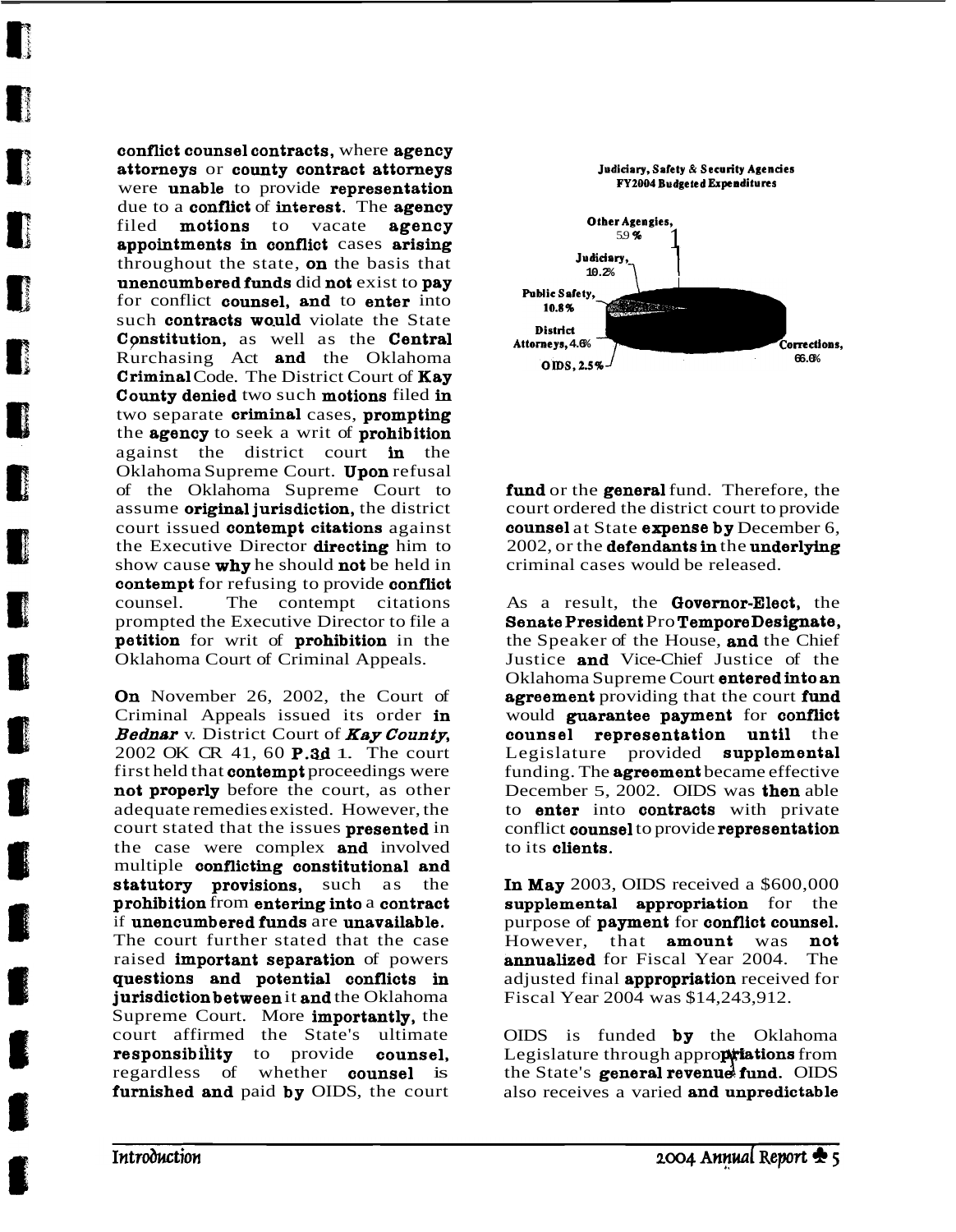amount of funds from the costs of representation assessed against a criminal defendant in certain cases. These assessments, authorized by Section 1355.14 of the Indigent Defense Act, if collected, are deposited in the Indigent Defense System Revolving Fund.

The agency would note that each year, about half of its entire budget finds its Way back into the Oklahoma economy through expenditures to private firms and individuals for professional and support services.

Ý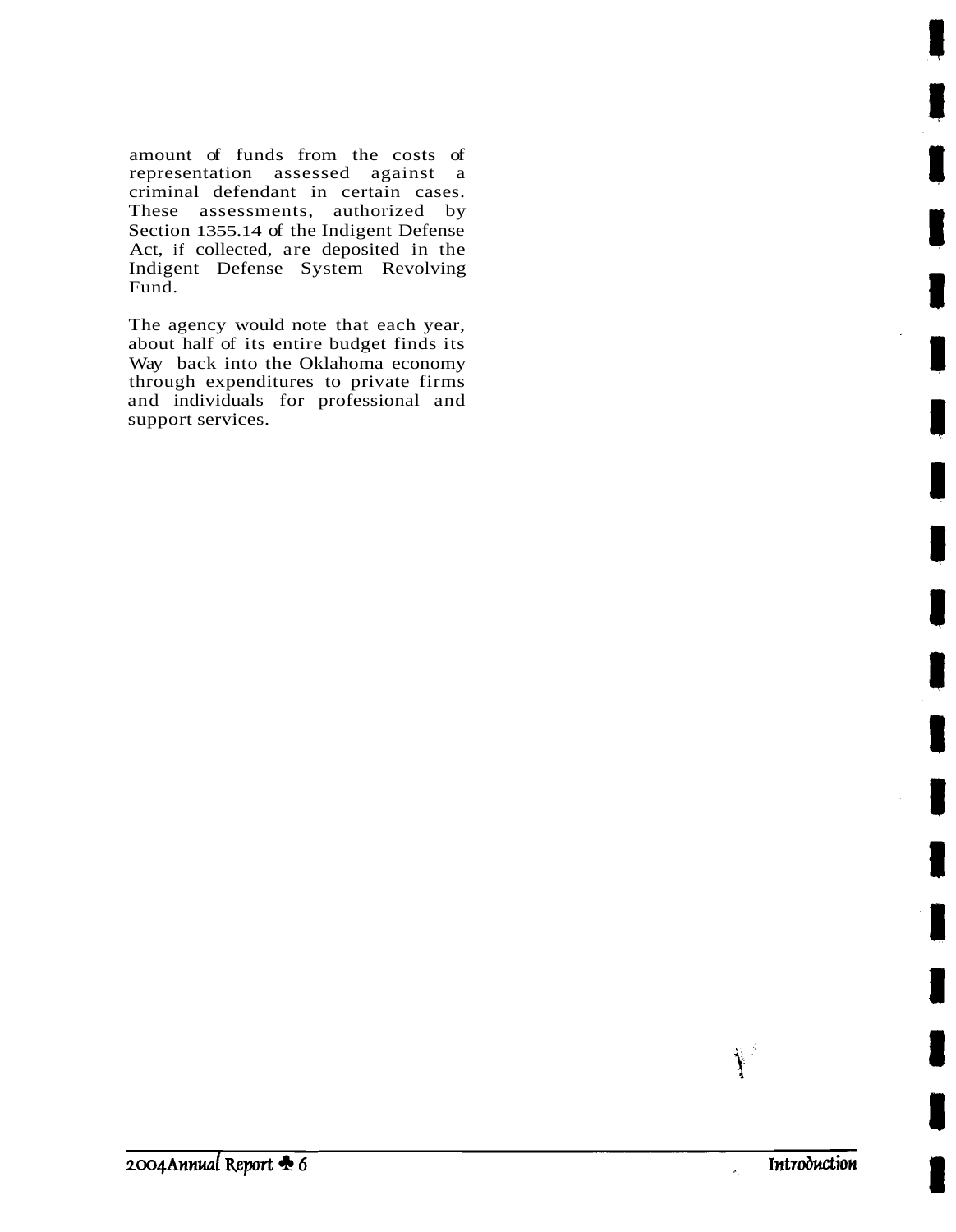### **Oklahoma Indigent Defense System**  ستر.

Organization Chart



**H:\presenta\oids-org-04.shw Revised 08/05/03** 

 $\searrow$   $\Box$ 

 $\mathbb{R}^{k \times k}$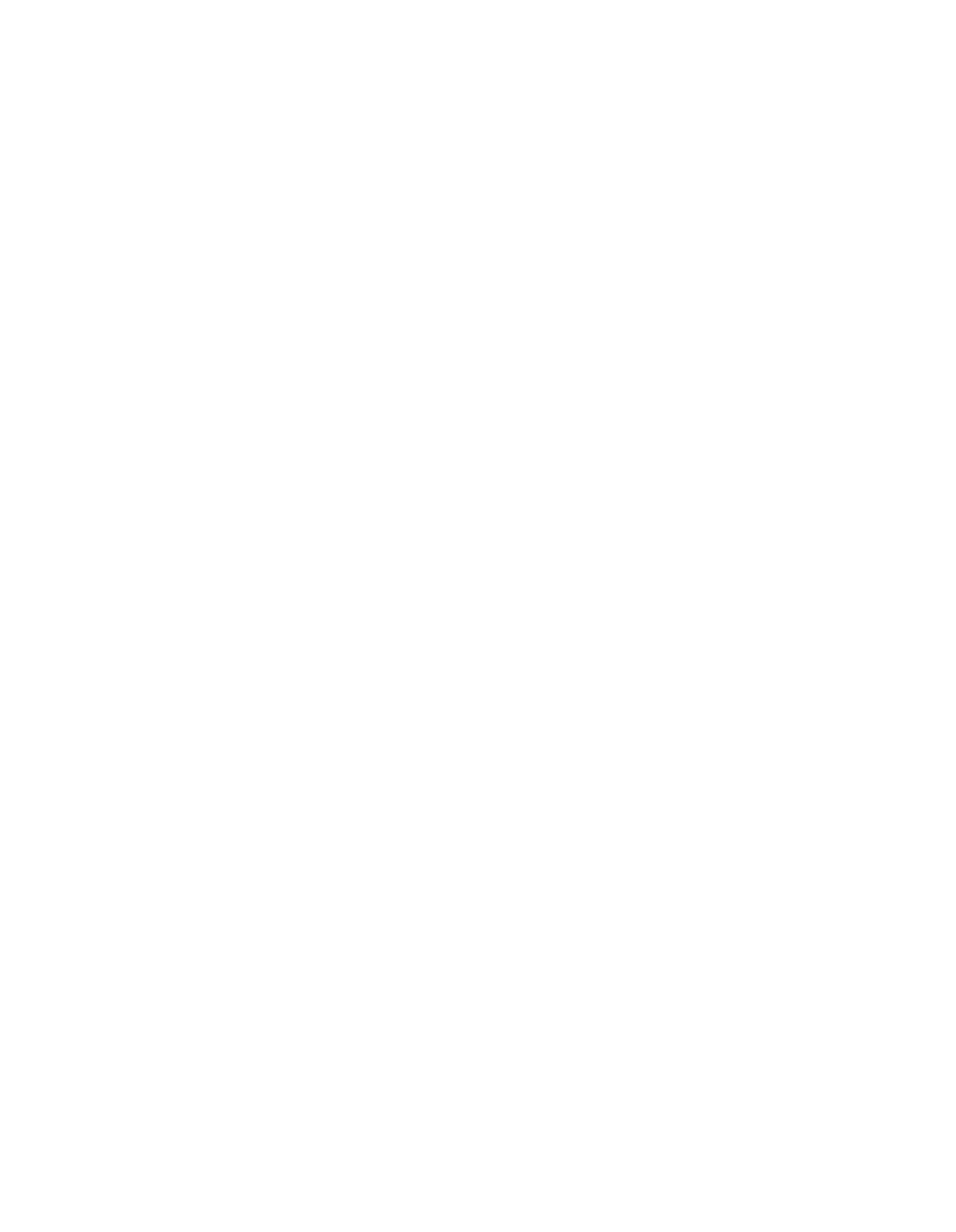# $\frac{1}{2}$

## General Operations Program

 $\mathcal{L} \rightarrow \mathbb{C}$ 

operating the agency and implementing<br>the Indigent Defense Act. By statute, the detailed to providing support services to the Indigent Defense Act. By statute, the addition to providing support services to Executive Director is selected **by** and its staff attorneys and investigators. serves at the pleasure of the agency's governing Board. The five members on the Board are appointed by the Governor with the advice and consent of the Senate.

To aid the Executive Director in the implementation of the Indigent Defense Act and agency operations, the Executive Division is staffed with administrative, finance and computer operations personnel.

OIDS provides legal representation through the services of staff members and by contracting with private attorneys, - experts and investigators. OIDS employed 121 full-time staff members at its main offices in Norman and its satellite offices in Sapulpa, Okmulgee, **Mangum**, and Clinton.

**\* Executive Division 10 In Fiscal Year 2004**, the agency entered into 470 professional services contracts The Executive Division is charged with **investigators to provide defense services**<br>the responsibility of managing and in court-appointed cases. The Executive

Statistician Distinct  $33.31.$ DI GALER UN STROCK I STATISTIC **MACK GREENBERRY** SCONFEIN DIGITIES IN METALLICITY IN THE RESERVE  $\zeta = 4.6$  and all  $\theta$  is  $3.50$  and  $\zeta$  $\zeta = 480$  Ar Spanish of the term in  $W$  separate  $1.8\%$ Profile procedure to a large of African can this of greammen bash da 23 M  $\mathcal{L}(\mathcal{H})$  and also be found in  $\mathcal{L}(\mathcal{H})$ Malay and de Caracteristics and Editor change of an editor of compared that Jacquet (in a vice committed of a vice)

General Operations Program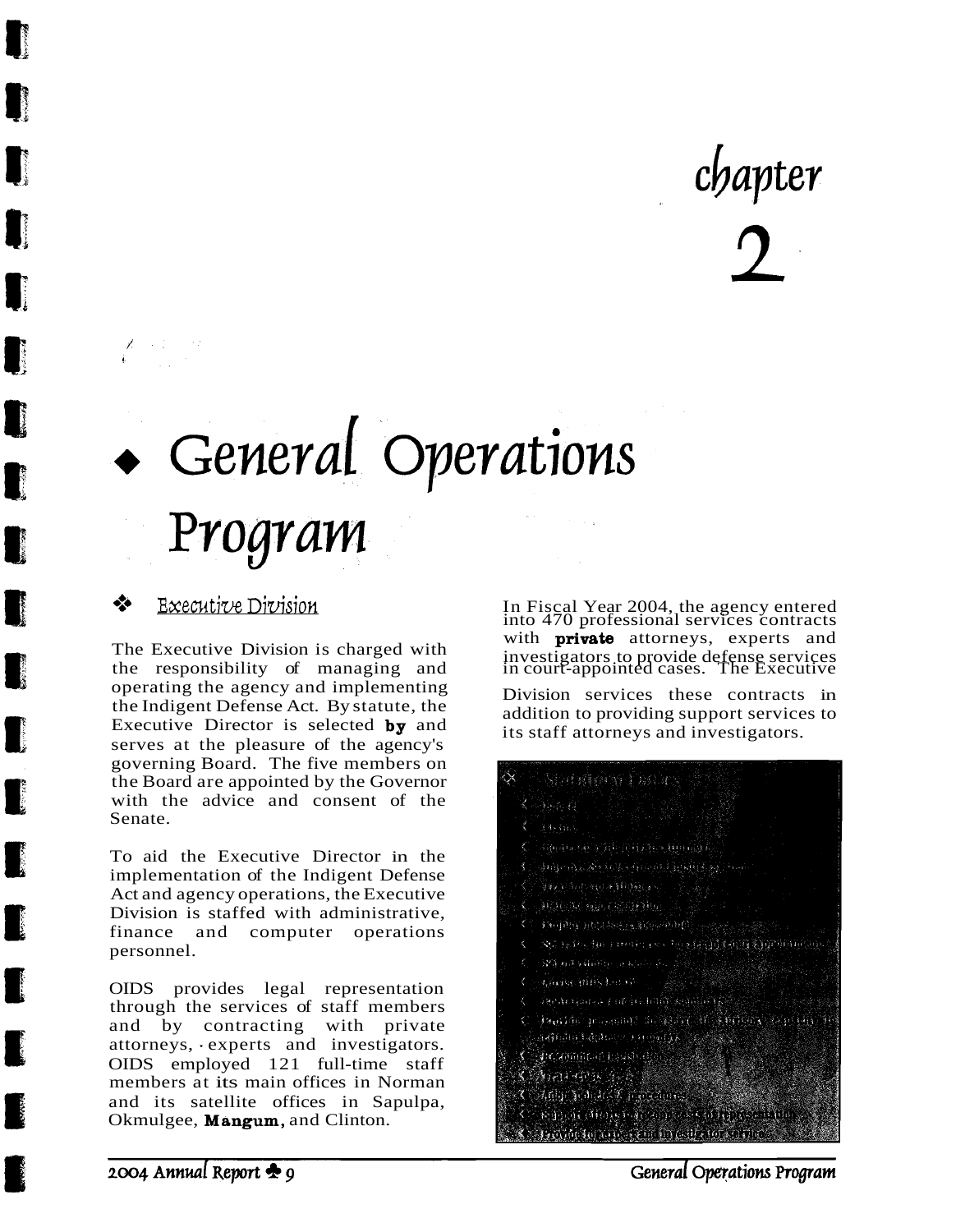#### Legislation

OIDS sponsored one piece of legislation during the  $2^{st}$  Session of the 49" Legislature which was passed and signed by the Governor.

Senate Bill 1399 amended 22 O.S. **9**  1355.14, which provides for assessment of costs of legal representation to OIDS clients. Prior to the amendment, there was no state-wide uniformity in such cost assessments. This bill was requested to ensure not only uniformity but also an increase in assessments and an increase in collections of those assessments.

The bill provides that upon a plea of guilty, costs shall be \$150 for a misdemeanor and \$250 for a felony. For a case tried to a jury, \$500 for a misdemeanor and \$1,000 for a felony. For a hearing on an application to revoke a suspended sentence or accelerate a deferred sentence, \$200 for a misdemeanor and \$300 for a felony. For all other criminal proceedings, the assessment shall not exoeed \$250. The costs shall be assessed unless ordered waived upon good cause shown by the defendant, or unless another amount is specifically requested by the defendant's counsel and approved by the court.

Senate Bill 1399 also contains an unrelated provision requiring municipal, county and state forensic laboratories to provide laboratory examination reports to OIDS regarding cases accepted for investigation under the DNA Forensic Testing Program, 22 O.S, **9** 1371.1 *et seq.* This provision is designed to avoid costly re-testing of evidence.

Senate Bill 1399 became effective April 19,2004.

#### ❖ Website

OIDS' website provides information about

the agency, how to apply for DNA testing, resources for public defenders and others interested in criminal law issues, answers to most frequently asked questions and notices of training opportunities. The website can be accessed at **www.state.ok.usl- oids** or through the State website at www.youroklahoma.com, by selecting "Agency Directory." The OIDS website contains many links, including those for legal researoh, unpublished Court of Criminal Appeals opinions issued since July 1999, and official agenoy forms used by OIDS **contractors**, experts and investigators.

#### :\* *Training Program*

The Indigent Defense Act requires OIDS to provide training for its staff members and private attorneys who are under contract with OIDS to accept court appointments. A training plan was implemented that focused on utilizing instate and **out-of-state** experts to conduct seminars for OIDS staff members and private attorneys.

OIDS co-sponsored the Patrick A. Williams Criminal Defense Institute held June 24-25, 2004. It included presentatiohs on such diverse topics as crime scene reconstruction, defending DUI cases and case strategies for defense lawyers.

#### \*:\* **office** *~efooation*

The Oklahoma Indigent Defense System offices had been located on the campus of the University of Oklahoma. However, due to growth of the University and expansion of its offices, OIDS was notified of the need to locate new space. Subsequently, arrangements were made with the Oklahoma Department of Mental Health and Substance Abuse Services to renovate space at Griffin Memorial Hospital. During Fiscal Year 2003, partial space was completed, enabling the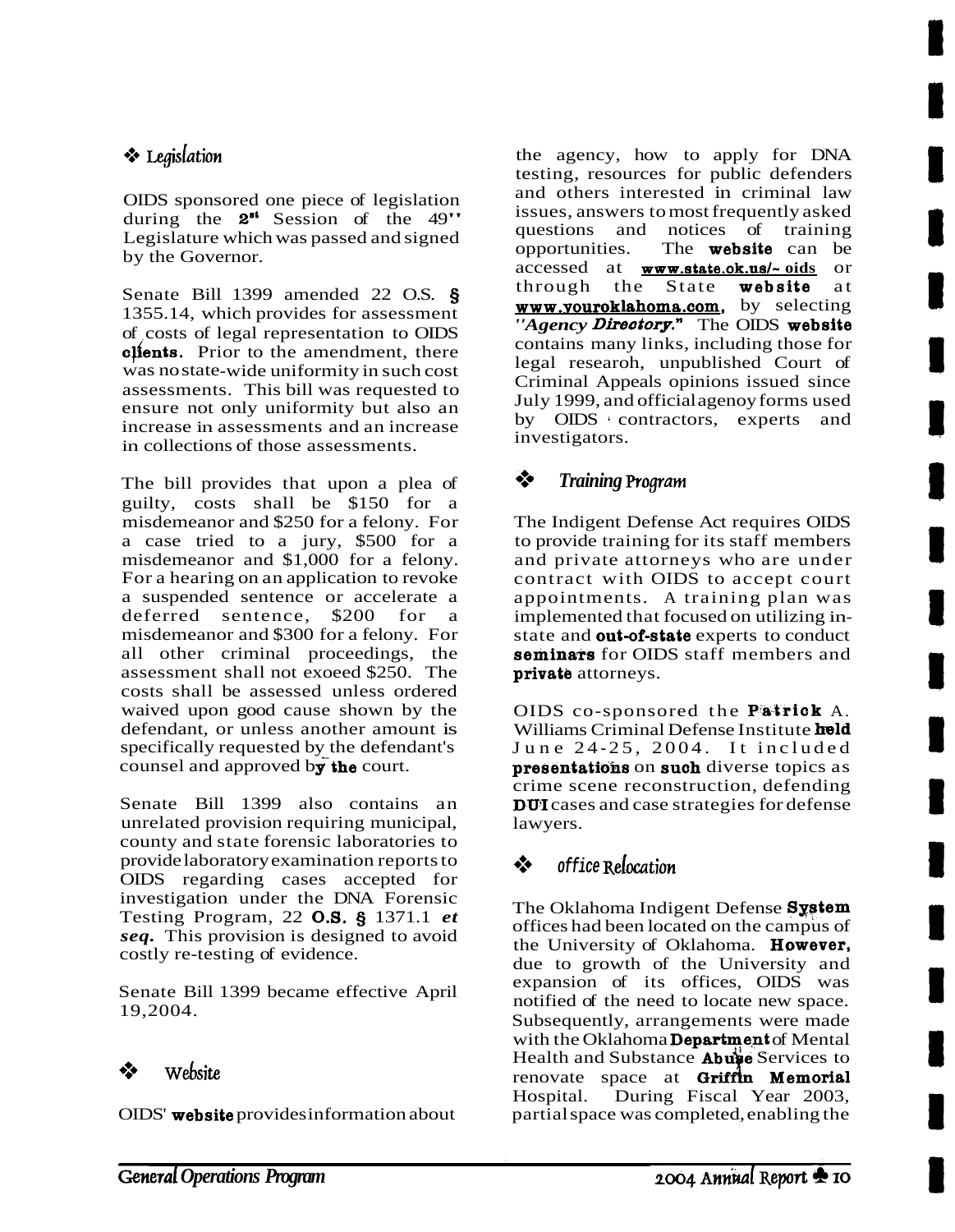Executive and Non-Capital Trial<br>Divisions to move. Remodeling was Divisions 'to move. completed during Fiscal Year **2004,**  enabling the Capital Direct Appeals and<br>Capital Post-Conviction Divisions to move during July and the Capital Trial - Norman and General Appeals Divisions to move during November.

#### $\triangle$  Conflict Caseload

During Fiscal Year **2004,** the Executive Division contracted with outside attorneys for representation on a total of **23** cases.

The year began with **4** pending death penalty cases. Appointments in 3 new cases were received. One death penalty case was concluded, and 6 were carried over into Fiscal Year **2005.** 

Additionally, the Executive Division started Fiscal Year **2004** with 1 pending capital direct appeal case and received 1 new case during the year. Neither case was concluded, resulting in both being carried over into Fiscal Year **2005.** 

Three non-capital appeal cases were pending at the beginning of the fiscal year with the Division receiving **2** new conflict appointments during this period of time. No cases were concluded with a total of **5** carried into Fiscal Year **2005.** 

The Executive Division began Fiscal Year **2004** with **7** pending capital post conviction cases. Two new appointments were received and 1 case was concluded, with a total of 8 carried into Fiscal Year **2005.**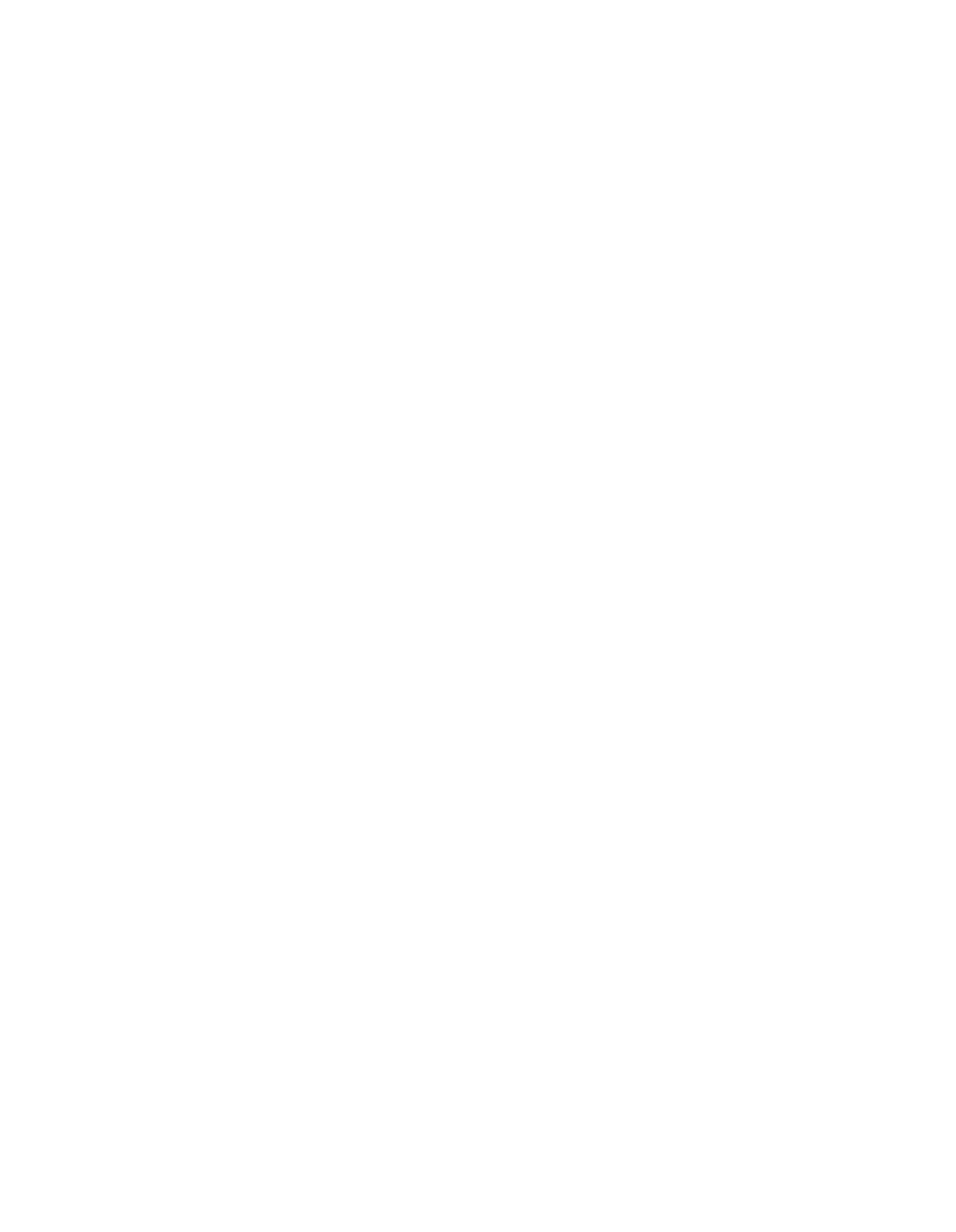# chapter<br>2



The Trial Program consists of three Divisions which provide legal representation to agency clients who have been judicially determined to be unable to afford counsel to defend against criminal charges brought by the State in district court. OIDS is appointed by the district courts to represent these defendants.

The right to counsel at State expense was established by the United States Supreme Court in *Gideon* v. *Wainwright,*  371 U.S. 335 (1963). The right to expert assistance at State expense was established by the United States Supreme Court in *Ake* **v;** *Oklahoma,* 470  $U.S. 68$  (1985).

#### **\*** *Non-Capital Trial Division*

The Non-Capital Trial Division (NCTD) is responsible for defending indigent criminal defendants charged with offenses punishable by incarceration. Cases range from traffic offenses filed in state court to non-capital first degree murder. **NCTD's** area of responsibility spans seventy-five (75) counties, with Oklahoma and Tulsa Counties being excluded. 'Thus, NCTD represents the agency's largest group of clients. In

Fiscal Year 2004, the Division received 28,661 new 'appointments - a 6.9% increase over Fiscal Year 2003.

#### Non-Capital Trial Legal Representation ❖

In accordance with the Indigent Defense Act, NCTD provides legal representation in the seventy-five $(75)$  counties for which it is responsible in three ways:

- (1) flat-rate fisoal year contracts with private attorneys;
- (2) satellite offices with salaried staff attorneys; and
- $(3)$  assignment of **conflict** and over-load cases to private attorneys who have agreed to accept such cases at established agenoy hourly rates, sub jeot to statutory maximums set by the Indigent Defense Act.

In Fiscal Year 2004, the Division's **caseload** was handled as follows:

(1) Flat-rate Fiscal Year **Contracts:** In 59 counties, all NCTD representation was provided via such contracts. In 1 other county (Blaine), a portion of the Division's representation was provided via contraot.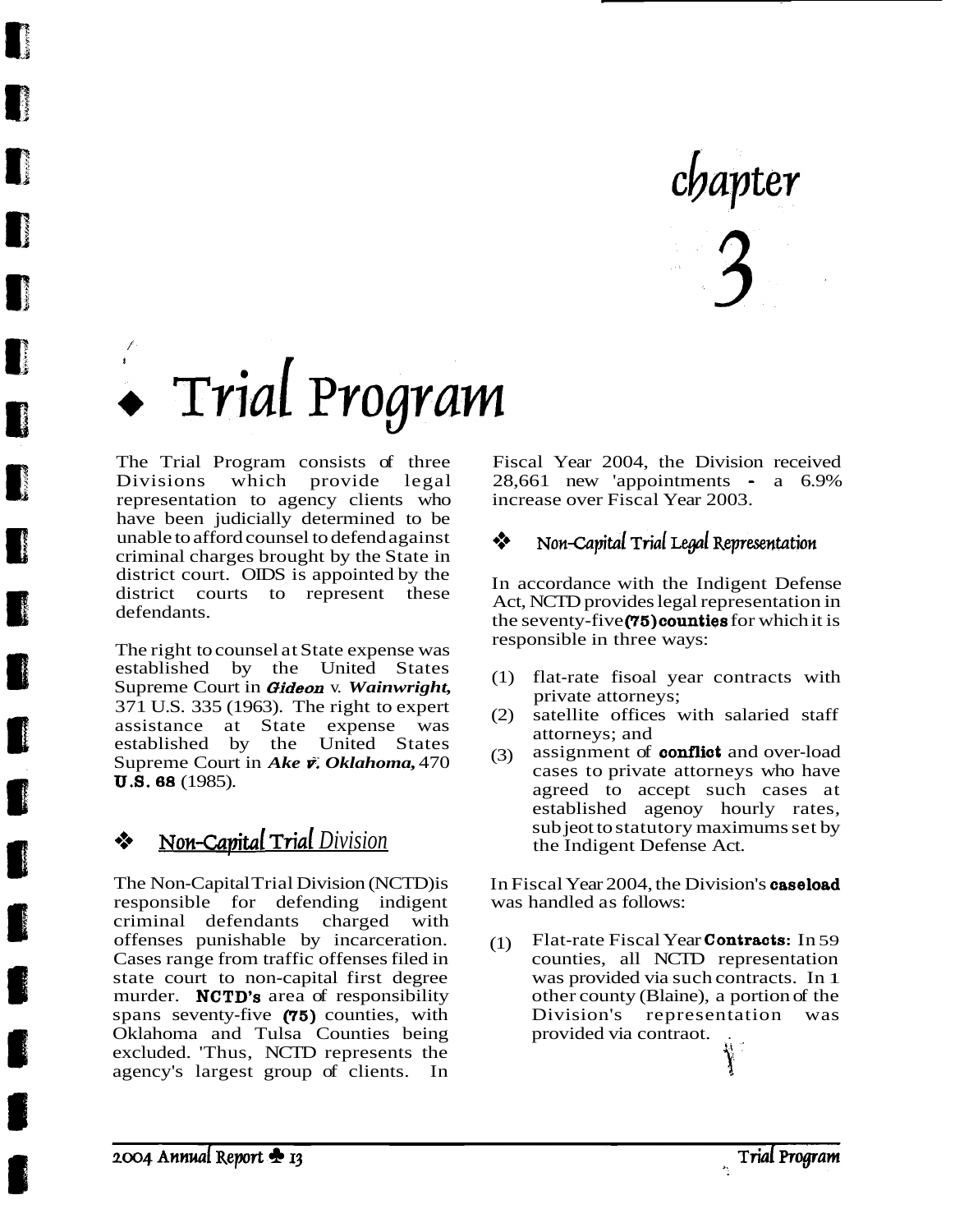- (2) Staffed Satellite Offices: NCTD operated 4 satellite offices: Clinton, **Mangum,** Okmulgee and Sapulpa. These offices handled the entire caseload in 15 counties and part of the caseload in 1 other. In Fiscal Year 2004 the Non-Capital Trial Division satellite offices were staffed with 21 attorneys who handled 6,979 aotive cases, a 7.1%<br>increase over last fiscal year. The average staff attorney handles 185 felonies, 46 juvenile cases, 85 misdemeanor cases and 16 traffic cases per year, for an average of 332 cases. According to a formula utilized by the National Legal Aid and Defenders Association, eaoh satellite office attorney does the work of 1.71 attorneys who operate in only one courthouse. All satellite office attorneys handle work in several district courts.
- (3) Conflict/Overload Counsel: Since Fiscal Year 1998, OIDS has made a concerted effort to ensure that Non-Capital Trial Division fiscal-year contracts are adequately staffed by giving weight, during the contracting process, to the number of law firms participating in an offer. During Fiscal Year 2004, NCTD assigned 494 conflict cases to conflict counsel. Four Hundred Forty-four of those cases were assigned to outside conflict counsel, while 60 were assigned to the various satellite offices.

#### **Discussion**

The OIDS Board awards fiscal-year contracts to private attorneys to provide non-capital trial defense services on a county-by-county basis. In response to the agency's solicitations each year, private **attorneys** offer to provide criminal defense services in felony, misdemeanor, traffic and (delinquent) juvenile cases in one or more counties for

a flat annual rate. The Board awards fiscal-year contracts in June, after the System's appropriationbill has been signed into law but only a week or two before the contract term begins on July 1. The contracting prooess is volatile, not only in terms of the number of offers, if any, received for any particular county, but also the oost of any contract awarded. As a result, the agency's ability to provide contract coverage in many counties, especially the smaller, more rural ones, is unpredictable. Historically, the agency has spent one-third to one-half of its total budget on these fisoal-year contracts to provide non-capital legal representation.

When the agency is unable to obtain a fisoal-year contraot for indigent criminal defense work in a county the Board has two options: (1) establish a satellite office with salaried attorneys to accept the System's appointments in the affeoted county under Section 1355.9 of the Indigent Defense Aot or **(2)** assign the System's appointments in that county to private attorneys who have agreed to accept cases on a case-by-case basis at established agency rates (\$60/hr. for in-court legal services; **\$40/hr.** for out-of-oourt legal services) under Seotion 1355.8(D)(6) of the Indigent Defense Act.

In Fiscal Year 2004, the Non-Capital Trial Division's satellite offices served the following counties :

#### Clinton Office

- Custer
- Dewey
- Ellis
- Roger **Mills**
- Washita
- Woodward
- Blaine *(a11 of the Division's delinquent ju* **venile**, misdemeano<sup>n</sup>, and traffic *caseload)* **7**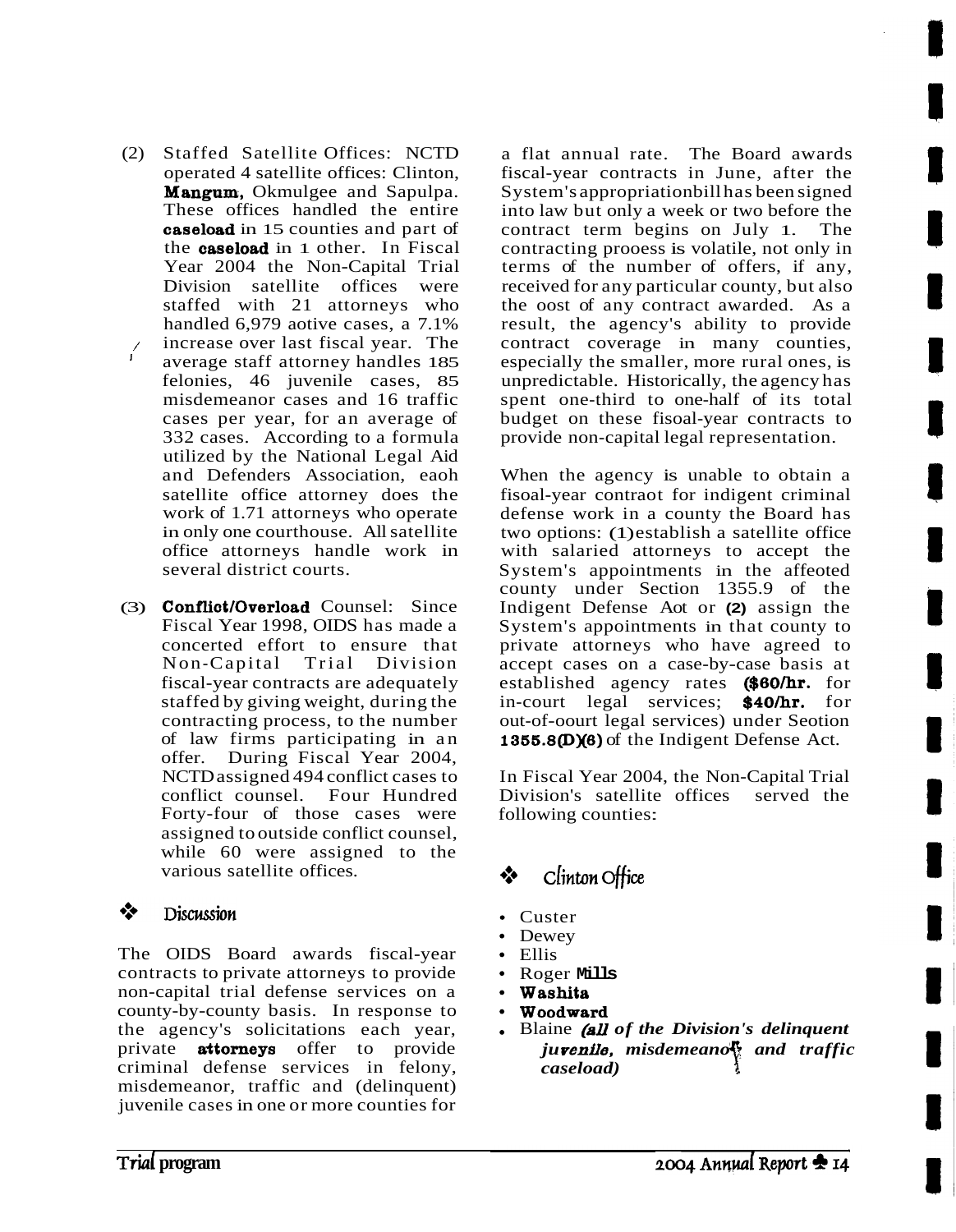#### Mangum Office ❖

- Beckham
- Greer
- Harmon
- Kiowa
- Jackson
- Tillman

Okmulgee Office ❖

- Okfuskee
- Okmulgee (2 courthouses)

#### Sapulpa Office ❖

Creek (3 courthouses)

As indicated above, satellite offices continued to handle each other's conflict cases as well as conflicts cases arising in adjoining counties covered by fiscal year contracts.

#### ❖ Overall Caselogo

In Fiscal Year 2004, the Non-Capital Trial Division received a total of 24,187 new contract cases, of which 207 resulted in conflicts. As a result, 23,980 new cases were handled under the county contracts. This represents a 7.4% increase in appointments from the previous year. OIDS Non-Capital Trial Division satellite offices received 4,474 new cases, of which 287 were conflicts. Thus, the satellite offices handled 4,187 new cases in Fiscal Year 2004.

Total new cases for the division equaled 28,661, an increase of 6.9% over Fiscal Year 2003. The list of counties in order of descending **caseload** shows that Cleveland County had the highest number of cases (1,454), while Harper had the lowest (6). See Appendix A.

 $\ddot{\hat{\gamma}}$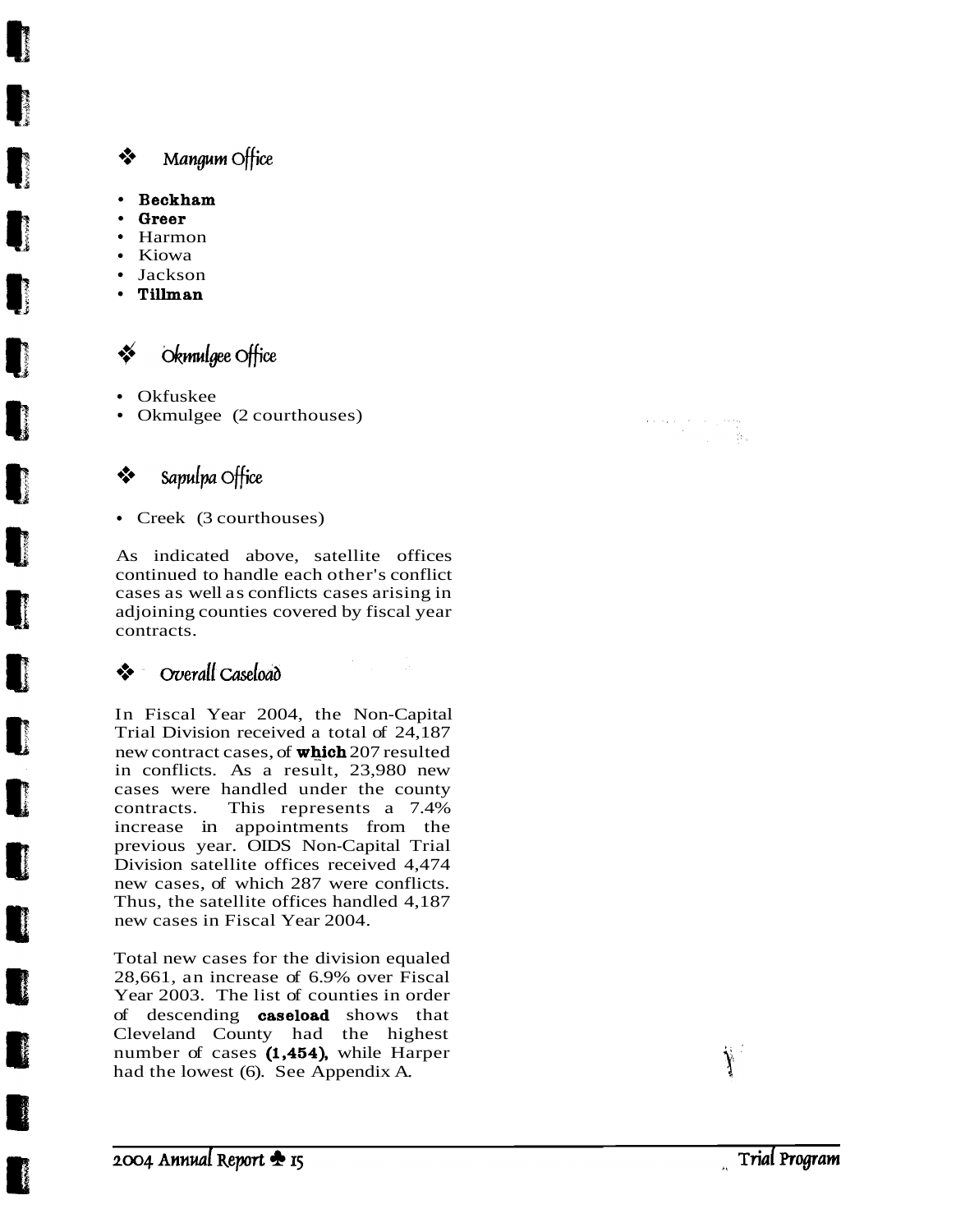#### OKLAHOMA INDIGENT DEFENSE SYSTEM Non-Capital Trial Division Actual **FY-2004** Workload July **1,2003** through June **30,2004**

#### SUMMARY OF ALL CATEGORIES OF APPOINTMENTS

|                                                                | TYPE OF APPOINTMENT             | <b>FELONY</b> | <b>JUVENILE</b> | MISD. | <b>TRAFFIC</b> | <b>TOTAL</b> |
|----------------------------------------------------------------|---------------------------------|---------------|-----------------|-------|----------------|--------------|
| FY-2004 Contract LESS<br>Conflicts                             |                                 | 14,940        | 2,506           | 5,997 | 537            | 23,980       |
| Plus Contract Carry-<br>Over from Prior Fiscal<br>Years        |                                 | 4,118         | 1,040           | 1,404 | 82             | 6,644        |
|                                                                | <b>Total Contract Workload</b>  | 19,058        | 3,546           | 7,401 | 619            | 30,624       |
|                                                                |                                 |               |                 |       |                |              |
| 2004 Satellite Office<br>LBSS Conflicts                        |                                 | 2,425         | 416             | 1,105 | 241            | 4,187        |
| Plus Satellite Office<br>Carry-Over from Prior<br>Fiscal Years |                                 | 1,469         | 540             | 686   | 97             | 2,792        |
| Total Satellite Office<br>Workload                             |                                 | 3,894         | 956             | 1,791 | 338            | 6,979        |
|                                                                |                                 |               |                 |       |                |              |
| <b>FY-2004</b>                                                 | Contracts                       | 150           | 25              | 30    | $\overline{2}$ | $-207$       |
| Conflicts                                                      | Satellite<br>Offices            | 232           | 19              | 24    | 12             | 287          |
| Conflicts<br>Carry-<br>Over from                               | Contract<br>Counties            | 72            | 11              | 16    | $\overline{2}$ | 101          |
| Prior<br><b>Fiscal</b><br>Years                                | Satellite<br>Office<br>Counties | 73            | 20              | 16    | O              | 109          |
| <b>Total Conflicts Workload</b>                                |                                 | 454           | 55              | 70    | 16             | 595          |
|                                                                |                                 |               |                 |       |                |              |
| TOTAL FY-2004 NCT<br>Workload                                  |                                 | 23,479        | 4,577           | 9,278 | 973            | 38,307       |

l,

*2004 Annual Report* **216** 

 $\frac{1}{2}$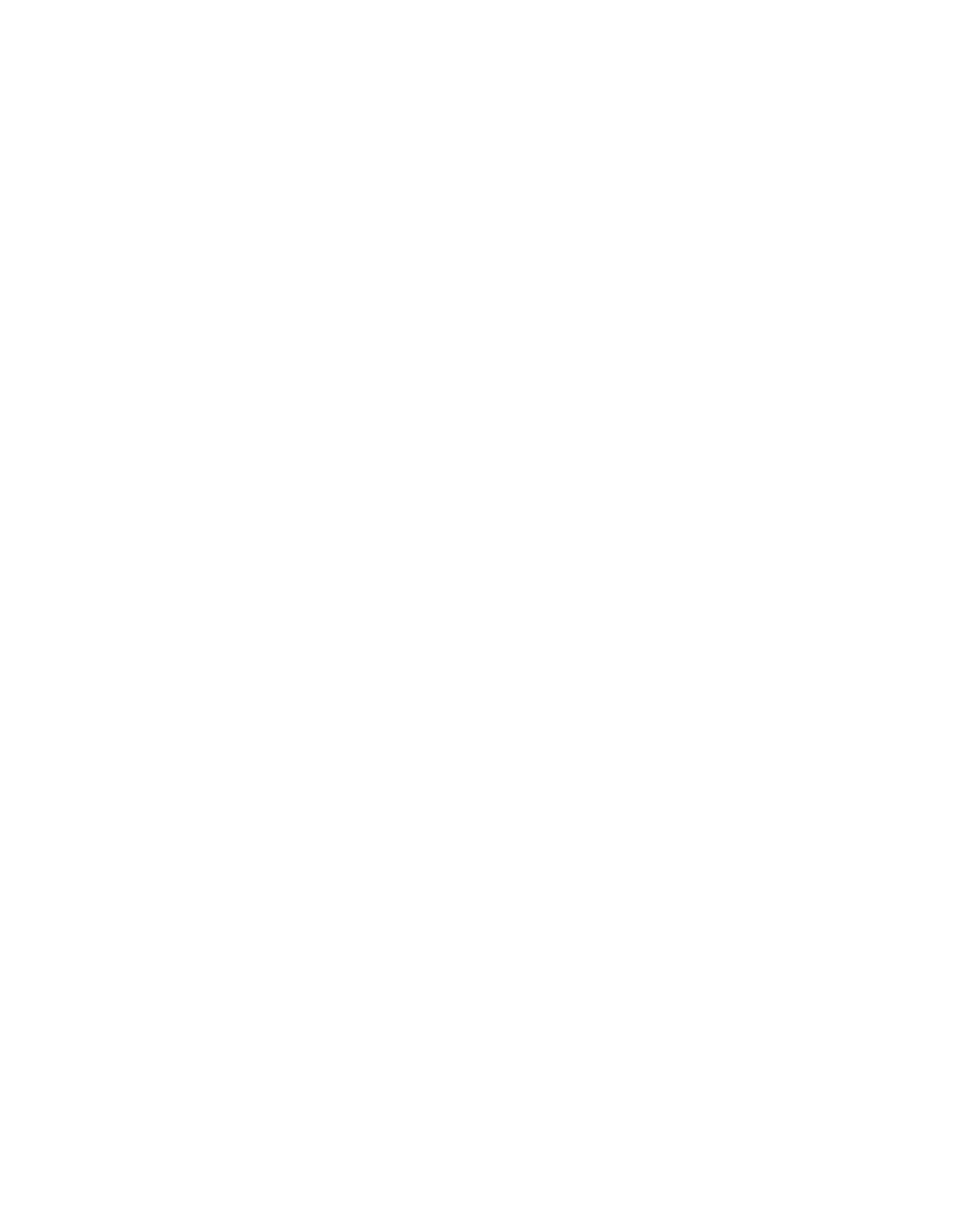#### Capital (Death Penalty) Trial Representation. ❖

The Capital Trial Divisions in Norman and Tulsa are assigned the task of representing indigent defendants in cases where the State is seeking the death penalty. They further represented clients in Oklahoma and Tulsa Counties assigned prior to May, **2003** when. the public defender had a conflict of interest. Legal services are provided by salaried attorneys and investigators, assisted in some cases by private attorneys under **contract** to serve as co-counsel and by **contracts** with expert witnesses.

The Capital Trial Divisions in Norman and Tulsa operate as separate law firms for **conflict** purposes. If one of the Divisions **cannot** accept a court appointment because of a **conflict** of interest arising from another court appointment, the case is generally assigned to the other Division. If neither Division can accept the court appointment, OIDS contraots with p'rivate counsel to represent the client under the provisions of the Indigent Defense Aot, Seotions **1355.7** & **1388.13.** 

The Capital Trial Divisions began Fiscal Year **2004** with **38** pending trial level oases. A total of **70** trial level cases were handled during this time with **38** completed. Results of these cases conoluded during Fiscal Year **2004** are shown in the chart below, and are discussed by each Division in the following sections.

Further, the Capital Trial Divisions began Fiscal Year **2004** with **11** appeals carried over from Fiscal Year **2003.** These two Divisions received new appointments for appeals in **4**  cases during the fisoal year, bringing the total appellate caseload for Fisoal Year **2004** to **15** cases. The Capital Trial Divisions concluded **1** appeal by the end of the fiscal year, resulting in **14** appeals carried over into Fiscal Year **2005.** 

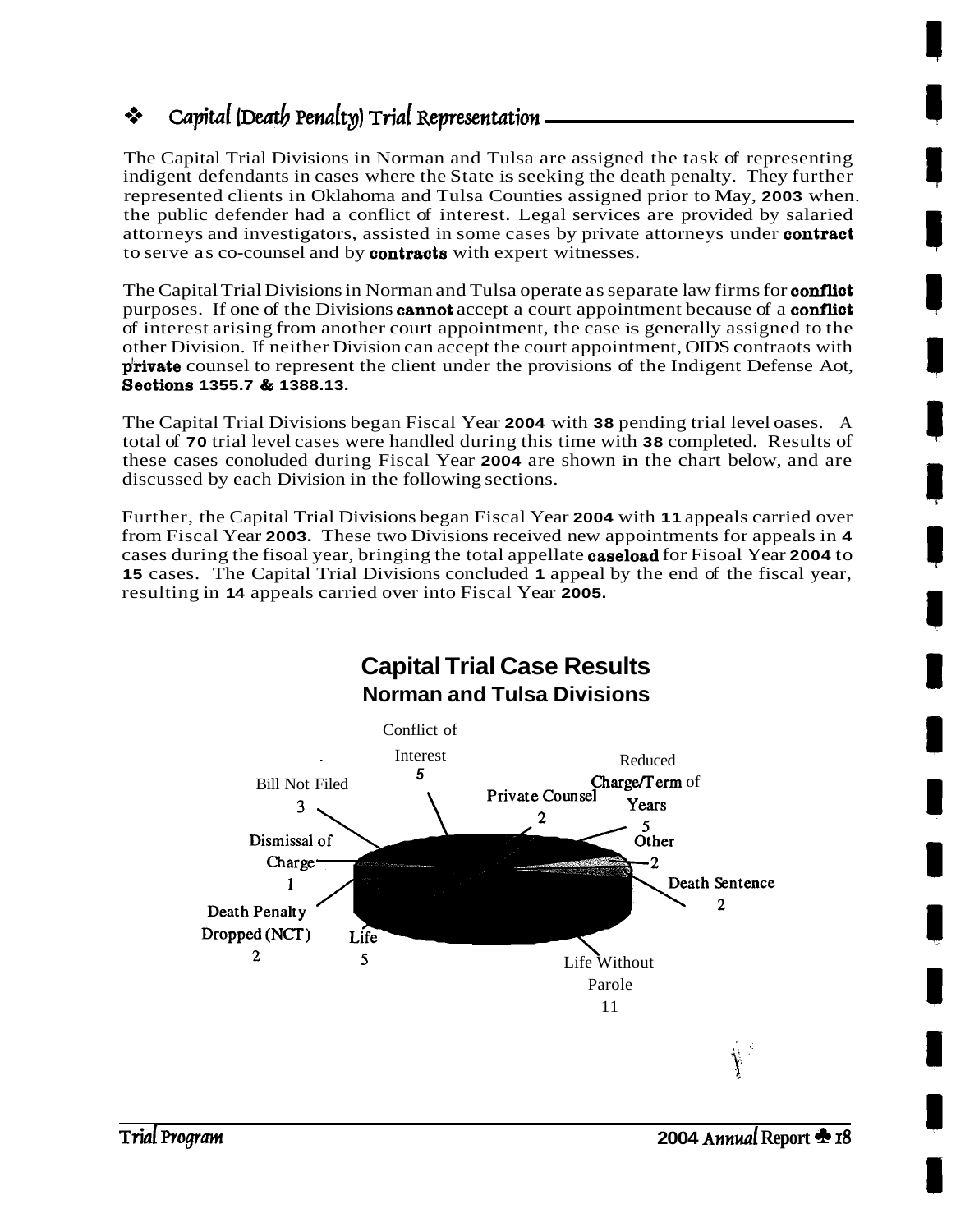#### **Capital Trial Division - Norman Office**

The Capital Trial Division-Norman was the agency's original Division to represent clients in death penalty cases. The Division represents defendants in capital cases filed in **45** counties and has primary responsibility for conflicts arising in the remaining counties. In May **2003** the Division ceased receiving new confliot cases from Oklahoma County.

**I**  Fiscal Year **2004** was marked by several personnel changes for the Division. The year began with 9 attorneys, 6 investigators and **3** full-time support personnel. Due to a combination of transfers, resignations and terminations, the year ended with 8 attorneys, **5**  investigators, **2** full-time support personnel and 1 support **personnel** reclassified as part-time. The changes resulted in one Division Chief returning to the Capital Trial - Tulsa Division. Also, **3** attorneys transferred from Capital Trial Division - Tulsa to the Capital Trial Division - Norman, including the current Division Chief.

In spite of the changes, the Division maintained its level of excellence in obtaining results for clients with no death penalties resulting from **20** cases concluded during the fiscal year.

#### $\bullet$  Trial Caseload

The Capital Trial Division-Norman began Fiscal Year **2004** with **22** pending death penalty cases. The Division received appointments in **13** new cases during the fiscal year, bringing the total caseload for Fiscal Year **2004** to **35** cases. By the end of the fiscal year, **20** cases were concluded and **15** were carried over into Fiscal Year **2005.** Fiscal Year **2004** was the first full year the Division did not receive new conflict case appointments from Oklahoma County. However, the

Division began Fiscal Year **2004** with 6 Oklahoma County cases **(4** pending and **2** inactive status) and ended the year with **1** pending, **2** inactive and closing **3.** 

#### $\cdot$  Fiscal **Year** 2004 Results

Result of **1** case tried in Fiscal Year **2004:** 

 $\Diamond$  **1** life without parole sentence (client pro se court appointed standby counsel)

Results of **13** cases in whioh a guilty plea was entered:

- **0** 6 life without parole sentences (first degree murder)
- **0 2** life sentences (first degree m urder)
- $\Diamond$  **1** life **sentence** (charge reduced to first degree manslaughter)
- **0 1 45** year sentence (charge reduced to second degree murder)
- 0 **1 35** year sentence (charge reduced to first degree manslaughter)
- **0 2 25** year sentences (charges reduced to first degree manslaughter)

Final Results of Trial Cases Concluded ❖

| <b>Result</b>                       | Cases        |
|-------------------------------------|--------------|
| Life without parole                 |              |
| Life with <b>parole</b>             | 3            |
| Reduced <b>charge/term</b> of years | 4            |
| Death penalty dropped $\cdot$       | $\mathbf{z}$ |
| referred to Non-Capital Trial       |              |
| <b>Conflict</b> of interest         | з            |
| Private counsel                     | 1            |

**Total 20** 

In addition, an **evidentiary** hearing was handled by the Capital Trial Division - Norman for the Post Conviction Division and was not counted as opened or closed.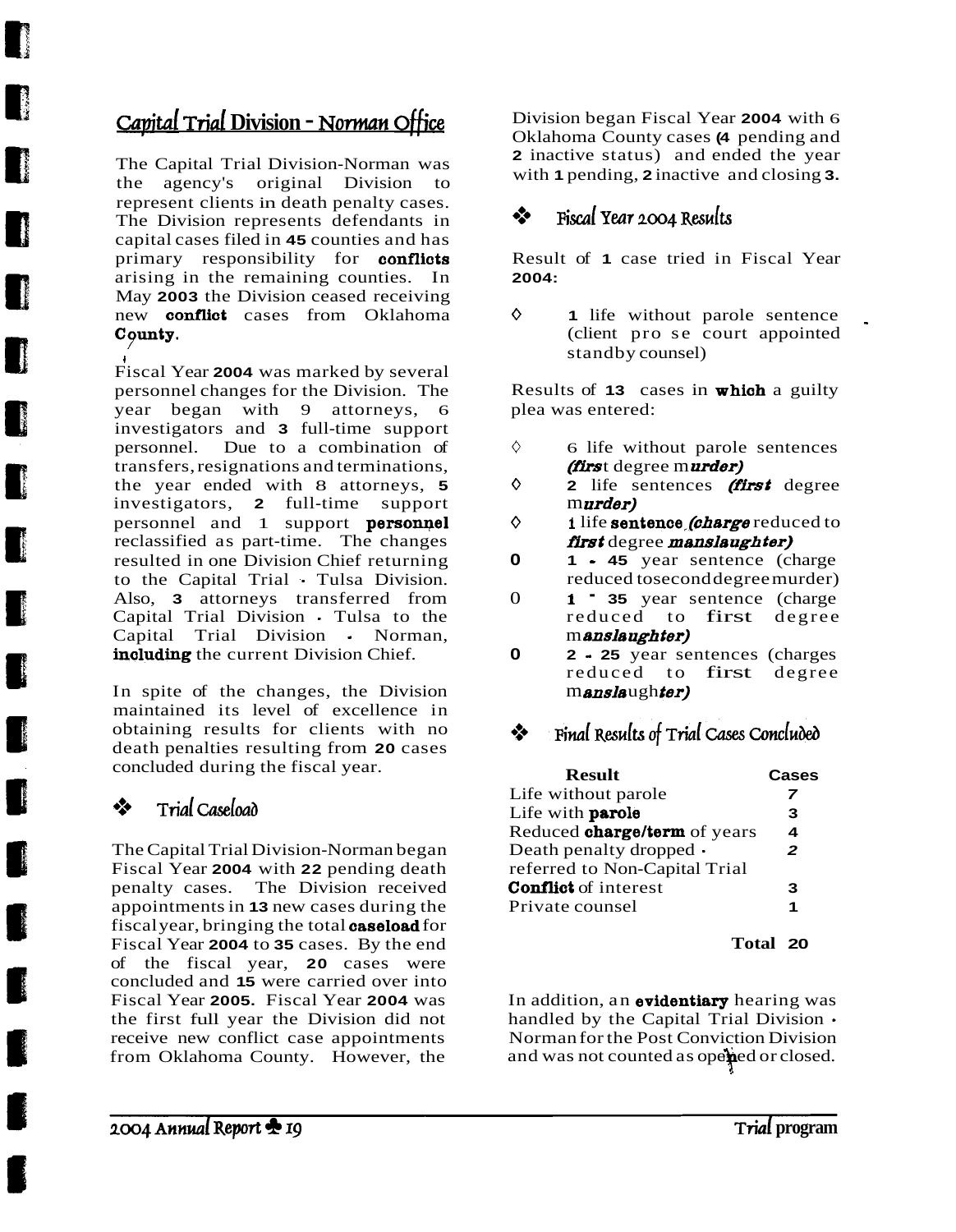#### Appellate Caseload ❖

The Capital Trial Division-Norman began Fiscal Year 2004 with 3 pending death penalty cases (1 death penalty case carried over from FY 2003; 1 death penalty case carried over from FY 2002; and 1 death penalty oase carried over from FY 2001). The Division retained appointments for appeals in **2** cases during the fiscal year, bringing the total qaseload for Fiscal Year 2004 to 5 cases. Capital Trial-Norman had no appeals concluded by the end of the fiscal year and 5 cases were carried over into Fiscal Year 2005.

#### Capital Trial Division - Tulsa ❖

The Capital Trial Division - Tulsa was oreated at the beginning of Fiscal Year 1997 to represent clients in counties in the eastern-northeastern area of the State. Historically, that region produced a significantly higher number of first degree murder charges than the remainder of the state, and the new Division was necessary to reduce the expense for conflict counsel and provide better geographical availability for OIDS clients and the courts. The Division represents clients in 32 counties primarily in the **eastern** portion of the state, in addition to **having** primary responsibility for conflicts arising in the remaining counties. In Fiscal Year 2004, 3 trial attorneys, 1 Administrative Assistant II, and 1 investigator left the Division. One trial **attorney** and 1 investigator were hired **ta** fill the vacancies. In Fiscal Year 2004 the staff of the Division consisted of a chief capital counsel, chief deputy counsel, both with a full caseload, 3 first-chair attorneys, and 4 attorneys with second-chair and appellate responsibilities. The Division employed 4 investigators and 3 support staff.

#### ❖ Trial Caselgad

Fiscal Year 2004 began with a carryover of 16 oases pending from **the** previous fiscal year. The Capital Trial Tulsa Division opened 19 cases, bringing the total **caseload** for the year to 35 cases. The division conoluded 18 oases and carried 17 cases over into the Fisoal Year 2005.

#### ❖ Fiscal Year 2004 Results

Result of 2 cases tried in Fiscal Year 2004 (1 jury trial and 1 re-sentencing jury trial):

-2 death sentences.

The Division had 6 cases in whioh the bill of particulars was dropped, resulting in 6 negotiated pleas as follows:

> -4 life without parole sentences -2 life with parole sentences

The Division had 1 oase where the negotiated plea was to a lesser charge of second degree murder, sentenced to 35 years with **credit** for time served.

The Division had 1 olient that was found incompetent without likelihood of obtaining competency in the future. The division had 1 case in whioh the oharges were dismissed. The olient remains in jail on other oharges.

There were 3 cases closed in whioh no aotion was taken during Fiscal Year 2004; 2 conflict oases whioh were referred out of the division; 1 client who hired private counsel, and 1 client that died while charges were pending.

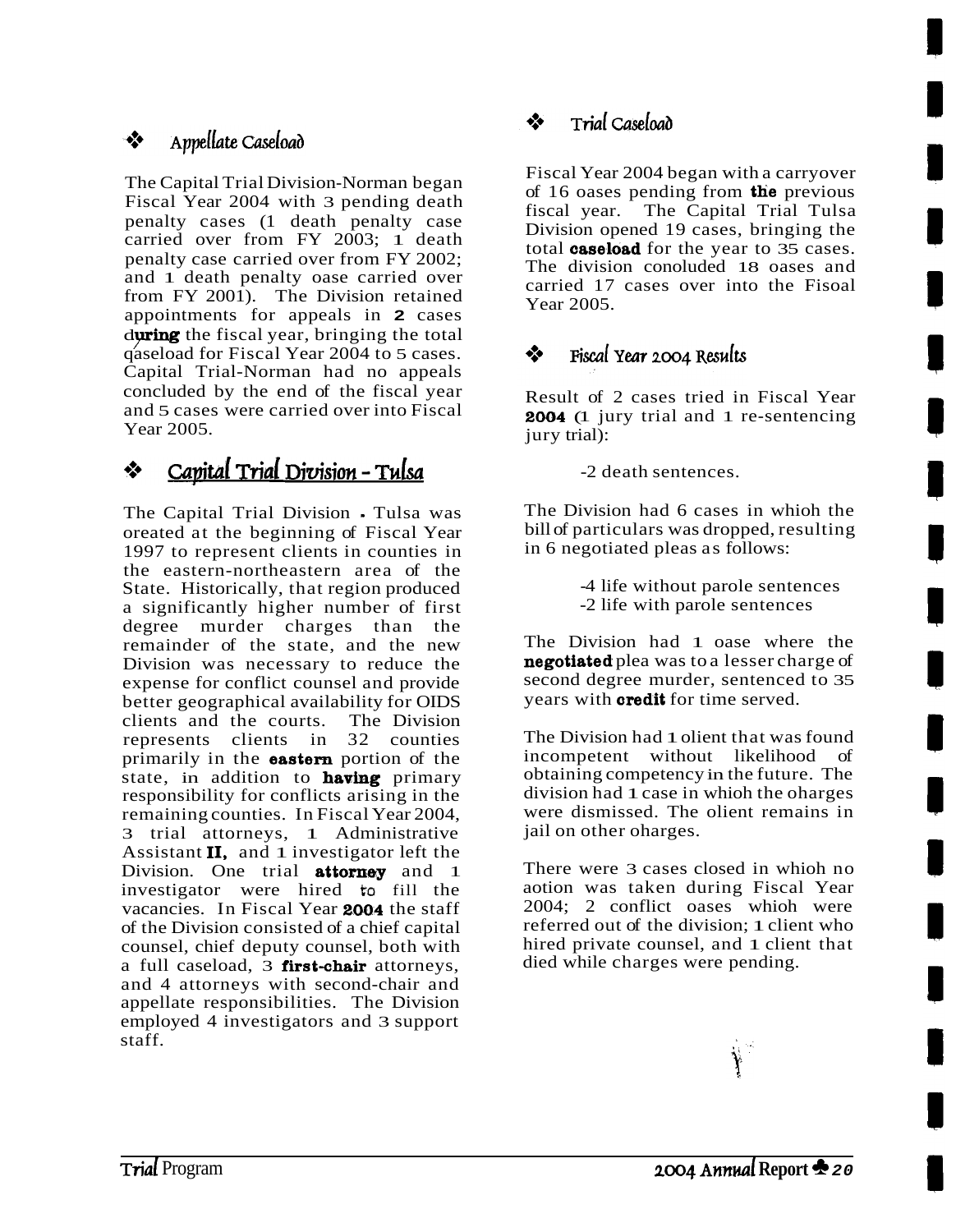#### Final Results of Caseload Concluded ❖

 $\frac{1}{2}$ 

**Marines** 

 $\frac{1}{2}$ 

医心包膜

| Death sentence                   | 2 |
|----------------------------------|---|
| Life without parole*             | 4 |
| Life with parole                 | 2 |
| Reduced charge/term of years     | 1 |
| Closed $\cdot$ no action taken** | з |
| Conflict of interest             | 2 |
| Dismissal of Charge              | 1 |
| Retained private counsel         | 1 |
| Incompetent                      | 1 |
| Died while charges pending       | 1 |
|                                  |   |
| <b>Total</b>                     |   |

\* *As set forth above* - **L** *WOP includes negotia tedpleas and negotiated dismissal of Bill of Particulars.*  \*\* *The State did not fite Bill of Particulars.* 

#### Appellate Caseload ❖

Eight appeals were carried over from Fiscal Year **2003.** Two new appeals were initiated and 1 appeal was completed during Fiscal Year **2004.** There are **9**  appellate cases carried over to Fiscal Year **2005.**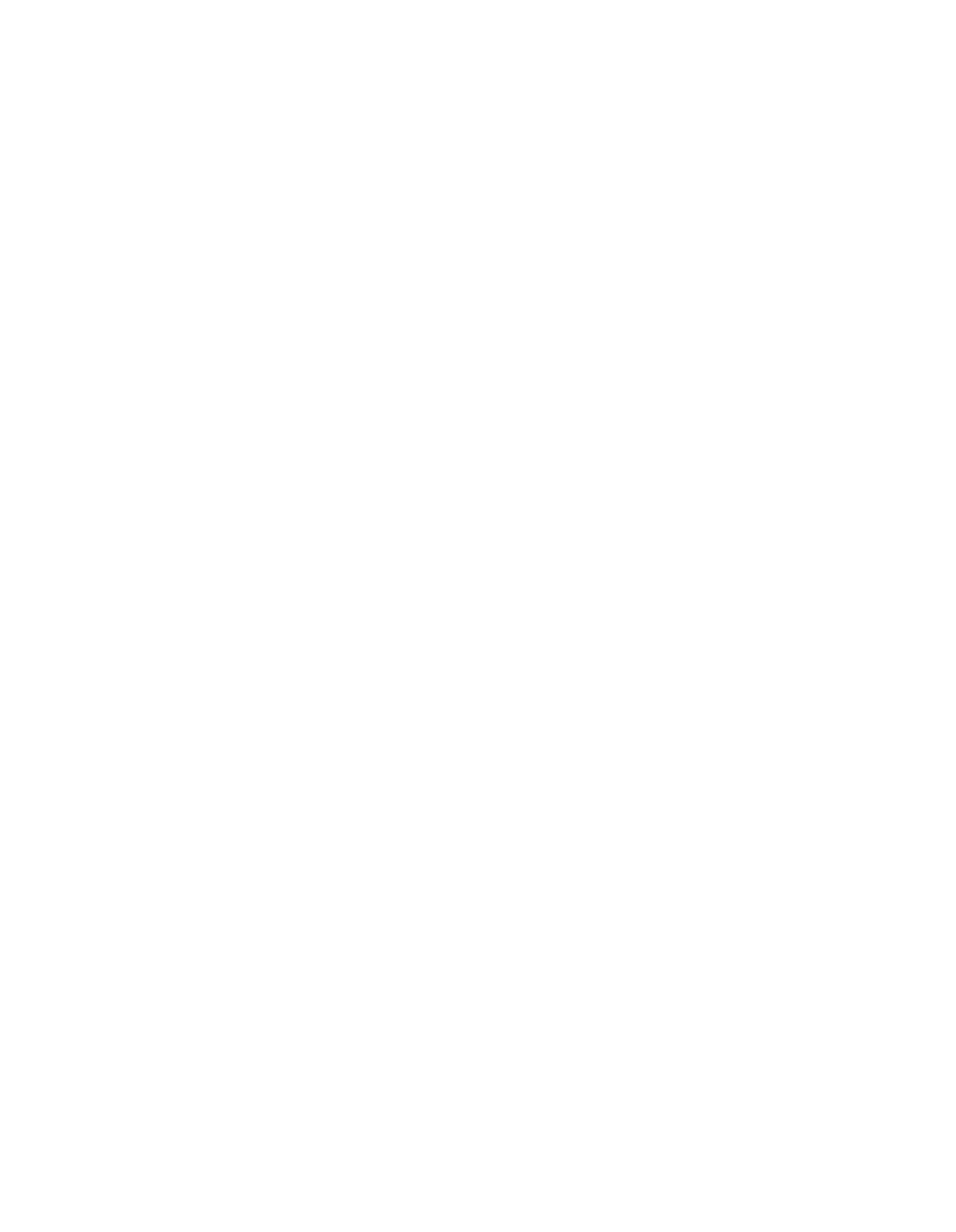## Appellate Program

The Appellate Program consists of three Divisions **which** provide legal representation to agency clients who have a right under State law to appeal their convictions and sentences and who have been judicially determined to be unable to afford appellate counsel.

The right to an appeal in a criminal case is guaranteed by Article II, Section 6 of the Oklahoma Constitution, Section **1051** of Title **22** of the Oklahoma Statutes, and, in death penalty cases, **Section 701.13 of Title 21 and Section 1089** of Title **22** of the Oklahoma Statutes. The right to counsel at State expense on direct appeal was established under the Federal Constitution by the United States Supreme Court in Doughs **v.** California, **372** U .S. 353 (1963). The right to counsel at State expense in capital post-conviction proceedings is found in Section **1089** of Title **22.** 

The Appellate Program is appointed to represent clients in accordance with the Indigent Defense Act, Sections **1355** - 1369, and the Uniform Post-Conviction Procedure Act, Section **1089** (capital cases) of Title 22 of the Oklahoma Statutes.

#### <u>General Appeals Division (Non-</u> Capital Appeals)

The General Appeals Division is appointed by the district courts of Oklahoma to represent clients on direct appeal from the trial court to the Oklahoma Court of Criminal Appeals in cases where the defendant has been sentenced to a term of imprisonment up to life imprisonment without the possibility of parole.

The Division is appointed in **75** counties and in Oklahoma County and Tulsa County when the public defenders have a conflict of interest or where the defendant was represented by retained counsel at trial and is judicially determined to be indigent on appeal. Legal services are provided by salaried attorneys and, in rare cases, by a private attorney under contract after a case has been remanded to the trial court for a hearing. The cost of expert assistance and investigative services, if any, are funded in the Division budget.

If the General Appeals Division has difficulties meeting court deadlines because of an unusually high number of court appointments, the agency enters into contracts with private attorneys on a **caseby-case** basis to represent Division clients on appeal.

If the General Appeals Division is unable to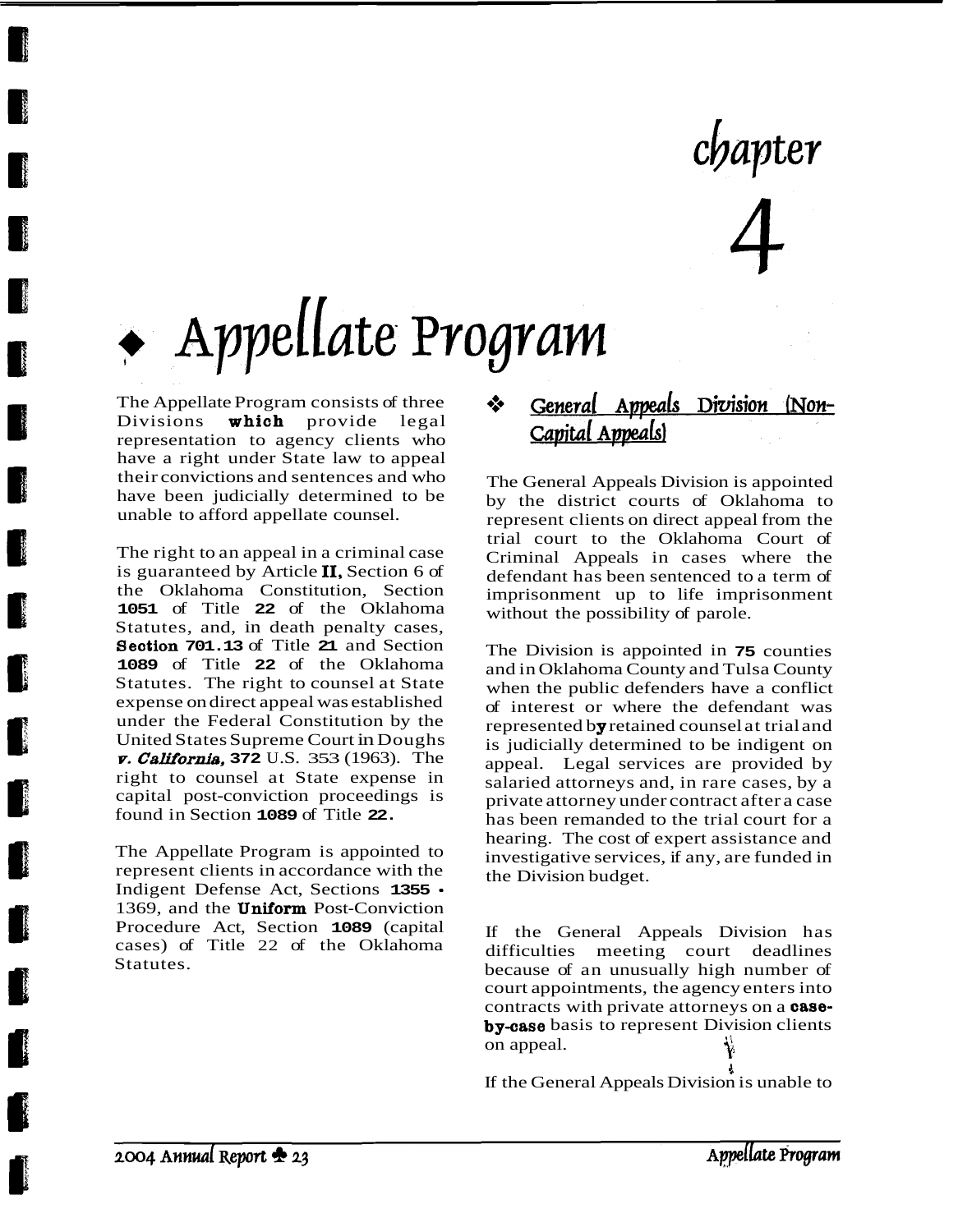accept court appointments because of a conflict of interest arising from a prior court appointment, the agency enters into a contract with a private attorney on a **case-by-case** basis to represent the client on appeal.

The filing of Qeneral Appeals Division cases cannot be delayed because of the decision by the Tenth Circuit Court of Appeals in **Harris** v. Champion, 15 F.3d **1538 (10<sup>th</sup> Cir. 1994).** The **agency** was a defendant in the Harris class action litigation, brought by agency clients who alleged prejudice from delays in filing<br>their briefs on appeal. The Tenth their briefs on appeal. Circuit held there is a rebuttable presumption of a Due Process violation if a non-capital appeal has not been decided within two years of judgment and sentence, making it mandatory for the appellate attorney to file a brief within the deadlines established by the Court of Criminal Appeals.

The General Appeals Division began  $\mathbf{F} \mathbf{Y}$ -**2004** with **301** open cases **in** various stages of appeal before the Court of Criminal Appeals, and received appointments in **299** additional cases during the fiscal year. The Division olosed **315** cases, ending the fiscal year with **285** Qpen cases to be carried into Fiscal Year **2005.** A map showing the distribution of cases handled, by county, is attaohed as Appendix B.

Attorneys in the General Appeals Division filed Briefs-in-C hief on behalf of **241** clienbs during Fiscal Year **2004.** Of those, **19** involved clients convicted of homicide, including **16** clients convicted of first-degree murder. In addition, Division attorneys appeared for **14** oral arguments before the Court of Criminal Appeals in fast track cases, and filed **18**  reply briefs and **8** petitions for rehearing.

The Divisian closed **3 15** cases during the year, most due to the Court of Criminal Appeals reaching a final decision in the case. In **64** of those cases, relief was

obtained on behalf of the client. Other cases were closed for various reasons. Seven cases, including **6** first-degree murder cases, were closed by the Division when they were transferred within the agency to the OIDS Capital Direct Appeals Division for briefing. Three cases were closed because they were contracted to outside counsel. Thirty-one appeals were closed after the appeal was dismissed, either at the client's request or because the Court of Criminal Appeals lacked jurisdiction to hear them; **9** cases were closed because the System was not properly appointed to handle them; and **3**  cases were olosed beoause outside counsel was retained by the client. Additionally, **4**  appeals were closed due to consolidation with other oases.

#### ❖ **Incoming Cases**

Two hundred ninety-nine new cases were received from **54** of the State's **77** counties. Almost one-fourth of the incoming caseload, or **70** cases, arose from Oklahoma and Tulsa counties, and **9** of the **25** first-degree murder cases received from across the state arose from those two counties. The incoming **caseload** also included drug trafficking and sex offender cases with sentences of life without parole.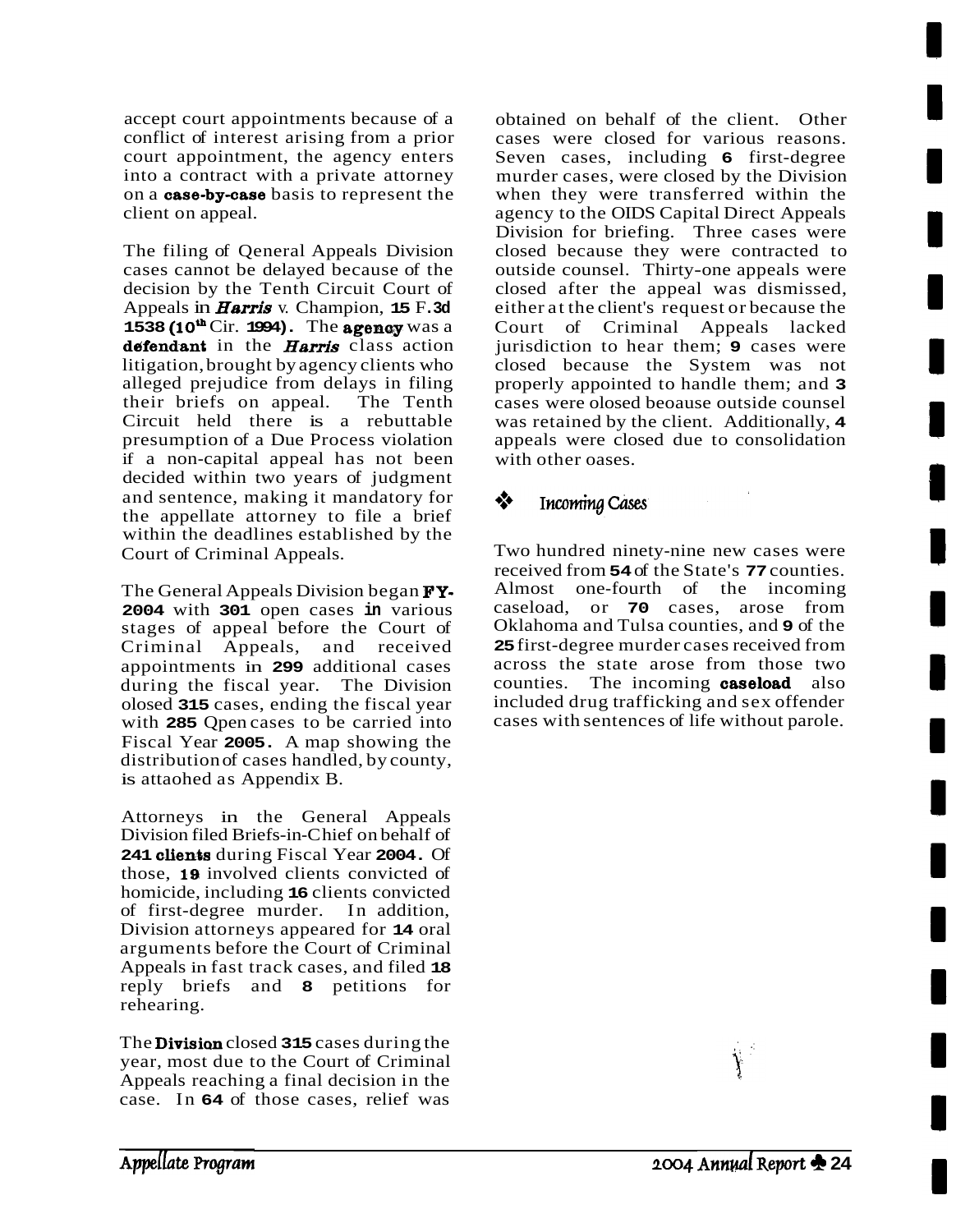#### Summary of Cases Closed

| Reason for Closing                                                                      | Number<br>of Cases | ۸о      |
|-----------------------------------------------------------------------------------------|--------------------|---------|
| Decision of Court of<br><b>Criminal Appeals</b>                                         | 258                | 82 %    |
| Cantracted to<br>Outside <b>Counsel</b><br>(Conflict & Backlog)                         | 3                  | 1 %     |
| Rejected or Dismissed<br>for Lack of<br>Jurisdiction<br>(Dismissed at Client's request) | 31                 | 10%     |
| y<br>QIDS not properly<br>appointed/<br>appeal out of time                              | 9                  | 3%      |
| <b>Outside Counsel</b><br><b>Retained by Client</b>                                     | З                  | 1%      |
| Transferred to<br>another Division                                                      | 7                  | 2%      |
| Other (Consolidated)                                                                    | 4                  | ï<br>1% |
| <b>TOTAL</b>                                                                            | 315                | 100%    |

**~nal~sis** of **Inemning Cases** 



of appeals handled by the General Division.

the "other" category), appeals of everything from burglary to first degree murder involve opening briefs of up to 50 pages in length. Other appeals involve juvenile and misdemeanor appeals, as well as responses to State appeals of adverse rulings.

The General Appeals Division receives cases from clients who were represented by either appointed counsel or retained counsel at trial. Almost one-third of the incoming General Division clients in FY-04 were represented at trial by retained counsel.

The majority of the convictions **in** the cases appealed **by** the General Division are violent crimes, including all degrees of murder and **manslaughter**, child abuse, , assaults, robberies, kidnapping and first degree arson. The subcategory of sexual



offenses includes such violent offenses as rape and molestation, as well as related crimes such as failure to register as a sex offender. Drug offenses are the second leading category of offenses appealed.

An analysis of the sentences received by clients in the incoming cases received during Fiscal Year 2004 by the General The graph above demonstrates the types Division reflects that almost one-fourth of **of appeals handled** by **the General** the clients have been incarcerated with sentences greater than life imprisonment; and more than one-third **are** serving Except for juvenile appeals (included in **sentences of greater than 20** years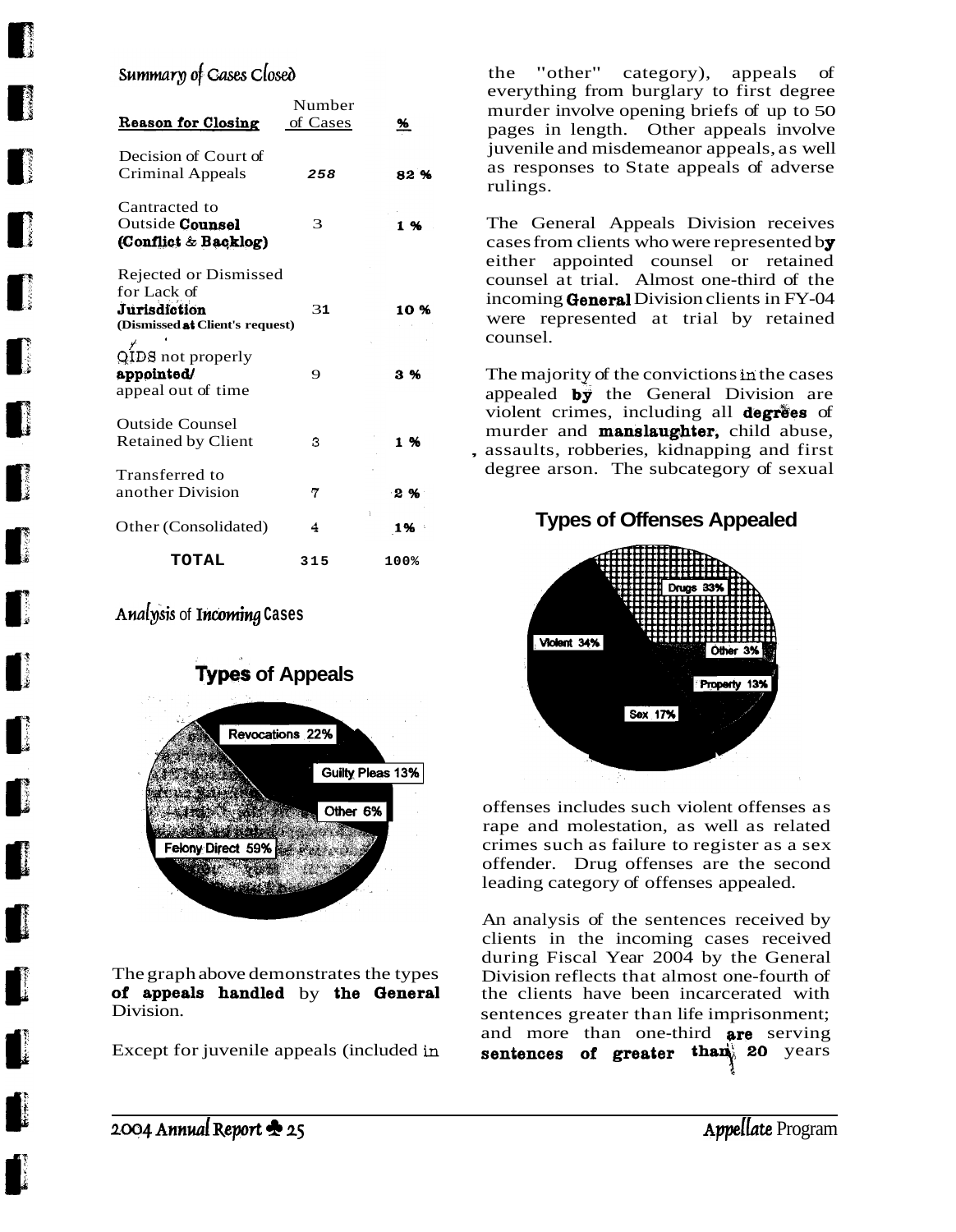imprisonment (Cases where sentencing information was not available are not reflected in this chart).

#### **Length of Sentences Appealed**



#### Capital (Death Penalty) Appeals

The Capital Direct Appeals Division represents indigent defendants who have been oonvicted of murder in the first degree and sentenced to death in Oklahoma District Courts. This includes defendants who have been convicted at jury trials, bench trials, and after entering pleas of guilty. **Although** the Division's primary responsibility is to represent these defendants in their direct appeal to the Oklahoma Court of Criminal Appeals, the Division often serves clients in three different courts.

OIDS is appointed by the district courts of Oklahoma to represent clients on direct appeal from the trial court to the Court of Criminal Appeals in cases where the defendant is sentenced to die. Direct appeal in a capital case also includes filing a petition for a writ of certiorari in the United States Supreme Court if the case is affirmed by the Court of Criminal Appeals.

The Capital Direct Appeals Division is appointed by the district courts in all **77**  counties where the defendant was

represented by retained counsel at trial but is judicially determined to be indigent on appeal, or where OIDS' capital trial divisions or Oklahoma County or Tulsa County public defenders have a **conflict** of interest.

At the beginning of Fiscal Year 2001, in an effort to reduce the need to raise ineffective assistance of counsel claims against agency attorneys and to enhance capital representation at the trial level, OIDS restructured the Capital Appellate Program. Personnel and resources were internally transferred from the Capital Direct Appeals Division to the two Capital Trial Divisions. Both the Capital Trial Division-Norman and Capital Trial Division-Tulsa began handling, the direct appeals of **cases** tried by **their** respective Divisions which resulted in a sentence of death or life without parole. The Capital Direct Appeals Division will **continue** to handle the direct appeals of cases in which the client retained private counsel at trial but is judicially determined to be indigent on appeal or when the two capital trial divisions have a conflict of interest and an OIDS contract attorney is hired to represent the client at trial.

The appellate attorneys in the Capital Trial Division-Norman are appointed to perfect capital direct appeals in **45** counties (until May  $2003$ , new appointments included Oklahoma County when the public defender had a confliot of interest), in addition to primary responsibility for conflicts arising in the remaining counties. Appellate attorneys in the Capital Trial Division-Tulsa are appointed by the district courts of 32 counties in the eastern third of the State (until May 2003, new appointments **included** Tulsa County when the public defender had a conflict of interest), in addition to primary addition to primary responsibility for conflicts arising in the remaining counties.

If the appellate attorneys in the two Capital Trial Divisions, the Capital Direct Appeals Division, or the Capital Post-Conviction Division are unable to **iccept court** appointments because of **a conflict of**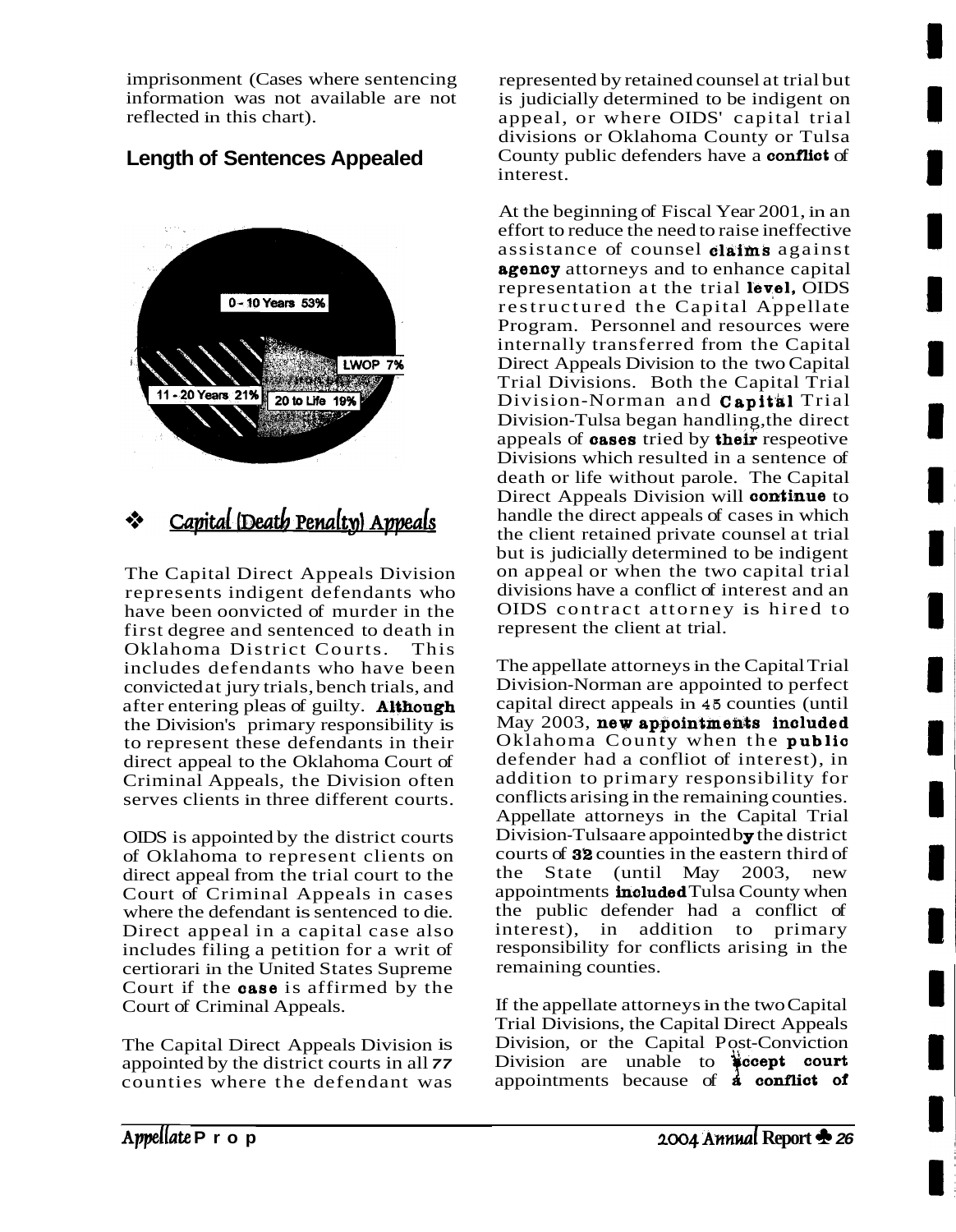interest arising from a prior court appointment, the agency enters into a contract with a private attorney on a case-by-case basis to represent the clients on appeal.

The Capital Post-Conviction Division is appointed to represent all deathsentenced defendants in post-conviction proceedings. By statute, the **Capital** Post-Conviction Division must represent all death -sentenced defendants, including those who were represented by the Oklahoma County or Tulsa County pyblic defenders on direct appeal. Legal services are provided by salaried attorneys and investigators.

Since November **1995,** post-conviction applications in a death penalty case are filed in the Court of Criminal Appeals while the oapital direct appeal case is still pending. Before the statutory changes, post-conviction applications in a death penalty case were treated like non-capital post-conviction cases and filed in district court after the capital direct appeal case was decided by the Court of Criminal Appeals.

Legal services in both Divisions are provided by salaried attorneys and investigators, assisted in some cases by a private attorney under contract after a case has been remanded to the trial court for a hearing.

#### Capital Direct Appeals Division ❖

The Division is appointed by the District Court to represent the client-in a direot appeal from that court's judgment and sentence. In many cases the Division will file a supplemental designation of the record with that court, and on occasion will represent the client at an evidentiary hearing in the District Court when the Court of Criminal Appeals remands the case back to the trial court for such a hearing. The direct appeal is heard and decided by the Court of Criminal **Appeals.** If the Court of

Criminal Appeals affirms the judgment and sentence, the Division will represent the client in his attempt to obtain direct review in the United States Supreme Court. This representation entails the filing of a Petition for a Writ of Certiorari and further briefing and oral argument in the Supreme Court if the writ is granted.

In the normal course of events the Division's representation does not end until relief is either obtained for the client or is denied in the Supreme Court. The usual exceptions are waivers of appeals by the client, or the death of a client.

While the Division's workload is normally limited to oapital cases, in Fisoal Year **2000,** for purposes of organizational economy and inter-divisional cooperation, the Division began accepting appeals from first degree murder convictions where the sentence of death was not imposed.



The Capital Direct Appeals Division began Fiscal Year **2004** with 6 pending capital cases and **15** cases in whioh the client was convicted of murder in the first degree but sentenced to life or **life** without parole. During the fiscal year, **4** new capital cases and **6** new non-oapital cases were opened. By the end of the year, **2** oapital cases and **15** non-capital case were closed, leaving the Division with **14** active cases, **8** of these being capital, and  $6$  non-capital cases.

#### ❖ Statewide Distribution

The following is a breakdown of the distribution of Division capital cases among the various counties:

#### County

| (1) Canadian | 10%             |
|--------------|-----------------|
| $(2)$ Grady  | 10%             |
| (3) Oklahoma | 10%             |
| $(4)$ Osage  | 10%             |
| (5) Pontotoc | 10%             |
| (6) Rogers   | 10 <sub>%</sub> |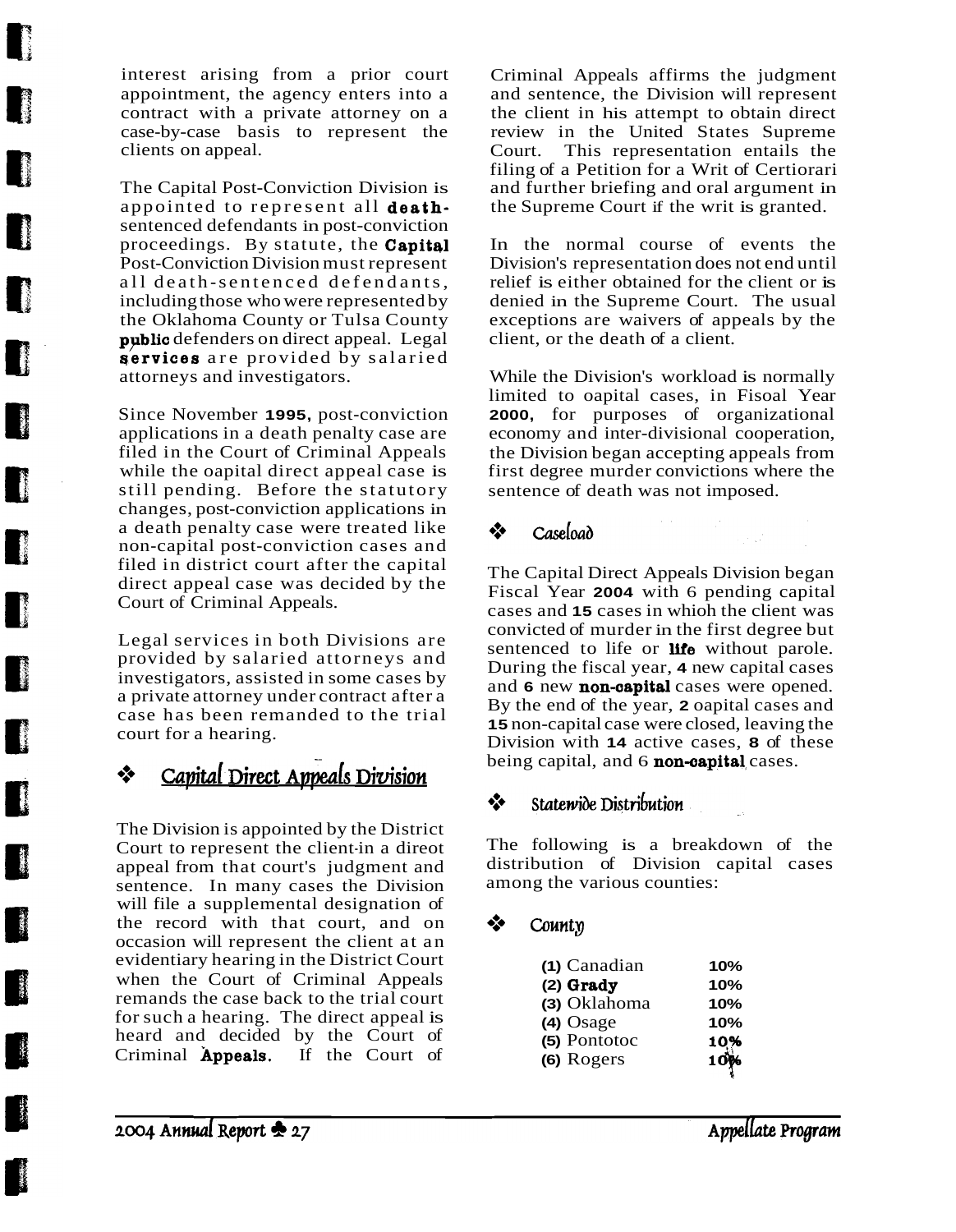| (7) Tillman | 10% |
|-------------|-----|
| (8) Tulsa   | 30% |

The statewide distribution of the noncapital cases handled by the Division is as follows:

❖ County

| $(1)$ Carter                 | 5%  |
|------------------------------|-----|
| $(2)$ Comanche               | 14% |
| $(3)$ Kay                    | 5%  |
| (4) Kiowa                    | 5%  |
| $(5)$ LeFlore                | 5%  |
| (8) Muskogee<br>(7) Oklahoma | 5%  |
|                              | 33% |
| (8)Sequoyah                  | 5%  |
| $(9)$ Tulsa                  | 23% |
|                              |     |

 $\mathbf{\hat{P}}$  Disposition of Cases

Twelve non-capital cases were affirmed by the Court of Criminal Appeals and subsequently closed during Fiscal Year 2004. One non-capital case was reversed and remanded for a new trial, 1 noncapital client received a sentence modification and 1 non-capital oase was affirmed in part and reversed in part by the Court of Criminal Appeals. Of the 2 capital cases closed during Fiscal Year 2004, 1 case was reversed and remanded for a new sentenoing hearing and the other case was closed after being transferred to contract counsel because<br>of a Division conflict.

#### Capital Post Conviction Division ❖

At the beginning of fiscal year 2004, the Capital Post Conviction Division was appointed in 37 cases. Through the year, the Division acquired 8 new cases, and closed 13 cases. The Division started fiscal year 2005 with 32 cases.

After the Supreme Court issued the landmark decision in Atkins v. Virginia, 538 **U.S.** 304, 122 **S.Ct.** 2242, 153  $L.Ed.2d$  335 (2002), prohibiting the execution of the mentally retarded, the Division was assigned the task of

representing several clients on this issue. The representation of these clients continues into fiscal year 2005.

During fiscal year 2004, the Division conducted 2 evidentiary hearings and 5 jury trials on the issue of mental retardation. The 2 cases where evidentiary hearings were conducted have subsequently been remanded for jury trials on the mental retardation issue. The 5 cases that went to jury trial are at various stages of review at the Court of Criminal Appeals. One mental retardation case that had been remanded for a jury trial was resolved **when** the State agreed the client was mentally retarded. The trial judge modified the death sentence to life without parole and the Court of Criminal Appeals affirmed that disposition of the case, thereby removing the client from death row. The Division was **foreed** to withdraw from 2 of these mental retardation cases when a conflict arose the prohibited the Division's continued representation.

Another successor post conviction case involving misconduct by Joyce **Gilchrist**, the former forensic chemist from the Oklahoma City Police Department, was remanded for an evidentisry hearing. Those proceedings continued into Fiscal Year 2005.

Although the main foous of the Division has continued to be the mental retardation cases, the Division has continued to investigate, prepare and file **original** applications for post conviction relief. The Division strives to provide a thorough review of each case to ensure the clients have the best chance of obtaining relief when the cases move From state court into the federal system.

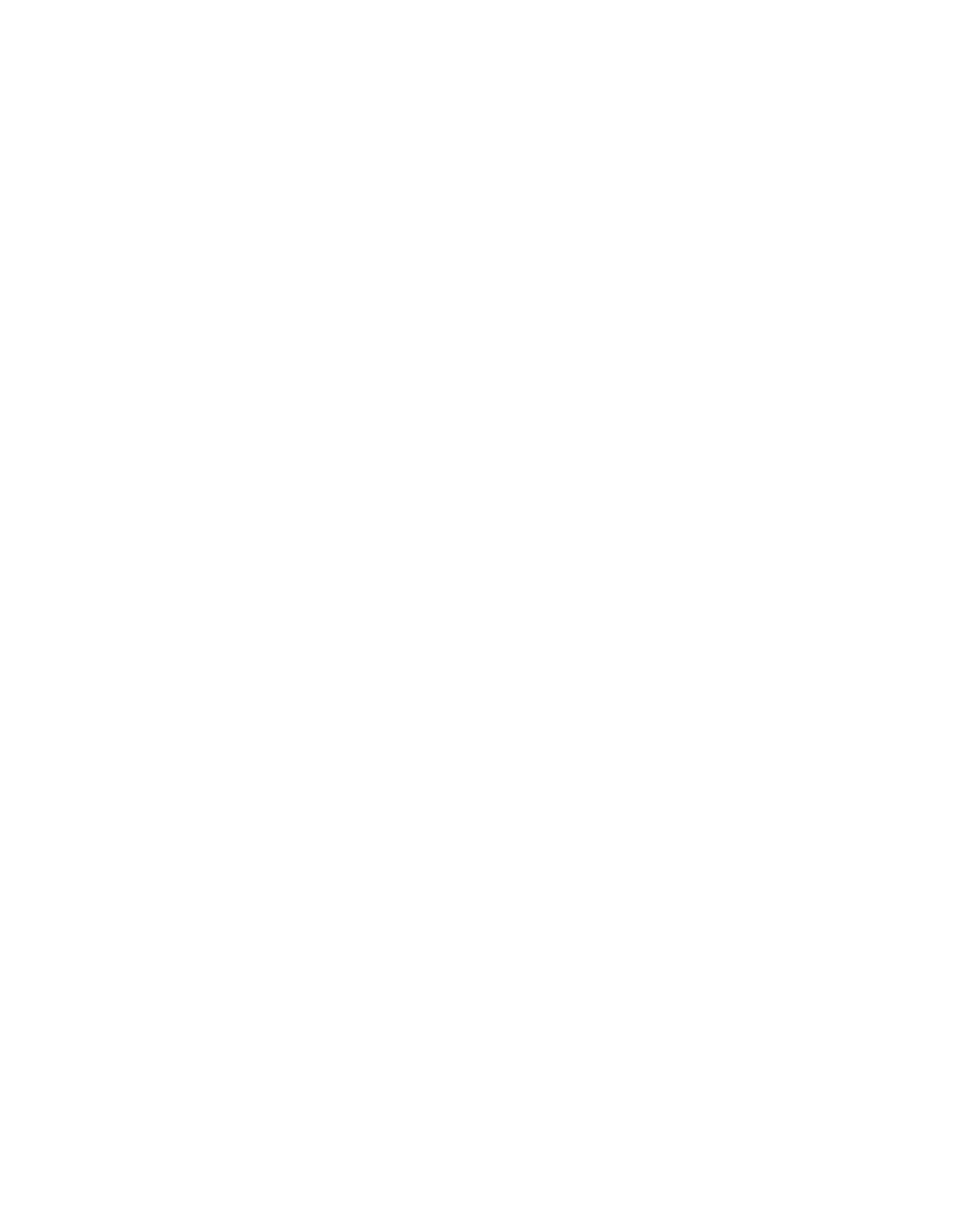# chapter

### • DNA Testing Program

The DNA Forensic Testing Act, Title 22 O.S. **55** 1371, **et.seq.,** became effective July 1, 2000, creating the DNA Forensic Testing Program. affiliated with the Capital Direct Appeals Division and is available to indigent persons who are presently incarcerated on felony offenses and have a claim of factual innocence based on scientific evidence. The Program is currently staffed with two attorneys and an investigator.

#### $\cdot$   $\cdot$  Total Cases

Since its inception, the Program has distributed **763** applications in response to initial inquiries and requests. In Fisoal Year 2004, the Statewide Program received a total of 71 new applications. Thus far, a total of **393** applications have been rejected. One hundred and eighty of these applicants were not eligible because they were convicted in jurisdictions outside the State of Oklahoma. Two hundred and thirteen Oklahoma inmates were rejected either because their case did not meet Program criteria or viable test samples could not be obtained. The remaining cases are in various stages of the assessment process.

In Fisoal Year 2004, the Program conducted DNA testing on behalf of **6**  Oklahoma inmates. DNA testing completely' exonerated 1 inmate, Calvin Scott, whose conviction was out of

Pontotoc County. The Program assisted outside counsel with DNA testing in 2 cases. Although testing in those cases did not implicate the inmates, the testing did not completely exonerate them and pleadings have been filed addressing the results from this testing. Testing in 2 other cases implicated the inmates. On the request of the Program, 1 case<br>associated with the Gilchrist associated investigation was tested by the FBI. The results from this testing were inconclusive and further testing is anticipated. Currently, investigations in several other cases are almost complete and formal requests for testing in Fiscal Year 2005 are anticipated.

#### Statewide Distribution of Cases ❖

There were 34 official in-state applicants to the Program in Fiscal Year 2004. These Applicants came from the following counties, as shown in the "Program Applications" chart: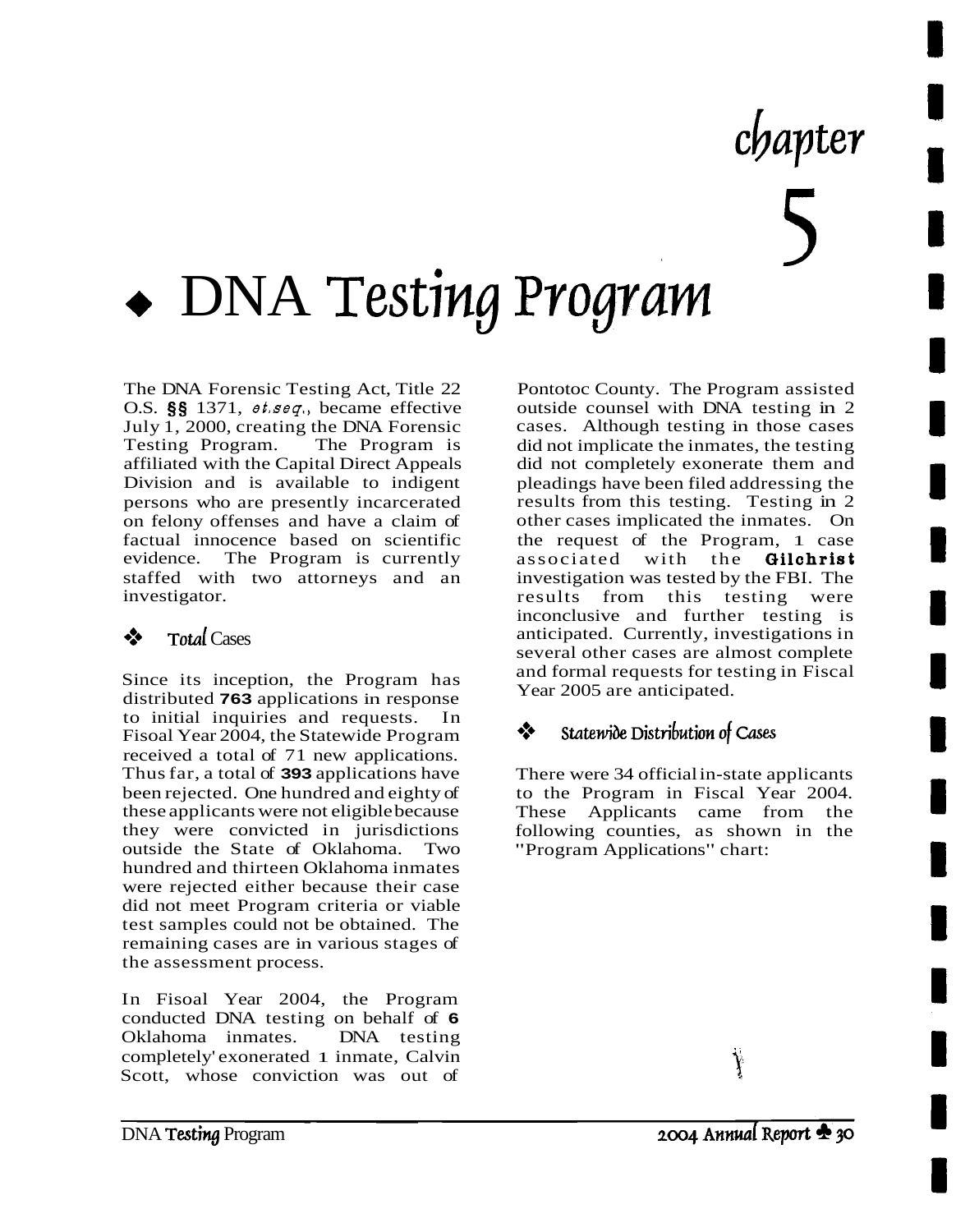|                | PROGRAM |                |
|----------------|---------|----------------|
| <b>COUNTY</b>  |         | # APPS         |
| Cleveland      |         | 2              |
| Comanche       |         | 4              |
| Creek          |         | 1              |
| Custer         |         | 2              |
| Grady          |         | 1              |
| Kay            |         | 1              |
| McClain        |         | 1              |
| McCurtain      |         | $\overline{2}$ |
| Oklahoma       |         | 11             |
| Payne          |         | 1              |
| Rogere         |         | 1              |
| Tulsa          |         | 4              |
| Washington     |         | 1              |
| <b>Washita</b> |         | 1              |
| Wagoner        |         | 1              |
|                | TOTAL   | 34             |

The DNA Program is currently assessing 28 applications. The crimes associated with these applications are categorized as follows:



#### Multi-Agency Investigation of Oklahoma ❖ City Police Chemist Jonce Gilchrist

In May 2001, the DNA Forensic Testing Program joined the Oklahoma State Bureau of Investigation (OSBI) and the Office of the Attorney General in forming a multi-agency task force to investigate

the work of former Oklahoma City Police Department Forensic Chemist Joyce Gilchrist.

#### ❖ OSBI's Review of Gilchrist Files

The OSBI received 1,448 **case** files when the Gilchrist investigation began. At that time, case files from 1980,1981 and 1990 were missing. Of these 1,448 cases, 424 were "no analysis" cases meaning that Gilchrist did not do any forensic work in the case. An additional 400 to 500 files were marked "hold" which means there was only limited analysis performed. At the end of June 2001, the OSBI received an additional 203 case files from 1990. Of these 203 cases, 70 were "no analysis" cases.

In total, the OSBI received 1,651 case files of which 494 were not reviewed because no analysis had been performed by Gilchrist. The OSBI team reviewed 1,193 total case files, of **which** they recommended further review in 195 cases.

#### ❖ **Program Review of Gilchrist Files**

The DNA Forensic Testing Act requires that the defendant must be "presently<br>incarcerated." Of the 1,193 cases Of the  $1,193$  cases reviewed by the OSBI, only about 500 of those cases are ones in which a suspeot was arrested and eventually prosecuted. In many of these case files, the suspeot was unknown. While the OSBI can still review Gilchrist's forensic work in these cases, the Program oannot retest the case because there is no corresponding convicted defendant. Of those 500 cases where a defendant could be identified, approximately 300 of these individuals are no longer incarcerated. From the entire OSBI case file list, the Program was only able to identify 203 inmates who are currently incaroerated. Applioations were sent to all of these individuals. Since the inception of the investigation, 84 of these applications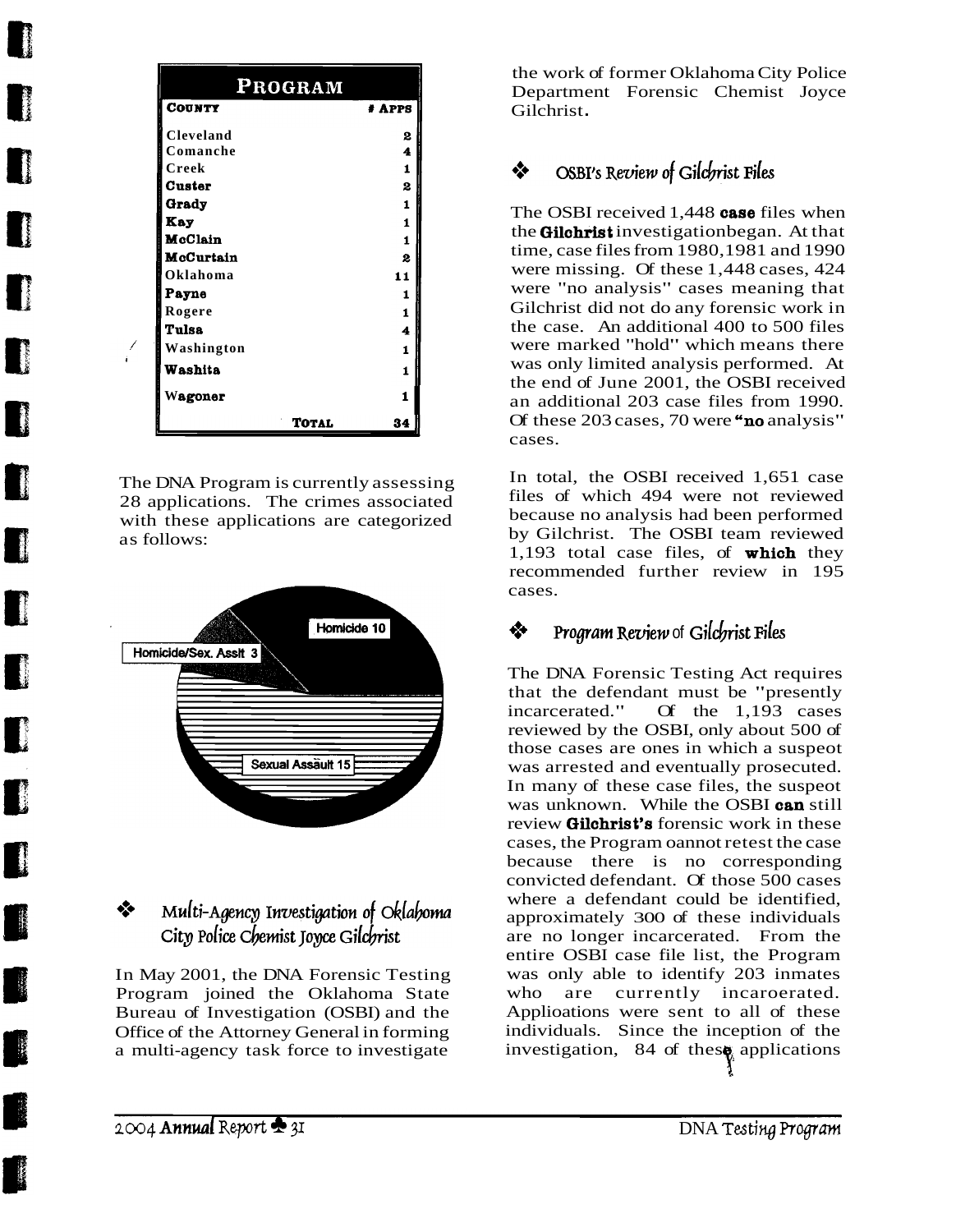**were returned (72 noncapital and 12 capital).** 

**9** Progrants *Reuiew* of **195** *Recommenbeb*  Cases

**Of the 195 cases on the 0SBI's recommended list, the Program was only able to identify 72 individuals who are still incarcerated. To date, 35 inmates have submitted applioations.** 

- Total Number of Gilchrist Cases Reviewed ❖ through Fiscal Year 2004  $\frac{7}{1}$
- **J Applications sent to incarcerated inmates identified on OSBI lists totaled 203.**
- **J Applications submitted to date (capital- and noncapital cases) totaled 88.**

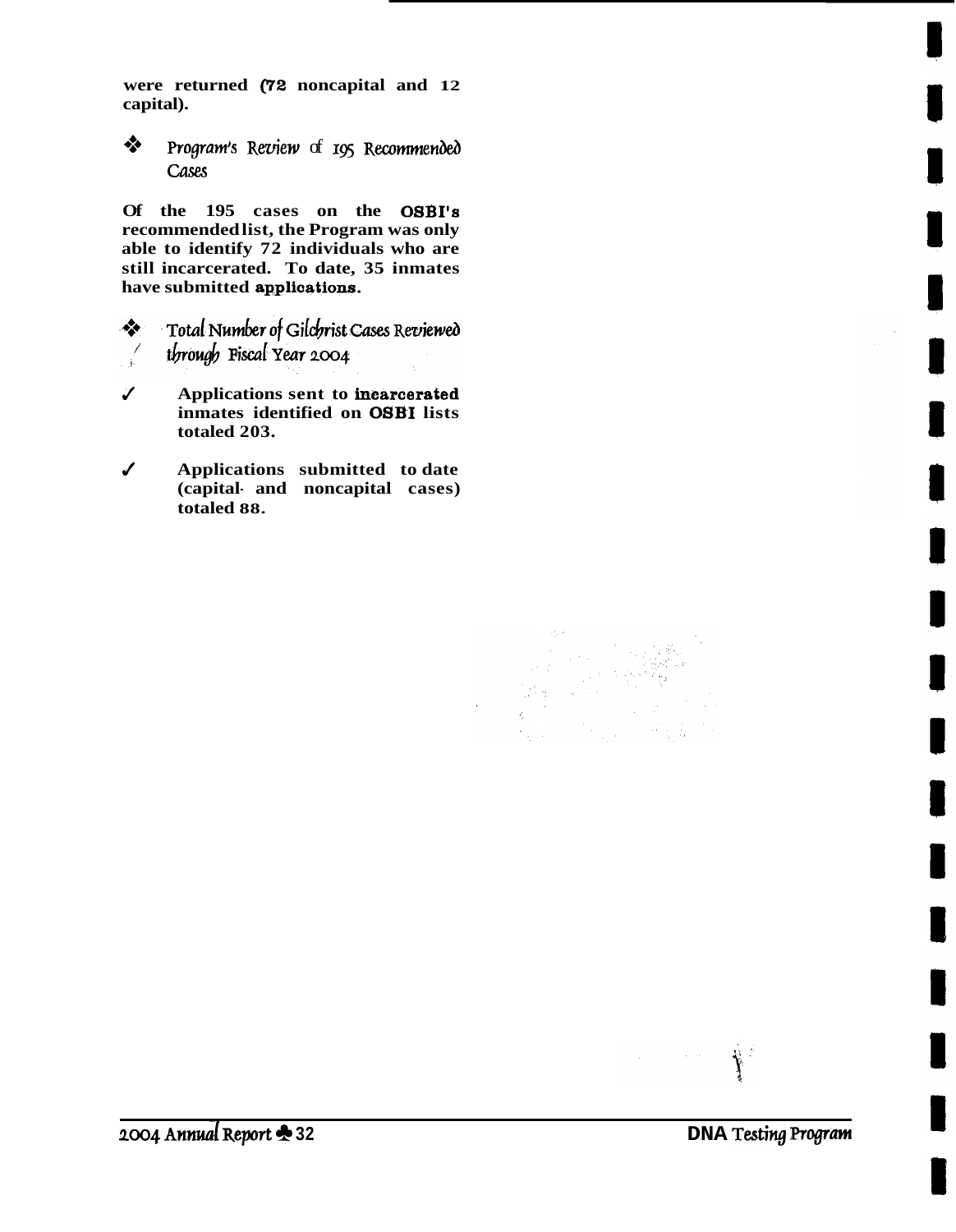## Appendix A

I

B

E

I

B

I

I

f

 $\frac{1}{2}$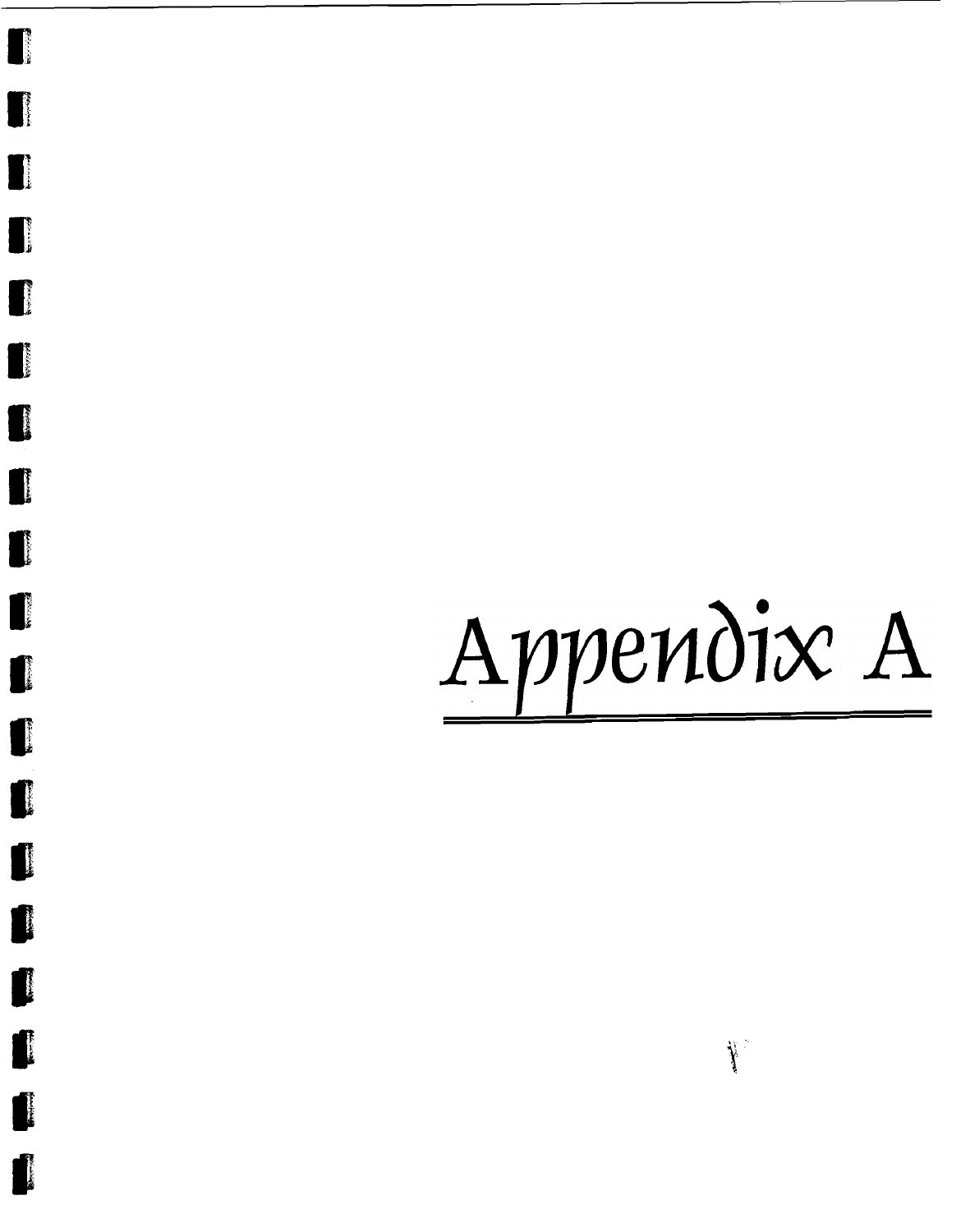$\bar{z}$ 

 $\begin{array}{c} \bullet_3 \\ \bullet_3 \end{array}$ 

ŗ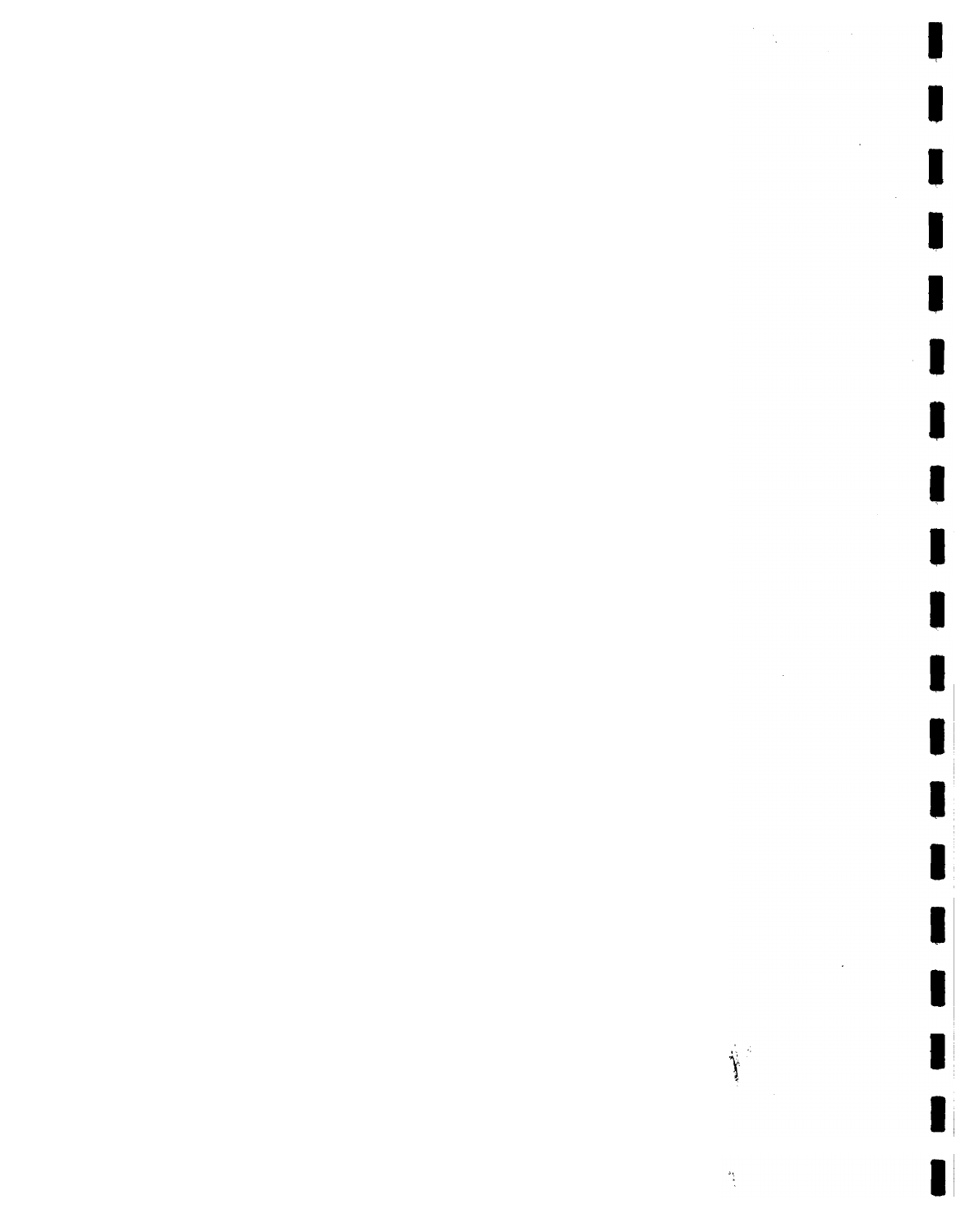#### OKLAHOMA INDIGENT DEFENSE SYSTEM **Non-Capital Trial Division** FY-2004 New Appointments (Contracts and Field Offices)

I

I

|                                | County                   | # of<br><b>Appts</b> |    | County         | # of<br><b>Appts</b> |              | County             | # of<br><b>Appts</b> |
|--------------------------------|--------------------------|----------------------|----|----------------|----------------------|--------------|--------------------|----------------------|
| 1                              | Cleveland                | 1,454                | 30 | McIntosh       | 389                  | 59           | Johnston           | 129                  |
| $\overline{c}$                 | Pottawatomie             | 1,270                | 31 | Lincoln        | 387                  | 60           | Craig              | 124                  |
| ۰.<br>3<br>$\overline{\prime}$ | Payne                    | 1,117                | 32 | Osage          | 368                  | 61           | Dewey              | 110                  |
| $\epsilon$<br>4                | Garfield                 | 1,012                | 33 | Seminole       | 361                  | 62           | Greer              | 98                   |
| 5                              | Custer                   | 957                  | 34 | Sequoyah       | 332                  | 63           | Cotton             | 94                   |
|                                | Kay                      | 957                  | 35 | Woodward       | 320                  | 64           | Grant              | 92                   |
| 7                              | Muskogee                 | 951                  | 36 | Latimer        | 316                  | 65           | Woods              | 83                   |
| 8                              | Creek                    | 937                  | 37 | Choctaw        | 315                  | 66           | Major              | 69                   |
| 9                              | Pittsburg                | 907                  | 38 | Beckham        | 299                  | 67           | Alfalfa            | 55                   |
| 10                             | <b>Bryan</b>             | 861                  | 39 | Logan          | 294                  | 68           | Jefferson          | 54                   |
| 11                             | Canadian                 | 825                  | 40 | Adair          | 291                  | 69           | Kingfisher         | 50                   |
| 12                             | McCurtain                | 800                  | 41 | <b>McClain</b> | 282                  | 70           | Harmon             | 47                   |
| 13                             | LeFlore                  | 629                  | 42 | Coal           | 236                  | 71           | <b>Roger Mills</b> | 39                   |
| 14                             | Comanche                 | 613                  | 43 | Kiowa,         | 233                  | 72           | Cimarron           | 30                   |
| 15                             | Washington               | 603                  | 44 | Pushmataha     | 222                  | 73           | Ellis              | 25                   |
| 16                             | Carter<br>$\overline{ }$ | 551                  | 45 | Atoka          | 219                  | 74           | Beaver             | 24                   |
| 17                             | Garvin                   | 536                  | 46 | Texas          | 209                  | 75           | Harper             | 6                    |
| 18                             | Ottawa                   | 535                  | 47 | Okfuskee       | 204                  |              |                    |                      |
| 19                             | Caddo                    | 528                  | 48 | Murray         | 195                  | <b>TOTAL</b> | 75-County          | 28,661               |
| 20                             | Grady                    | 490                  | 49 | Noble          | 187                  |              |                    |                      |
| 21                             | Wagoner                  | 482                  | 50 | Marshall       | 184                  |              |                    |                      |
| 22                             | Stephens                 | 477                  | 51 | Haskell        | 176                  |              |                    |                      |
| 23                             | Cherokee                 | 457                  | 52 | Hughes         | 163                  |              |                    |                      |
| 24                             | Rogers                   | 449                  | 53 | Nowata         | 154                  |              |                    |                      |
| 25                             | Jackson                  | 445                  |    | Tillman        | 154                  |              |                    |                      |
| 26                             | Pontotoc                 | 441                  | 55 | <b>Blaine</b>  | 138                  |              |                    |                      |
| 27                             | <b>Okmulgee</b>          | 412                  | 56 | Love           | 135                  |              |                    |                      |
| 28                             | <b>Mayes</b>             | 410                  | 57 | Pawnee         | 134                  |              |                    |                      |
| 29                             | Delaware                 | 398                  | 58 | Washita        | 131                  |              |                    |                      |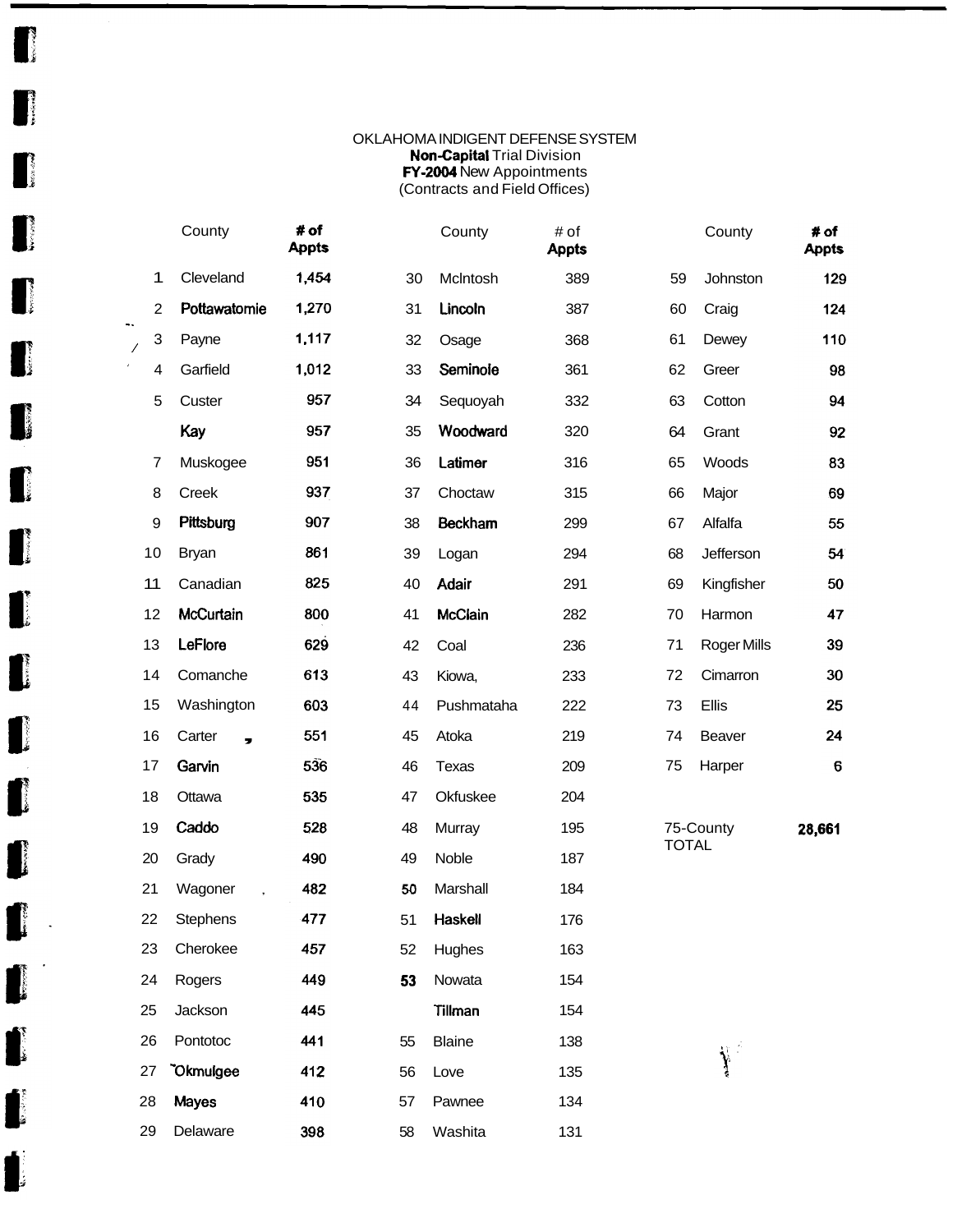$\label{eq:2.1} \mathcal{V}_{N,\mathbf{a}}(\mathbf{a}^{\text{ref}}_{\mathbf{a}})^{T} \mathcal{V} = \mathcal{V}_{N,\mathbf{a}}(\mathbf{a}^{\text{ref}}_{\mathbf{a}})$  $\label{eq:2.1} \begin{split} \mathcal{L}^{2}_{\text{max}}(\mathbf{r})\\ \mathcal{L}^{2}_{\text{max}}(\mathbf{r})\\ \mathcal{L}^{2}_{\text{max}}(\mathbf{r})\\ \mathcal{L}^{2}_{\text{max}}(\mathbf{r})&=\mathcal{L}^{2}_{\text{max}}(\mathbf{r})\mathcal{L}^{2}_{\text{max}}(\mathbf{r})\\ \mathcal{L}^{2}_{\text{max}}(\mathbf{r})&=\mathcal{L}^{2}_{\text{max}}(\mathbf{r})\mathcal{L}^{2}_{\text{max}}(\mathbf{r})\\ \mathcal{L}^{2}_{\text{max}}(\mathbf{r$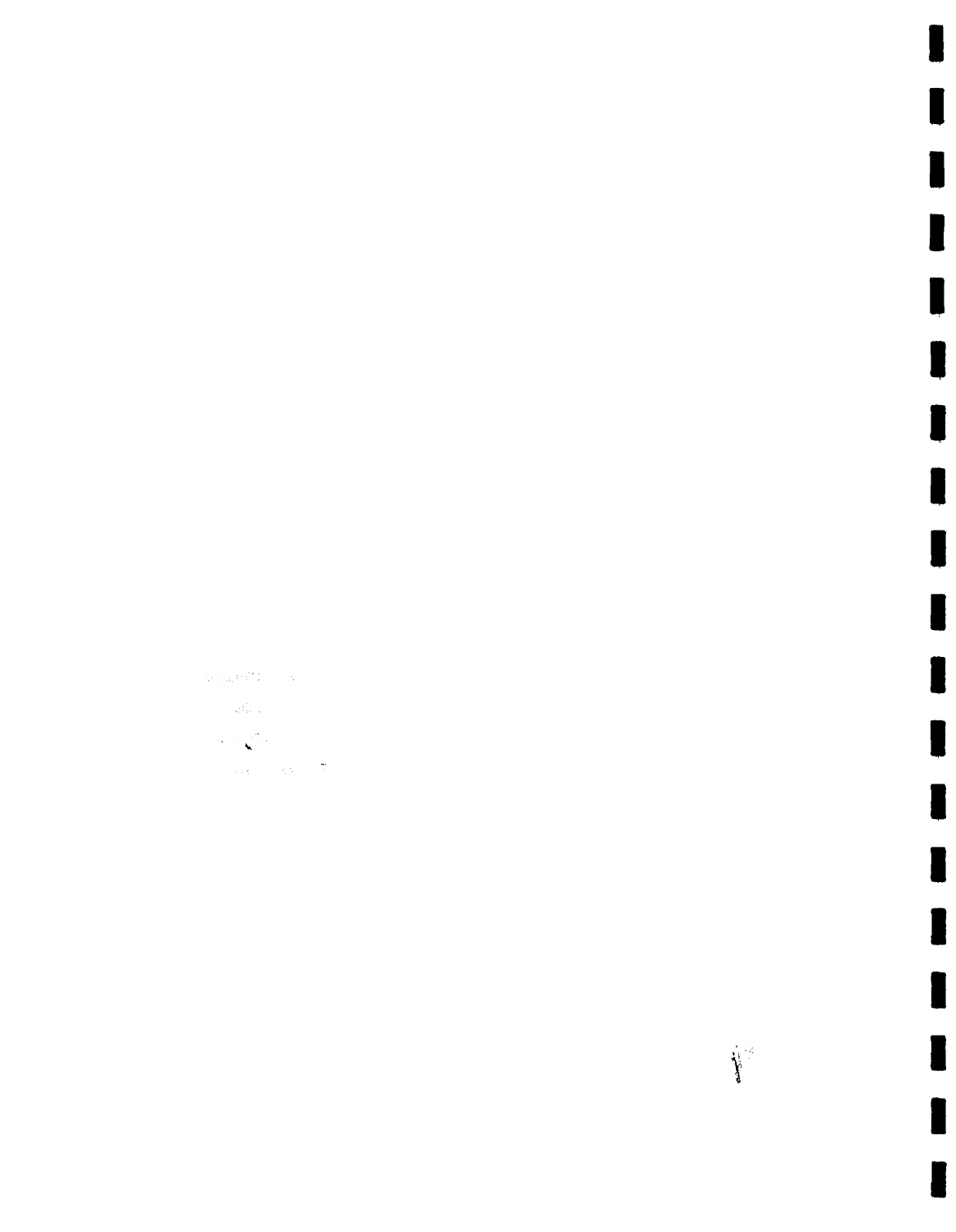## Appendix B

 $\blacksquare$ 

 $\mathbf{r}$ 

I

É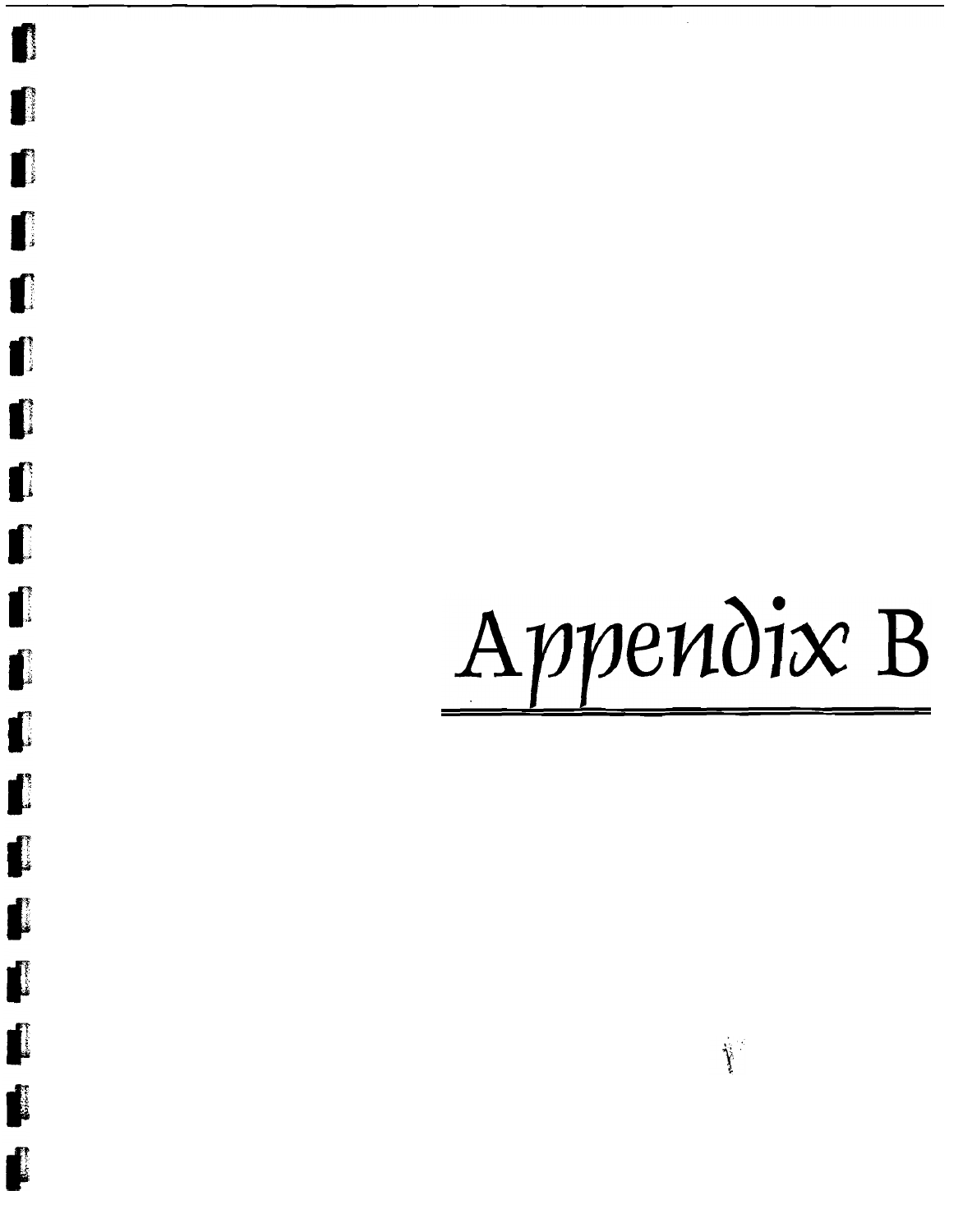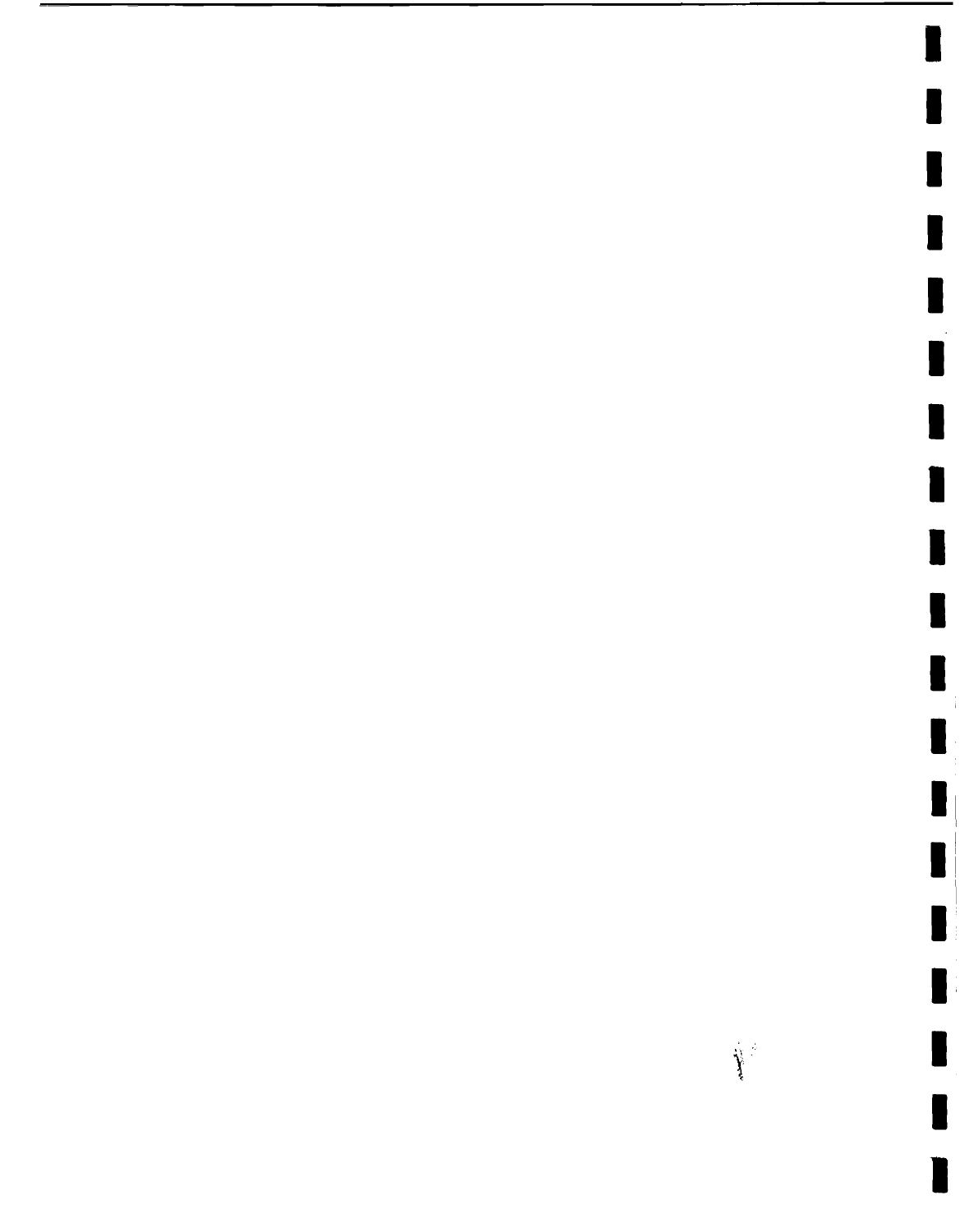#### **GENERAL APPEALS DMSION 600 Cases Handled During FY-04 Distribution by County**